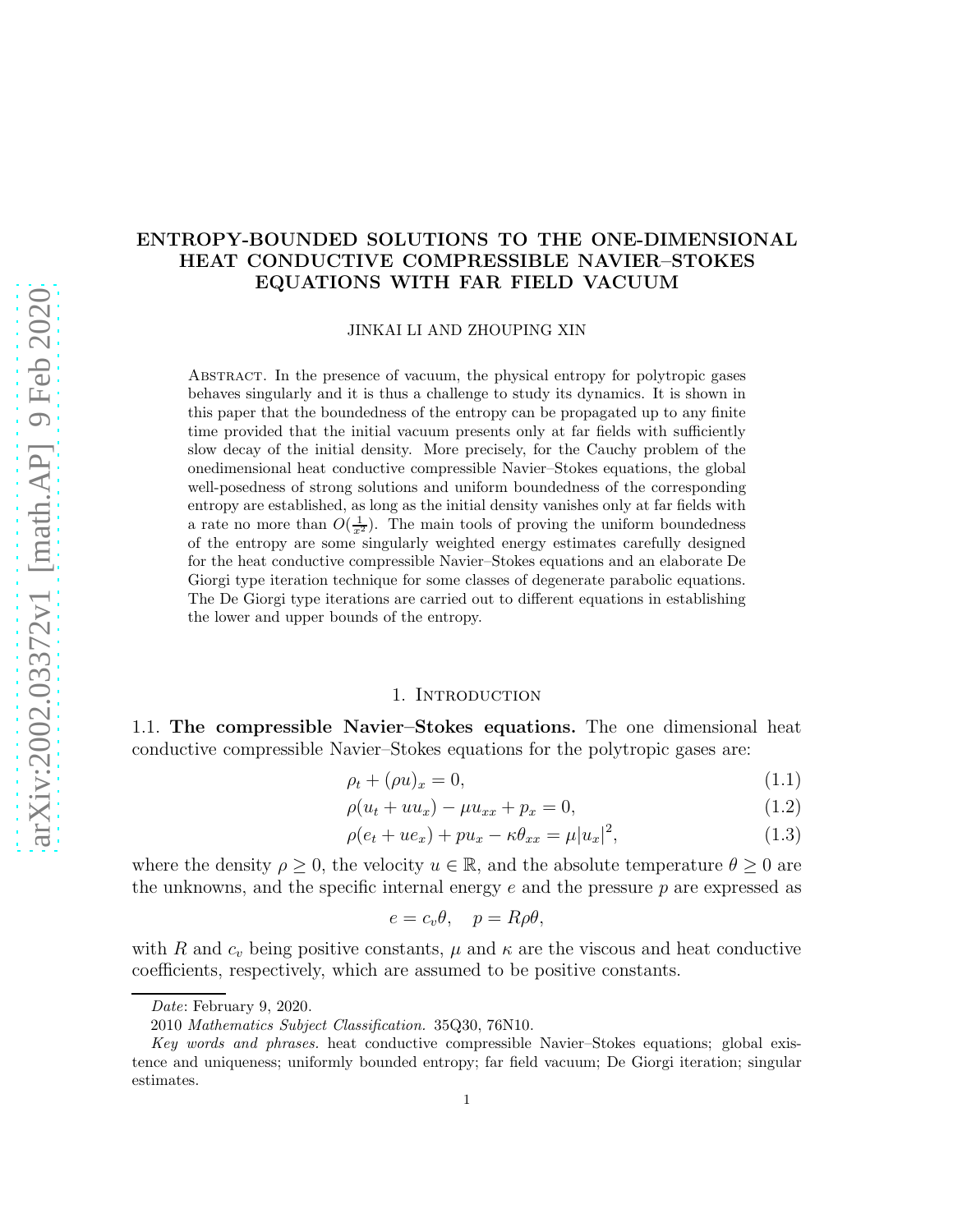In terms of  $\vartheta$ , the energy equation becomes

<span id="page-1-0"></span>
$$
c_v \rho(\theta_t + u\theta_x) + p u_x - \kappa \theta_{xx} = \mu |u_x|^2. \tag{1.4}
$$

The entropy s is defined by the Gibb's equation  $\theta Ds = De + pD(\frac{1}{a})$  $\frac{1}{\rho}$ ). The following equations of state hold:

$$
p = Ae^{\frac{s}{c_v}} \rho^{\gamma}, \quad s = c_v \left( \log \frac{R}{A} + \log \theta - (\gamma - 1) \log \rho \right), \tag{1.5}
$$

where  $\gamma - 1 = \frac{R}{c_v}$  and  $\gamma > 1$ . The entropy s satisfies

$$
\rho(s_t + us_x) - \kappa \left(\frac{\theta_x}{\theta}\right)_x = \frac{1}{\theta} \left(\mu |u_x|^2 + \kappa \frac{|\theta_x|^2}{\theta}\right),\tag{1.6}
$$

at the place where both  $\rho$  and  $\theta$  are positive.

The compressible Navier–Stokes equations have been studied extensively. In the absence of vacuum, that is, the density is uniformly positive, local well-posedness of classic or strong solutions was first proved by Nash in [\[32](#page-48-0)] long time ago, and later by many mathematicians, see, e.g., [\[17,](#page-47-0) [29,](#page-48-1) [35](#page-48-2), [36,](#page-48-3) [38](#page-49-0)]. However, the global existence of classic or strong solutions with arbitrary large initial data is not known generally. Only the one-dimensional theory is quite satisfactory: global well-posedness of strong solutions was proved by Kazhikhov–Shelukhin [\[21\]](#page-48-4) and Kazhikhov [\[20\]](#page-47-1); global wellposedness in the framework of weak solutions can be also proved, see, e.g., [\[1](#page-46-0), [19,](#page-47-2) [42,](#page-49-1) [43\]](#page-49-2); large time behavior of solutions with large initial data was recently proved in [\[25](#page-48-5)]. Compared with the one-dimensional case, the multidimensional case is much more complicated, and up to now, essentially only for the cases that the initial data is around some non-vacuum equilibrium, the global well-posedness is well understood. The results along this direction were first obtained by Matsumura–Nishida [\[30,](#page-48-6) [31\]](#page-48-7), and later developed by many mathematicians, see, e.g., [\[2](#page-46-1), [3](#page-46-2), [7](#page-47-3)[–10,](#page-47-4) [13,](#page-47-5) [22](#page-48-8), [33](#page-48-9), [37](#page-49-3)].

One major difference between the one-dimensional and multidimensional cases for the compressible Navier–Stokes equations is the possible formation of vacuum. As shown by Hoff-Smoller [\[14\]](#page-47-6), for the 1D compressible Navier–Stokes equations, if there is no vacuum initially, then no vacuum will be formed later in finite time, while such a result is still open for the multidimensional case. The possible formation of vacuum is one of the main challenges.

In the presence of vacuum, the study of the compressible Navier–Stokes equations becomes much more difficult than the non-vacuum case due to the degeneracy of the system. Global existence of weak solutions to the isentropic fluids with possible vacuum was first initiated by Lions [\[28\]](#page-48-10), and later improved by Feireisl–Novotný– Petzeltová [\[11](#page-47-7)] and further by Jiang–Zhang [\[18](#page-47-8)]. For the full case, global existence of variational weak solutions was proved by Feireisl [\[12](#page-47-9)] for special equations of state. Local well-posedness of strong solutions was proved in  $[4-6, 34]$  $[4-6, 34]$ . Global existence of strong solutions, of small energy but allowing large oscillations and vacuum, was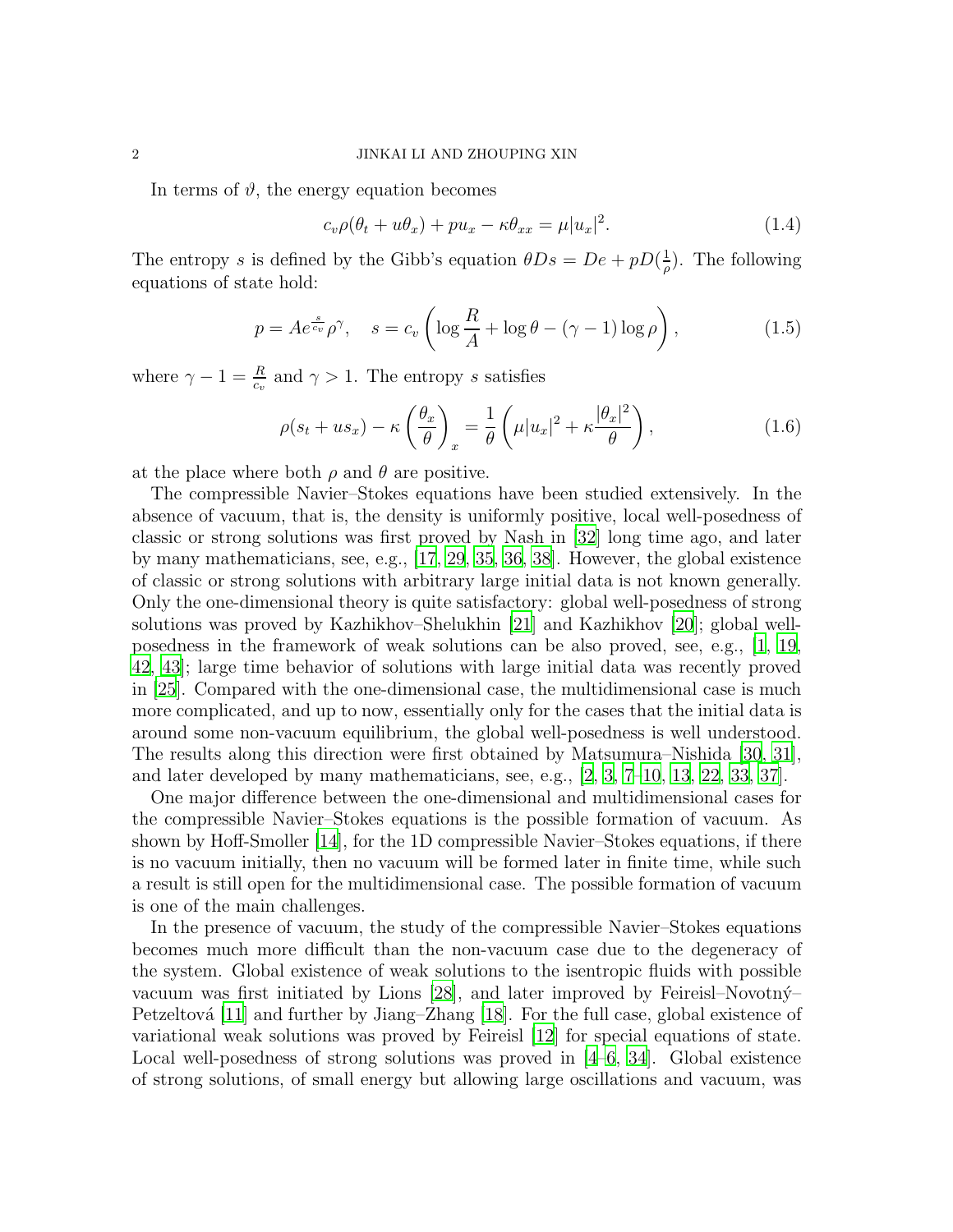first proved by Huang–Li–Xin [\[16\]](#page-47-11) for the isentropic case, and generalized later by the authors in [\[15,](#page-47-12) [24,](#page-48-12) [39\]](#page-49-4) for the full case.

There are some substantial differences in the mathematical theories for the compressible Navier–Stokes equations between the vacuum and non-vacuum cases. First, in the absence of vacuum, the well-posedness holds in both the homogeneous and inhomogeneous spaces, but it is not necessarily true if the vacuum appears. In fact, if the density is compactly supported, then the well-posedness holds in the homogeneous spaces, see, e.g., [\[4](#page-46-3)[–6](#page-47-10), [15,](#page-47-12) [16](#page-47-11), [39](#page-49-4)], but not in the inhomogeneous spaces, see Li–Wang–Xin [\[23\]](#page-48-13), while if the density tends to zero sufficiently slowly at the far field, then the well-posedness holds in both the homogeneous and inhomogeneous spaces, see the recent work by the authors [\[26](#page-48-14)]. Second, the solution spaces guarantee the uniform boundedness of the entropy for the non-vacuum case, but may fail for the vacuum case. In fact, it follows from the blowup results of Xin [\[40\]](#page-49-5) and Xin–Yan [\[41\]](#page-49-6) that the corresponding entropy in [\[15](#page-47-12), [39\]](#page-49-4) must be unbounded, if initially there is an isolated mass group surrounded by the vacuum region.

Due to the lack of the expression of the entropy in the vacuum region and the high singularity and degeneracy of the entropy equation close to the vacuum region, in spite of its importance, the mathematical analysis of the entropy for the viscous compressible fluids in the presence of vacuum was rarely carried out before. In this paper, we continue our studies, initiated in [\[26\]](#page-48-14), on the uniform boundedness of the entropy for the full compressible Navier–Stokes equations in the presence of vacuum. Different from the non heat conductive case in [\[26\]](#page-48-14), for the heat conductive case, one may only need to deal with the the far field vacuum, as the heat conductivity will make the temperature strictly positive everywhere after the initial time, which implies that the entropy becomes unbounded instantaneously if the interior vacuum occurs initially. However, positive heat conductivity leads to both increase and decrease of the entropy and thus creates substantial difficulties in the analysis compared with  $|26|$ .

The results of this paper are stated and proved in the Lagrangian coordinates, see Section [1.2;](#page-2-0) however, since the solutions being established are Lipschitz continuous, all results can be transformed accordingly in the Euler coordinates.

<span id="page-2-0"></span>1.2. Main results and key ideas of the analysis. Let  $y$  be the Lagrangian coordinate and define the coordinate transform between  $y$  and the Euler coordinate  $x$  as  $x = \eta(y, t)$  with  $\eta(y, t)$  satisfying

$$
\begin{cases} \n\partial_t \eta(y,t) = u(\eta(y,t),t), \\ \n\eta(y,0) = y. \n\end{cases}
$$

Denote

$$
\varrho(y,t) := \rho(\eta(y,t),t), \quad v(y,t) := u(\eta(y,t),t), \quad \vartheta(y,t) := \theta(\eta(y,t),t),
$$

and

$$
J := J(y, t) = \eta_y(y, t).
$$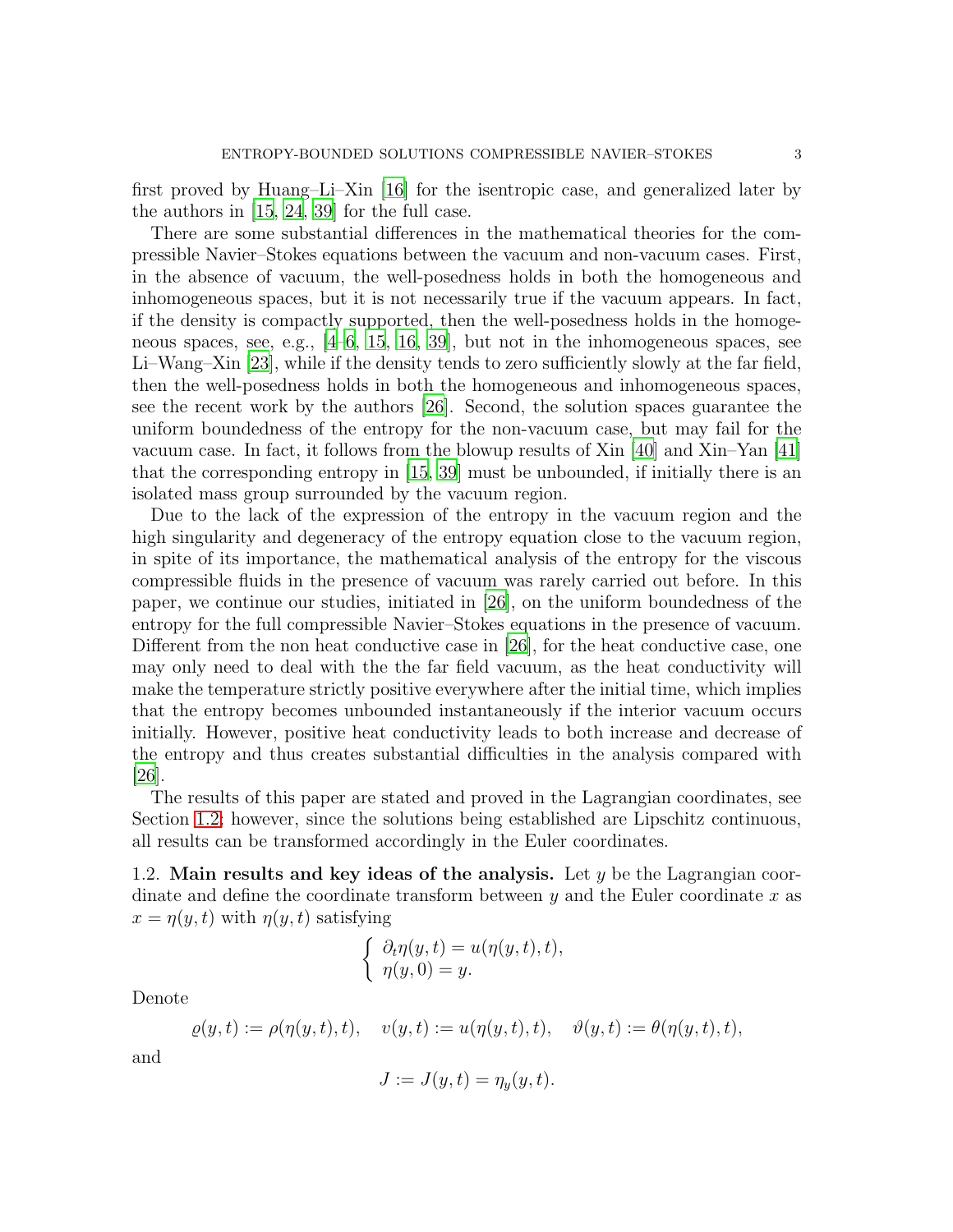### 4 JINKAI LI AND ZHOUPING XIN

Then,

$$
J_t = v_y, \quad J|_{t=0} \equiv 1, \quad J \varrho = \varrho_0.
$$

Thus, in the Lagrangian coordinates, the system  $(1.1)$ ,  $(1.2)$ , and  $(1.4)$  becomes

<span id="page-3-0"></span>
$$
J_t = v_y,\tag{1.7}
$$

$$
\varrho_0 v_t - \mu \left(\frac{v_y}{J}\right)_y + R\left(\frac{\varrho_0}{J}\theta\right)_y = 0, \tag{1.8}
$$

$$
c_v \varrho_0 \vartheta_t - \kappa \left(\frac{\vartheta_y}{J}\right)_y + R \frac{\varrho_0}{J} \vartheta v_y = \mu \frac{|v_y|^2}{J}.
$$
\n(1.9)

The initial date will be taken as

<span id="page-3-1"></span>
$$
(J, v, \vartheta)|_{t=0} = (J_0, v_0, \vartheta_0), \qquad (1.10)
$$

where  $J_0$  has uniform positive lower and upper bounds.

It should be emphasized that here  $J$  is deliberately chosen to replace  $\rho$  as one of the unknowns of the system, which is one of the main technical differences between the current paper and the classic works  $[20, 21]$  $[20, 21]$ . Note that, by the definition of J, the initial  $J_0$  should be identically one; however, for the aim of extending a local solution  $(J, v, \vartheta)$  to be a global one, one needs the local well-posedness of solutions to the system  $(1.7)$ – $(1.9)$  with initial  $J_0$  not being identically one.

In the Lagrangian coordinates, the entropy can be expressed as

<span id="page-3-5"></span>
$$
s = c_v \left( \log \frac{R}{A} + (\gamma - 1) \log J + \log \vartheta - (\gamma - 1) \log \varrho_0 \right). \tag{1.11}
$$

The effective viscous flux  $G$ , defined as

<span id="page-3-4"></span>
$$
G := \mu \frac{v_y}{J} - R \frac{\varrho_0 \vartheta}{J},\tag{1.12}
$$

is useful for proving the global existence of solutions, which satisfies

<span id="page-3-3"></span>
$$
G_t - \frac{\mu}{J} \left( \frac{G_y}{\varrho_0} \right)_y = -\frac{\kappa(\gamma - 1)}{J} \left( \frac{\vartheta_y}{J} \right)_y - \gamma \frac{v_y}{J} G. \tag{1.13}
$$

The following conventions will be used throughout this paper. For  $1 \le q \le \infty$  and positive integer m,  $L^q = L^q(\mathbb{R})$  and  $W^{1,q} = W^{m,q}(\mathbb{R})$  denote the standard Lebesgue and Sobolev spaces, respectively, and  $H^m = W^{m,2}$ . For simplicity,  $L^q$  and  $H^m$  denote also their N product spaces  $(L^q)^N$  and  $(H^m)^N$ , respectively.  $||u||_q$  is the  $L^q$  norm of  $u$ , and  $\|(f_1, f_2, \cdots, f_n)\|_X$  is the sum  $\sum_{i=1}^N \|f_i\|_X$  or the equivalent norm  $\left(\sum_{i=1}^N \|f_i\|_X^2\right)$  $\bigg\}^{\frac{1}{2}}$ .

The definition of the solutions being considered in this paper is given as follows:

<span id="page-3-2"></span>**Definition 1.1.** Given a positive time  $\mathcal{T}$  and assume that

$$
\begin{cases} 0 < \varrho_0 \in W^{1,\infty}(\mathbb{R}), & \underline{J} \le J_0 \in L^{\infty}(\mathbb{R}), \quad \vartheta_0 \ge 0, \\ \sqrt{\varrho_0} v_0, \sqrt{\varrho_0} v_0^2, \sqrt{\varrho_0} \vartheta_0, \sqrt{\varrho_0} J'_0, v'_0, \varrho_0^{\frac{3}{2}} \vartheta'_0 \in L^2(\mathbb{R}), \end{cases}
$$
(H0)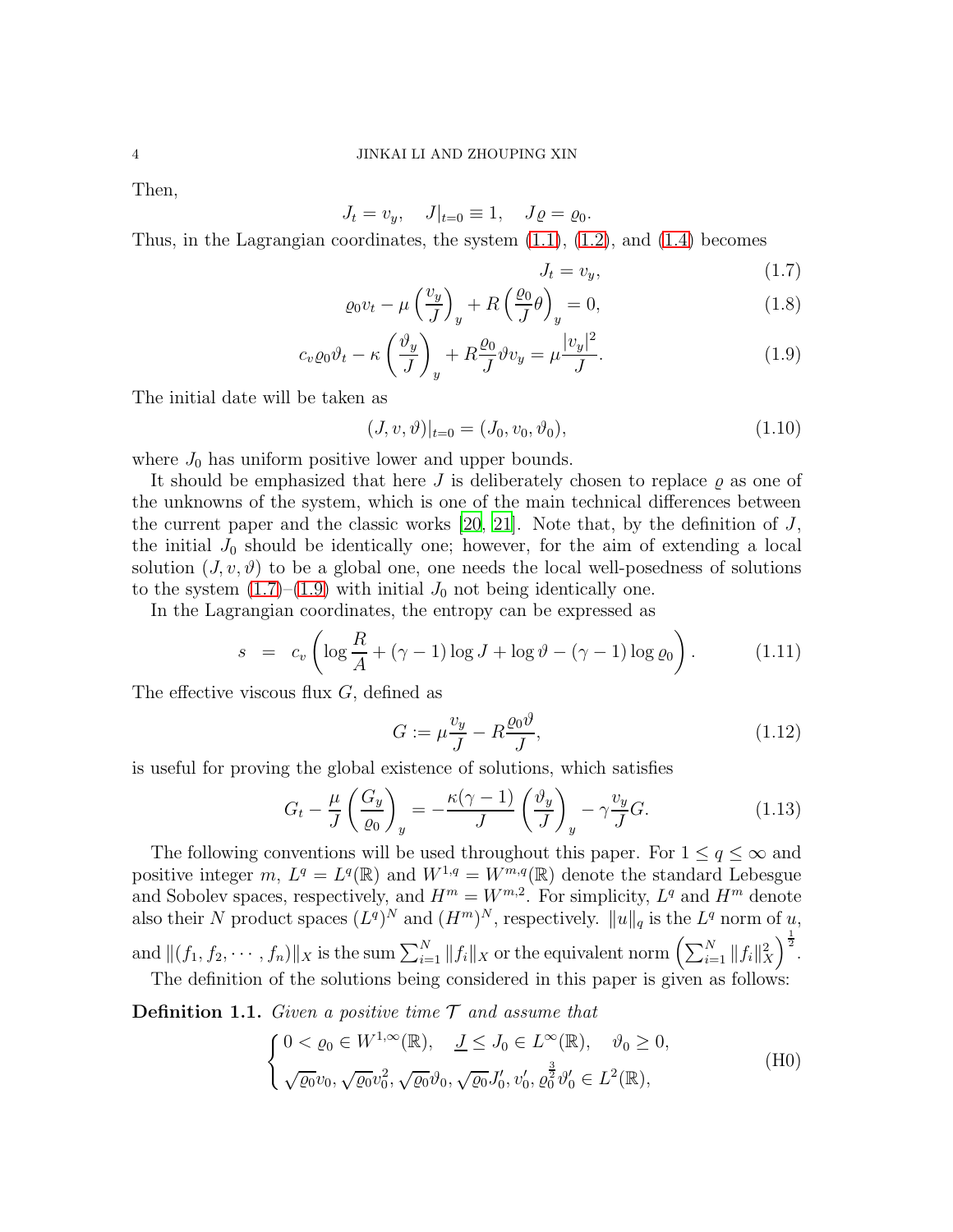where  $\overline{J}$  is a positive constant. A triple  $(J, v, \vartheta)$  is called a solution to the system  $(1.7)$ – $(1.9)$ , subject to  $(1.10)$ , in  $\mathbb{R} \times (0,T)$ , if it has the regularities

$$
0 < J \in L^{\infty}(\mathbb{R} \times (0, \mathcal{T})), \quad 0 \leq \vartheta \in L^{\infty}(\mathbb{R} \times (0, \mathcal{T})),
$$
\n
$$
J_t, \sqrt{\varrho_0} J_y, \sqrt{\varrho_0} v, \sqrt{\varrho_0} v^2, v_y, \sqrt{\varrho_0} \vartheta, \varrho_0^{\frac{3}{2}} \vartheta_y \in L^{\infty}(0, \mathcal{T}; L^2(\mathbb{R})),
$$
\n
$$
\sqrt{\varrho_0} J_{yt}, vv_y, \sqrt{\varrho_0} v_t, \sqrt{\varrho_0} v_{yy}, \vartheta_y, \varrho_0(\frac{\vartheta_y}{J})_y, \varrho_0^2 \vartheta_t \in L^2(0, \mathcal{T}; L^2(\mathbb{R})),
$$

satisfies [\(1.7\)](#page-3-0)–[\(1.9\)](#page-3-0) a.e. in  $\mathbb{R} \times (0, \mathcal{T})$ , and fulfills the initial condition [\(1.10\)](#page-3-1).

**Remark [1.1](#page-3-2).** It can be checked easily that  $(J, v, \vartheta)$  in Definition 1.1 has the regularities

$$
J \in C([0, \mathcal{T}]; H^1((-R, R))), \quad J_t \in L^2(0, \mathcal{T}; H^1((-R, R))),
$$
  

$$
v, \vartheta \in C([0, \mathcal{T}]; H^1((-R, R))) \cap L^2(0, \mathcal{T}; H^2((-R, R))),
$$
  

$$
v_t, \vartheta_t \in L^2(0, \mathcal{T}; L^2((-R, R))),
$$

for any  $R > 0$  and, in particular,  $(J, v, \vartheta)|_{t=0}$  is well-defined.

The main results of this paper are summarized in the following theorems, whose precise statements will be given in the subsequent sections, and the major ideas of the proofs are sketched here.

First, the following well-posedness results hold.

<span id="page-4-0"></span>**Theorem 1.1.** (i) Assume that (H0) holds. Then there is a local solution  $(J, v, \vartheta)$ to the system  $(1.7)$ – $(1.9)$  with initial data  $(1.10)$ .

(ii) Under the additional assumption that

$$
\left(\frac{1}{\sqrt{\varrho_0}}\right)' \in L^{\infty}(\mathbb{R}), \quad \varrho_0 \in L^1(\mathbb{R}), \quad \sqrt{\varrho_0} \vartheta_0' \in L^2(\mathbb{R}) \tag{H1}
$$

the solution  $(J, v, \vartheta)$  established in (i) is unique and exists globally in time.

The local existence part of Theorem [1.1](#page-4-0) can be proven in the standard way. For the global existence, one may try to follow the arguments for the non-vacuum case in [\[21\]](#page-48-4). Unfortunately, it does not work directly here. Indeed, one of the key observations used in [\[21](#page-48-4)] is the following inequality (see (3.11) there)

<span id="page-4-1"></span>
$$
m_{\varrho}(t) \ge C \left[ 1 + \int_0^t M_{\vartheta}(\tau) d\tau \right]^{-1}, \tag{1.14}
$$

where  $m_{\varrho}$  and  $M_{\vartheta}$  are the lower bound of  $\varrho$  and upper bound of  $\vartheta$ , respectively, which is employed to obtain the  $L^{\infty}(0,T; L^2)$  type a priori estimates (see (4.7) in [\[21\]](#page-48-4)) and consequently the high order estimates. However, [\(1.14\)](#page-4-1) fails in the presence of vacuum where  $m_{\rho} \equiv 0$  and  $M_{\vartheta}$  is finite.

The key step of proving the global existence here is to get the a priori  $L^{\infty}(0,T; L^2)$ estimate of  $(\sqrt{\varrho_0}v^2, \sqrt{\varrho_0}v)$  and upper bound of J. These are achieved by the  $L^2$  type energy estimate for  $E := \frac{v^2}{2} + c_v \vartheta$  and the observation that  $J = B(J_0 + \frac{R}{\mu})$  $\frac{R}{\mu}\int_0^t$  $\varrho_0\vartheta$  $\frac{\partial \theta}{\partial B}d\tau$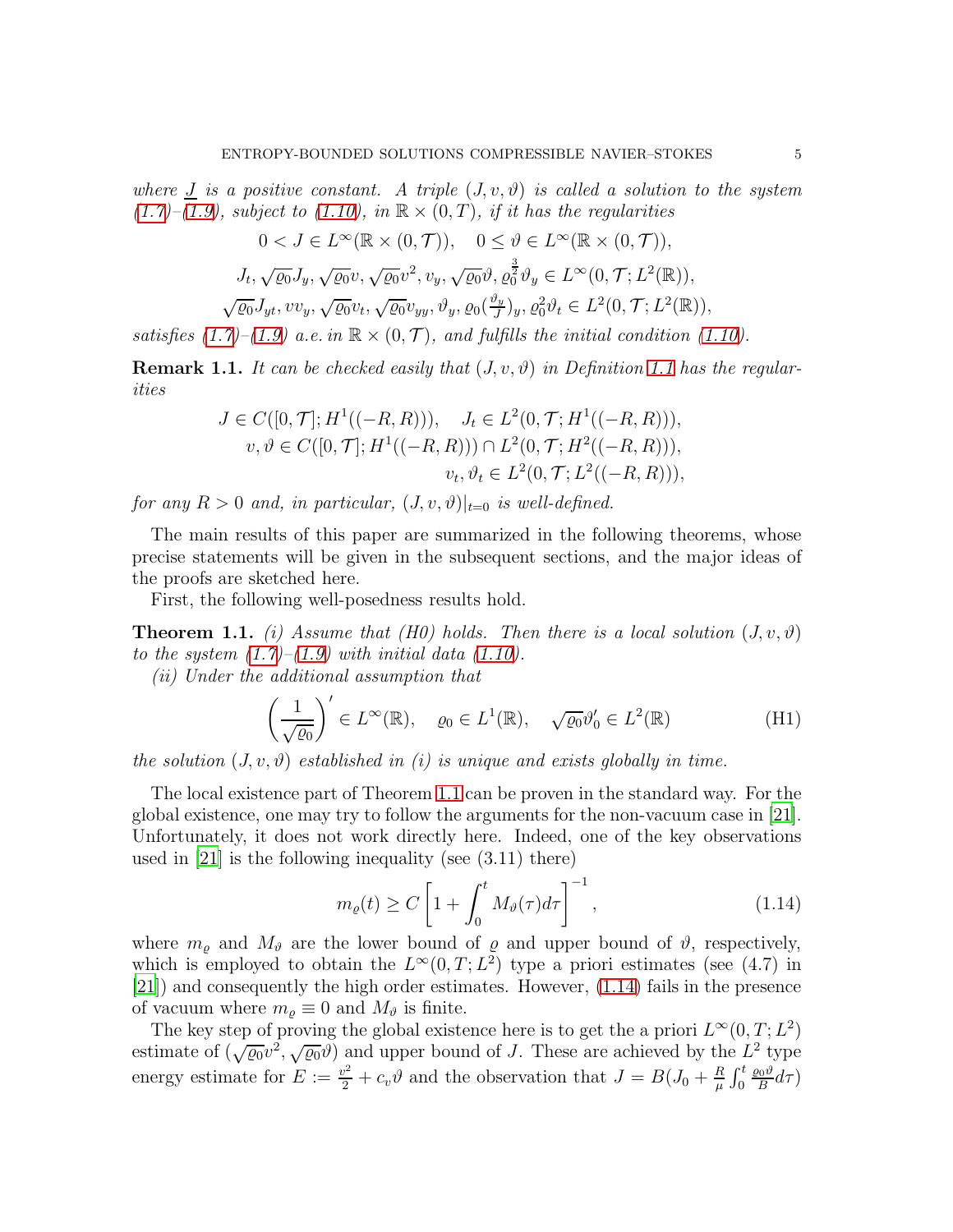for some function B having positive lower and upper bounds (see Proposition [4.2,](#page-19-0) below), which, in particular, implies

$$
||J||_{\infty} \leq C \left( 1 + \int_0^t ||\varrho_0 \vartheta||_{\infty} d\tau \right).
$$

It is noted that this inequality holds for both the vacuum and non-vacuum cases, and it reduces to [\(1.14\)](#page-4-1) for the non-vacuum case.

Now, we turn to the major issue of this paper: the uniform boundedness of the entropy. For the lower bound, we need the following key assumption:

$$
\left(\frac{1}{\varrho_0}\right)^{\prime\prime} \in L^\infty(\mathbb{R}).\tag{H2}
$$

**Theorem 1.2.** Under the assumptions  $(H0)$ – $(H2)$ , the entropy of the solution in Theorem [1.1](#page-4-0) is uniformly bounded from below, up to any finite time, as long as it holds initially.

Note that the entropy s satisfies

<span id="page-5-1"></span>
$$
c_v \varrho_0 s_t - \kappa \left(\frac{s_y}{J}\right)_y = \kappa R \left(\frac{\varrho'_0}{J\varrho_0} - \frac{J_y}{J^2}\right)_y + \frac{c_v}{J\vartheta} \left(\mu |v_y|^2 + \frac{\kappa}{\vartheta} |\vartheta_y|^2\right). \tag{1.15}
$$

So in the non-heat conductive case,  $\kappa = 0$ , the entropy can only increase in time and thus is bounded from below trivially, while the upper bound of the entropy is achieved by carrying a certain class of singular type energy estimates in [\[26](#page-48-14)]. However, in the general case  $\kappa > 0$ , the term  $\kappa R \left( \frac{\varrho'_0}{J \varrho_0} - \frac{J_y}{J^2} \right)$  $\frac{J_y}{J^2}\big)_y$  may cause both the increasing and decreasing of s and gives some major technical difficulties to get the uniform bounds on s. In particular, though the idea of estimating the entropy by singularly weighted energy estimates may still be useful here, yet it is not enough to yield the uniform bounds for the entropy. Some additional ideas are needed for the heat conductive case. Indeed, here are some new key observations:

For the uniform lower bound of s, it suffices to estimate a new quantity  $S :=$  $\log \theta - (\gamma - 1) \log \varrho_0$ , which can be shown to satisfy

<span id="page-5-0"></span>
$$
c_v \varrho_0 S_t - \kappa \left(\frac{S_y}{J}\right)_y = F_{gd} + F_{ok} + F_{bd},\tag{1.16}
$$

where  $F_{gd} = \varrho_0 f_{gd}$  and  $F_{ok} = \varrho_0 f_{ok}$  for some  $f_{gd} \in L^{\infty}(0, T; L^2)$  and  $f_{ok} \in L^{\infty}(0, T; L^{\infty})$ , while  $F_{bd}$  is given by

$$
F_{bd} = \frac{\mu}{J\vartheta} \left( v_y - \frac{R}{2\mu} \varrho_0 \vartheta \right)^2 + \kappa \frac{|\vartheta_y|^2}{J\vartheta^2}.
$$
 (1.17)

The uniform lower bound of S is achieved by applying some modified De Giorgi type iterations to [\(1.16\)](#page-5-0). Note that  $F_{bd}$  is nonnegative and thus causes no difficulty in proving the uniform lower bound of S. The contributions due to the source term  $F_{ok}$  =  $\varrho_0 f_{ok}$  are dealt with by introducing an auxiliary function  $\tilde{S} := S + Mt$ , with a sufficient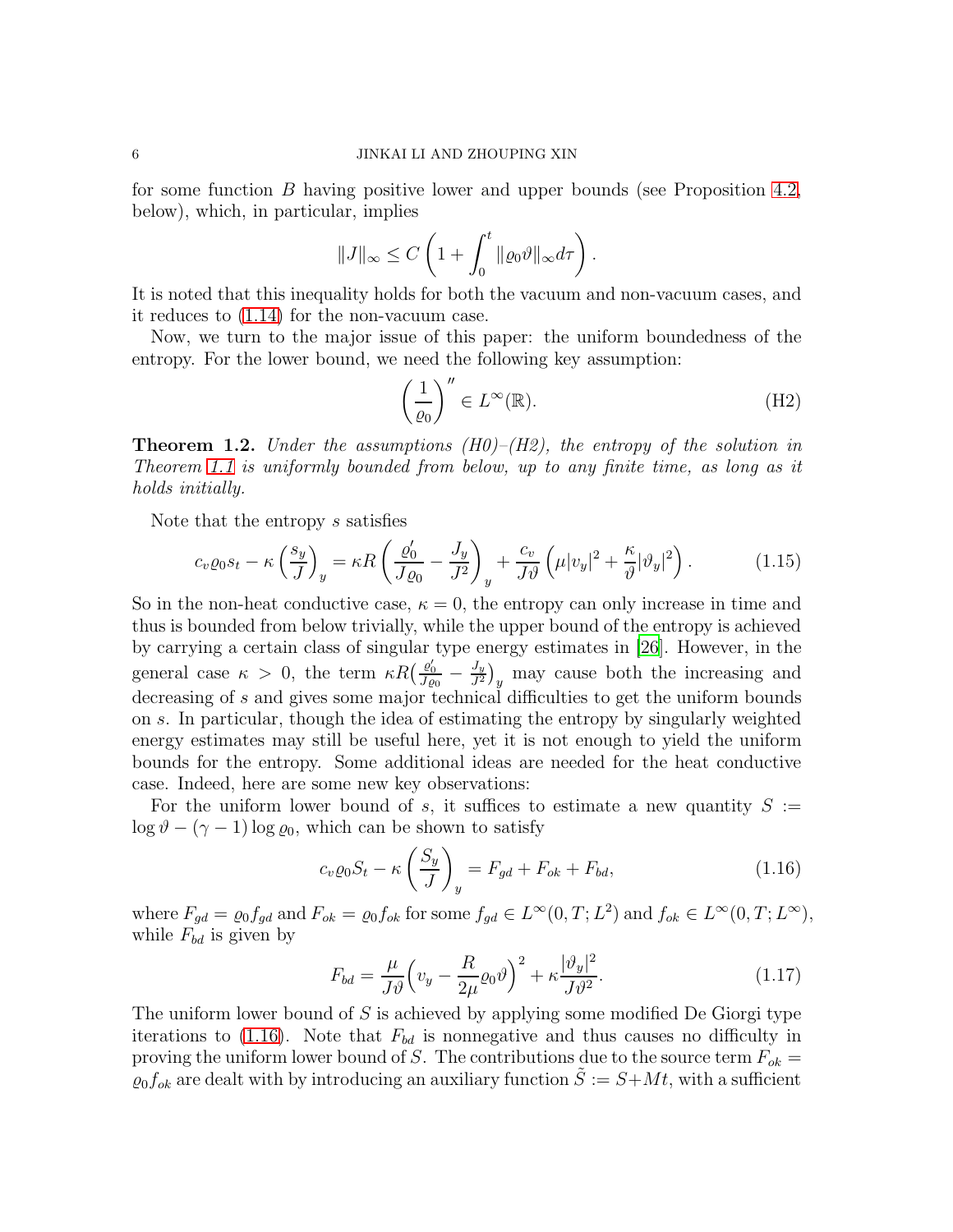large  $M$ , which satisfies a similar equation as  $S$ , but with the term corresponding to  $F_{ok}$  having desired sign. To deal with the source term  $F_{gd}$ , one notes that  $\frac{F}{\varrho_0} \in$  $L^{\infty}(0,T; L^2)$  is sufficient to get the lower bound of the solution to the model equation  $\varrho_0 V_t - V_{yy} = F$ , by applying a modified De Giorgi type iteration. Thus, since  $\frac{F_{gd}}{\varrho_0} \in$  $L^{\infty}(0,T; L^2)$ , the contributions due to the term  $F_{gd}$  can also be handled.

Technically, due to the degeneracy of equation [\(1.16\)](#page-5-0), different from the classic De Giorgi iteration for uniform parabolic equations, the testing function used in our iteration is  $\frac{(S-\ell)-}{\ell^0}$  instead of  $(S-\ell)-$ . In other words, our energy estimates needed in the De Giorgi iteration should be of singular type, to which our idea of singular energy estimates in [\[26\]](#page-48-14) will be useful here. Moreover, due to the unboundedness of the domain and the lack of integrability of S, some suitable cut-off and delicate approximations will be used to justify rigorously the arguments, see Proposition [5.1](#page-33-0) in Section [5.](#page-32-0)

For the upper bound of the entropy, we need also the following compatibility condition:

$$
\varrho_0^{\frac{1-\gamma}{2}} v_0, \varrho_0^{-1-\frac{\gamma}{2}} \vartheta_0, \varrho_0^{-\frac{\gamma}{2}} G_0 \in L^2(\mathbb{R}). \tag{HS}
$$

**Theorem 1.3.** Under the conditions (H0)–(H2) and (HS), the entropy of the unique solution in Theorem [1.1](#page-4-0) is uniformly bounded from above, up to any finite time, as long as it holds initially.

As J is uniformly positive, a necessary and sufficient condition for the uniform boundedness of the entropy is that  $\vartheta$  tends to zero at the same rate as  $\varrho_0^{\gamma-1}$  at the far field, which unfortunately is not guaranteed by the solution spaces used in [\[4](#page-46-3)– [6,](#page-47-10) [11](#page-47-7), [12](#page-47-9), [16,](#page-47-11) [18,](#page-47-8) [23](#page-48-13), [28,](#page-48-10) [34,](#page-48-11) [39](#page-49-4)]. Indeed, the solutions established in these papers have the  $L^2$  integrability of  $\sqrt{\varrho_0} \vartheta$ , but not of  $\vartheta$  itself, which allows  $\vartheta$  not to decay to zero or even to grow to infinity at the far field.

Due to the singular term  $\frac{c_v}{J\vartheta}(\mu|v_y|^2 + \frac{\kappa}{\vartheta})$  $\frac{\kappa}{v}|\vartheta_y|^2$  in [\(1.15\)](#page-5-1), performing the same type of De Giorgi iteration to  $(1.15)$  as before will not lead to the desired upper bound for the entropy. In fact, for this case, instead of working on the entropy equation ([\(1.15\)](#page-5-1)or [\(1.16\)](#page-5-0)) directly, we will apply a modified De Giorgi iteration to the temperature equation, with some elaborate singular type energy estimates. The main steps can be sketched as follows. Note that the entropy has uniform upper bound iff

$$
\vartheta_{\ell} := \vartheta - \ell \varrho_0^{\gamma - 1} e^{Mt} \le 0, \quad \text{or equivalently} \quad (\vartheta_{\ell})_+ = 0,
$$

for some positive numbers  $\ell$  and  $M$ .  $\vartheta_{\ell}$  satisfies

$$
c_v \varrho_0 \partial_t \vartheta_\ell - \kappa \partial_y \left( \frac{\partial_y \vartheta_\ell}{J} \right) = v_y G + \text{``other terms''}.
$$

Testing the above equation with  $\varrho_0^{1-2\gamma}(\vartheta_\ell)_+$  yields

$$
\frac{c_v}{2} \frac{d}{dt} ||\varrho_0^{1-\gamma}(\vartheta_\ell)_+||_2^2 + \kappa ||\varrho_0^{\frac{1}{2}-\gamma} \partial_y(\vartheta_\ell)_+||_2^2
$$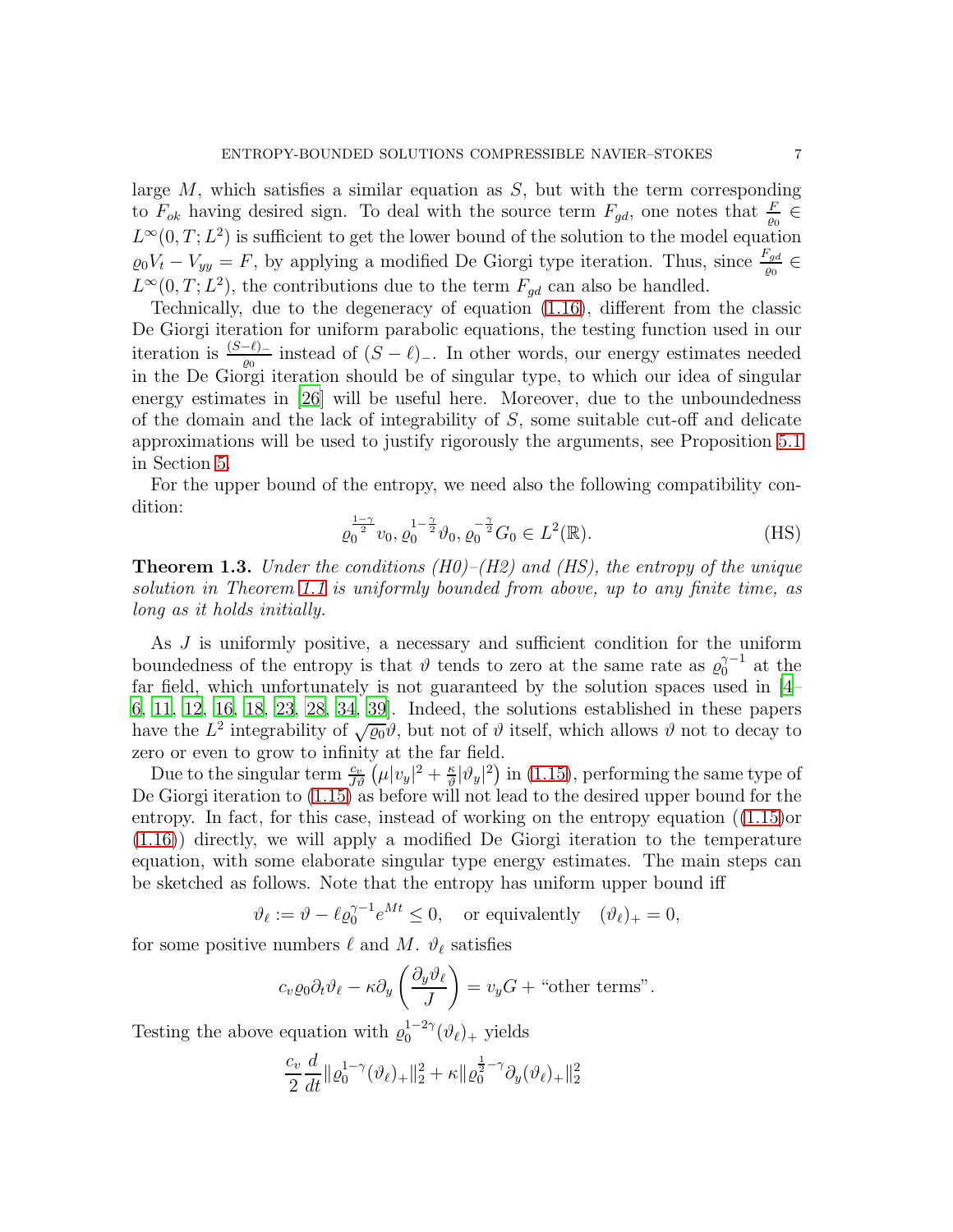#### 8 JINKAI LI AND ZHOUPING XIN

$$
\leq \ C\int_{\mathbb R}(|\varrho_0^{-\frac{\gamma}{2}}G|^2+|\varrho_0^{1-\frac{\gamma}{2}}\vartheta|^2)\varrho_0^{1-\gamma}\vartheta_\ell dy+\text{ ``other terms''},
$$

see Proposition [6.3,](#page-41-0) below. It should be noted here that the choice of the singularly weighted test function  $\varrho_0^{1-2\gamma}(\vartheta_\ell)_+$  is crucial. The above inequality indicates the necessity of carrying out the energy estimates for  $\varrho_0^{1-\frac{\gamma}{2}}\vartheta$  and  $\varrho_0^{-\frac{\gamma}{2}}G$ ; these estimates, thanks to the assumption  $(H1)$ , can be achieved by testing  $(1.8)$ ,  $(1.9)$ , and  $(1.13)$ with  $\varrho_0^{-\gamma}v$ ,  $\varrho_0^{1-\gamma}\vartheta$ , and  $J\varrho_0^{-\gamma}G$ , respectively, see Propositions [6.1](#page-39-0) and [6.2,](#page-40-0) below. With these estimates in hand, one can proceed the iteration to get finally  $(\vartheta_{\ell})_+ \equiv 0$  for some positive  $\ell$ , which yields the desired upper bound of the entropy.

Some remarks are in order.

 $\textbf{Remark 1.2.} \,\, (i) \,\, Conditions \,\, (\frac{1}{\sqrt{\varrho_0}})', (\frac{1}{\varrho_0})$  $(\frac{1}{\varrho_0})'' \in L^{\infty}(\mathbb{R})$  in  $(H1)$ – $(H2)$  are essentially slow decay assumptions on  $\varrho_0$  at the far field. In fact, for  $\varrho_0(y) = \frac{K_{\varrho}}{\langle y \rangle^{\ell_{\varrho}}},$  with  $\langle y \rangle = (1+y^2)^{\frac{1}{2}}$ and positive constants  $K_{\varrho}$  and  $\ell_{\varrho}$ , it holds that

$$
\left(\frac{1}{\sqrt{\varrho_0}}\right)' \in L^{\infty} \Leftrightarrow 0 \le \ell_{\varrho} \le 2 \quad and \quad \left(\frac{1}{\varrho_0}\right)'' \in L^{\infty} \Leftrightarrow 0 \le \ell_{\varrho} \le 2.
$$

(ii) All results in the above theorems still hold true if replacing the assumptions  $\left(\frac{1}{\sqrt{\varrho_0}}\right)', \left(\frac{1}{\varrho_0}\right)$  $(\frac{1}{\sqrt{2}})^{\prime\prime} \in L^{\infty}(\mathbb{R})$  in (H1) and (H2) by the following weaker one:

$$
\frac{K_{\varrho}}{\langle y\rangle^{\bar{\ell}_{\varrho}}}\leq \varrho_0(y)\leq \frac{\bar{K}_{\varrho}}{\langle y\rangle^{\underline{\ell}_{\varrho}}},\quad \forall y\in\mathbb{R},
$$

for some constants  $0 < \underline{K}_{\varrho} \leq \overline{K}_{\varrho}$  and  $0 \leq \underline{\ell}_{\varrho} \leq \overline{\ell}_{\varrho} \leq 2$ .

**Remark 1.3.** Let  $K_{\varrho}$  and  $\frac{1}{\gamma} < \ell_{\varrho} \leq 2$  be positive constants. Choose

$$
\varrho_0(y) = \frac{K_{\varrho}}{\langle y \rangle^{\ell_{\varrho}}}, \quad J_0 \equiv 1, \quad v_0 \in C_c^{\infty}(\mathbb{R}), \quad s_0 \in W^{1,\infty}(\mathbb{R}), \quad \vartheta_0 = \frac{A}{R} e^{\frac{s_0}{c_v}} \varrho_0^{\gamma - 1}.
$$

Then, one can verify easily that  $(H0)$ – $(H2)$  and  $(HS)$  hold. Therefore, the set of the initial data that fulfills the conditions in the above theorems is not empty.

Remark 1.4. Both the assumptions that there is no interior vacuum and that the initial density decays slowly at the far field are necessary conditions for guaranteeing the uniform boundedness of the entropy. In fact, if either there is an interior point vacuum or the density decays to vacuum sufficient fast at the far field, then the entropy will become unbounded immediately after the initial time, see Li-Xin [\[27\]](#page-48-15).

**Remark 1.5.** It should be emphasized that though we deal with only the one dimensional case here, the main ideas of combining singularly weighted energy estimates with some deliberately modified De Giorgi iterations can be used to derive the uniform boundedness of the entropy for the multi-dimensional case at least locally in time. Indeed, by adapting these ideas with some more involved and complicated calculations,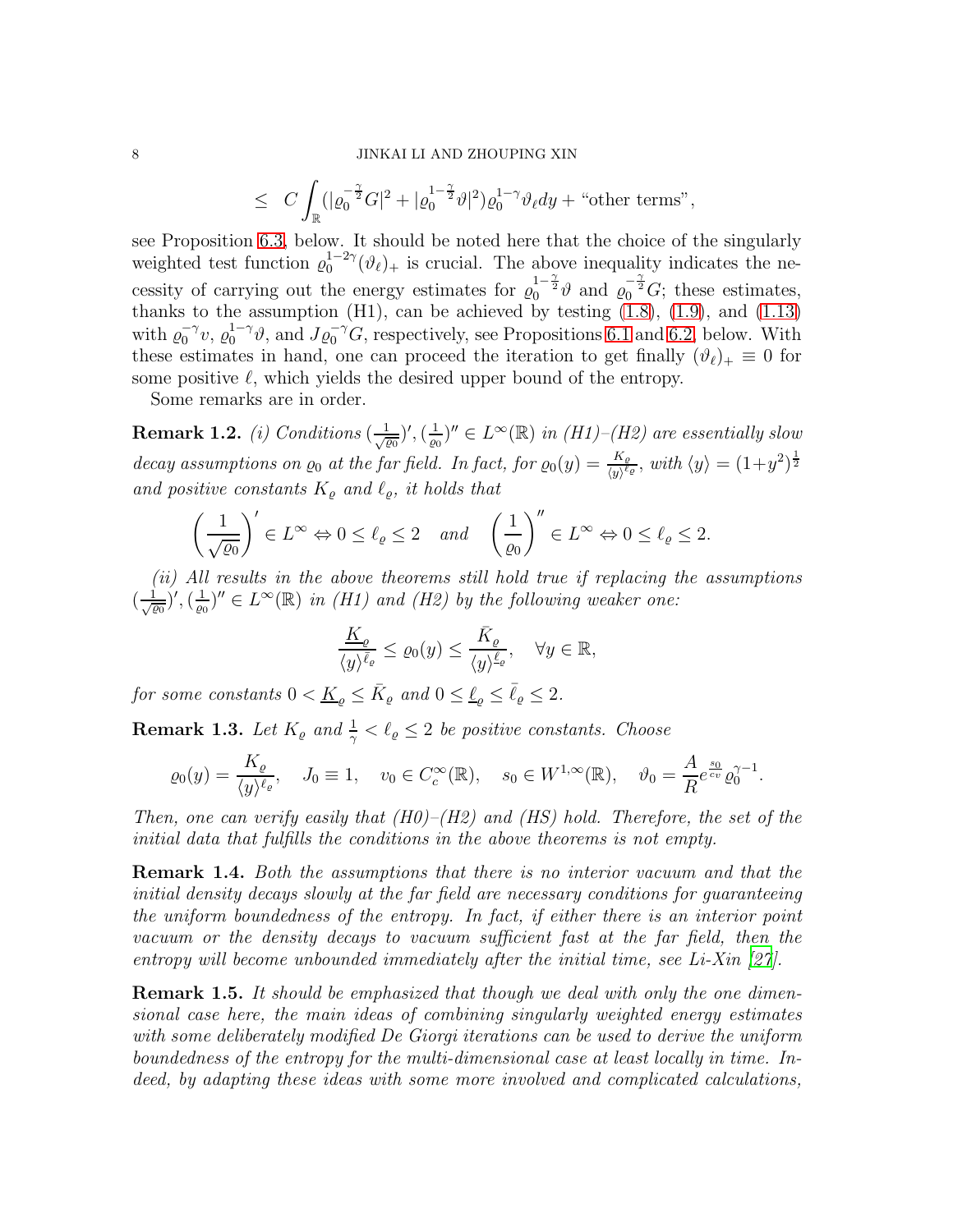one can obtain that the boundedness of the entropy can be propagated by the multidimensional compressible Navier-Stokes system up to the maximal existing time of the strong solution under similar conditions on the initial density. However, the global in time existence of strong solutions for general initial data is still unknown.

The rest of this paper is arranged as follows: in Section [2,](#page-8-0) we consider the system with the initial density uniformly away from zero, prove the local existence of solutions, and carry out some a priori estimates independent of the positive lower bound of the initial density; Section [3](#page-15-0) is devoted to the proof of the local existence of solutions in the presence of far field vacuum; while the global existence and uniqueness of solutions are shown in Section [4;](#page-18-0) and finally in Section [5](#page-32-0) and Section [6,](#page-37-0) we establish the uniform lower and upper bounds of the entropy, respectively, by performing the singular type energy estimates and using some suitably modified De Giorgi type iterations.

Throughout this paper,  $C$  will denote a genetic positive constant, which may vary from line to line. For simplicity of presentations, the quantities, on which the constant C depends, will be emphasized only in the statements, but not in the proofs, of the theorems, propositions, and corollaries.

#### <span id="page-8-0"></span>2. Local existence and a priori estimates in the absence of vacuum

Let  $\underline{\varrho}, \overline{\varrho}, \underline{J}$ , and  $\overline{J}$  be positive constants. Assume that

<span id="page-8-1"></span>
$$
\begin{cases}\n0 < \underline{\varrho} \le \varrho_0(y) \le \bar{\varrho} < \infty, \quad 0 < \underline{J} \le J_0(y) \le \bar{J} < \infty, \quad \forall y \in \mathbb{R}, \\
\varrho'_0 \in L^\infty(\mathbb{R}), \quad J'_0 \in L^2(\mathbb{R}), \quad v_0 \in H^1(\mathbb{R}), \quad 0 \le \vartheta_0 \in H^1(\mathbb{R}).\n\end{cases} \tag{2.1}
$$

The following local existence result holds.

<span id="page-8-4"></span>**Proposition 2.1.** Under the assumption  $(2.1)$ , there is a positive time  $T_0$  depending only on <u> $\rho$ ,  $\bar{\rho}$ , J</u>,  $\bar{J}$ ,  $\|\varrho'_0\|_{\infty}$ ,  $\|\bar{J}'_0\|_2$ ,  $\|\tilde{v}_0\|_{H^1}$ , and  $\|\theta_0\|_{H^1}$ , such that the problem [\(1.7\)](#page-3-0)-[\(1.10\)](#page-3-1) with the following far field condition

<span id="page-8-2"></span>
$$
(v, \vartheta) \to 0, \quad \text{as } y \to \infty,
$$
\n
$$
(2.2)
$$

has a unique solution  $(J, v, \theta)$ , on  $\mathbb{R} \times (0, T_0)$ , satisfying

$$
\frac{J}{2} \leq J \leq 2\bar{J}, \quad on \ \mathbb{R} \times [0, T_0], \quad J - J_0 \in C([0, T_0]; H^1),
$$
\n
$$
v \in C([0, T_0]; H^1) \cap L^2(0, T_0; H^2), \quad 0 \leq \vartheta \in C([0, T_0]; H^1) \cap L^2(0, T_0; H^2),
$$
\n
$$
J_t \in L^{\infty}(0, T_0; L^2) \cap L^2(0, T_0; H^1), \quad v_t \in L^2(0, T_0; L^2), \quad \vartheta_t \in L^2(0, T_0; L^2).
$$

Proof. This can be proved in the standard way by using the fixed point argument based on the following linearized system

<span id="page-8-3"></span>
$$
J_t = V_y,\tag{2.3}
$$

$$
\varrho_0 v_t - \mu \left(\frac{v_y}{J}\right)_y = -R \left(\frac{\varrho_0}{J} \Theta\right)_y, \tag{2.4}
$$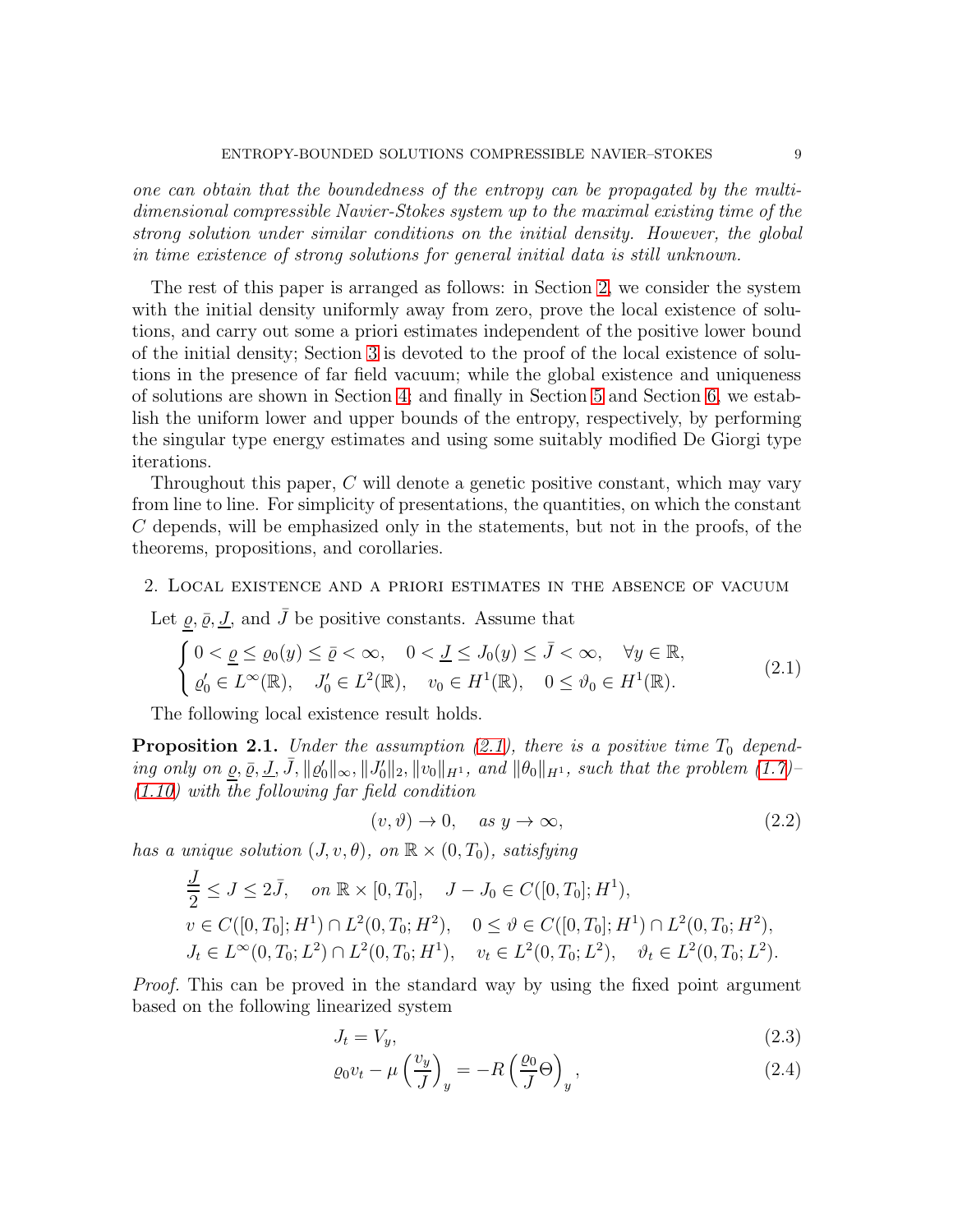### 10 JINKAI LI AND ZHOUPING XIN

$$
c_v \varrho_0 \vartheta_t - \kappa \left(\frac{\vartheta_y}{J}\right)_y = \mu \frac{V_y^2}{J} - R \frac{\varrho_0}{J} \Theta V_y,\tag{2.5}
$$

subject to  $(1.10)$  and  $(2.2)$ , for given  $(V, \Theta)$ . Indeed, the classic theory for uniformly parabolic equations yields a unique global solution  $(v, \vartheta)$  to the system  $(2.4)$ – $(2.5)$ , subject to [\(1.10\)](#page-3-1) and [\(2.2\)](#page-8-2). Thus, one can define a solution mapping  $(V, \Theta) \rightarrow (v, \vartheta)$ . Then, by carrying out the energy estimates, similar to (actually easier than) those we will derive in the rest of this section, one can see that this solution mapping fulfills all the conditions of the Banach's contracting fixed point theorem, and thus has a unique fixed point in the corresponding Banach space, which yields the unique solution to the system  $(1.7)$ – $(1.9)$ , subject to  $(1.10)$  and  $(2.2)$ .

By applying Proposition [2.1](#page-8-4) iteratively, one can extend the local solution  $(J, v, \vartheta)$ uniquely to the maximal time  $T_{\text{max}}$  of existence, which is characterized as

$$
\limsup_{T \to T_{\text{max}}^-} \left( (\inf_{y \in \mathbb{R}} J)^{-1} + \sup_{y \in \mathbb{R}} J + ||J_y||_2 + ||v||_{H^1} + ||\vartheta||_{H^1} \right) = \infty.
$$
 (2.6)

In the rest of this section, it is always assumed that the unique solution  $(\rho, v, \theta)$  has already been extended uniquely to the maximal time of existence  $T_{\text{max}}$ .

One aim of this section is to show  $T_{\text{max}}$  is independent of  $\rho$ . To this end, we set

<span id="page-9-0"></span>
$$
T_* := \max\left\{T \in (0, T_{\max}) \mid \frac{J}{3} \le J \le 3\bar{J} \text{ on } \mathbb{R} \times [0, T]\right\}.
$$
 (2.7)

In the rest of this section, we will focus on the solutions in the time interval  $(0, T_*)$ , so that J has the positive lower and upper bounds stated in [\(2.7\)](#page-9-0).

# 2.1. A priori  $L^2$  estimates.

<span id="page-9-3"></span>**Proposition 2.2.** There is a positive time  $T_{ode}$  depending only on  $c_v, R, \mu, \kappa, ||\varrho_0||_{W^{1,\infty}},$  $J, and J, such that$ 

$$
\sup_{0 \le t \le T_{ode}^*} \| (\sqrt{\varrho_0} v, \sqrt{\varrho_0} E) \|_2^2 + \int_0^{T_{ode}^*} (\|\varrho_0 \vartheta\|_{\infty}^2 + \| (v_y, v v_y, \vartheta_y) \|_2^2) dt \le \mathcal{E}_0,
$$

where  $E = \frac{v^2}{2} + c_v \vartheta$ ,  $T_{ode}^* := \min\{T_*, T_{ode}, 1\}$ , and  $\mathcal{E}_0$  is a positive constant depending only on  $c_v$ ,  $\tilde{R}$ ,  $\mu$ ,  $\kappa$ ,  $\underline{J}$ ,  $\overline{\tilde{J}}$ ,  $\|\varrho_0\|_{W^{1,\infty}}$ ,  $\|\sqrt{\varrho_0}v_0\|_2$ , and  $\|\sqrt{\varrho_0}E_0\|_2$ .

Proof. It follows from [\(1.8\)](#page-3-0) and the Cauchy inequality that

<span id="page-9-2"></span>
$$
\frac{d}{dt} \|\sqrt{\varrho_0}v\|_2^2 + \mu \left\|\frac{v_y}{\sqrt{J}}\right\|_2^2 \le \frac{R^2}{\mu} \left\|\frac{\varrho_0}{\sqrt{J}}v\right\|_2^2.
$$
\n(2.8)

Set  $E = \frac{v^2}{2} + c_v \vartheta$ . Then,

<span id="page-9-1"></span>
$$
\varrho_0 E_t - \kappa \left(\frac{\vartheta_y}{J}\right)_y = \left(\left(\mu \frac{v_y}{J} - R \frac{\varrho_0}{J} \vartheta\right) v\right)_y.
$$
\n(2.9)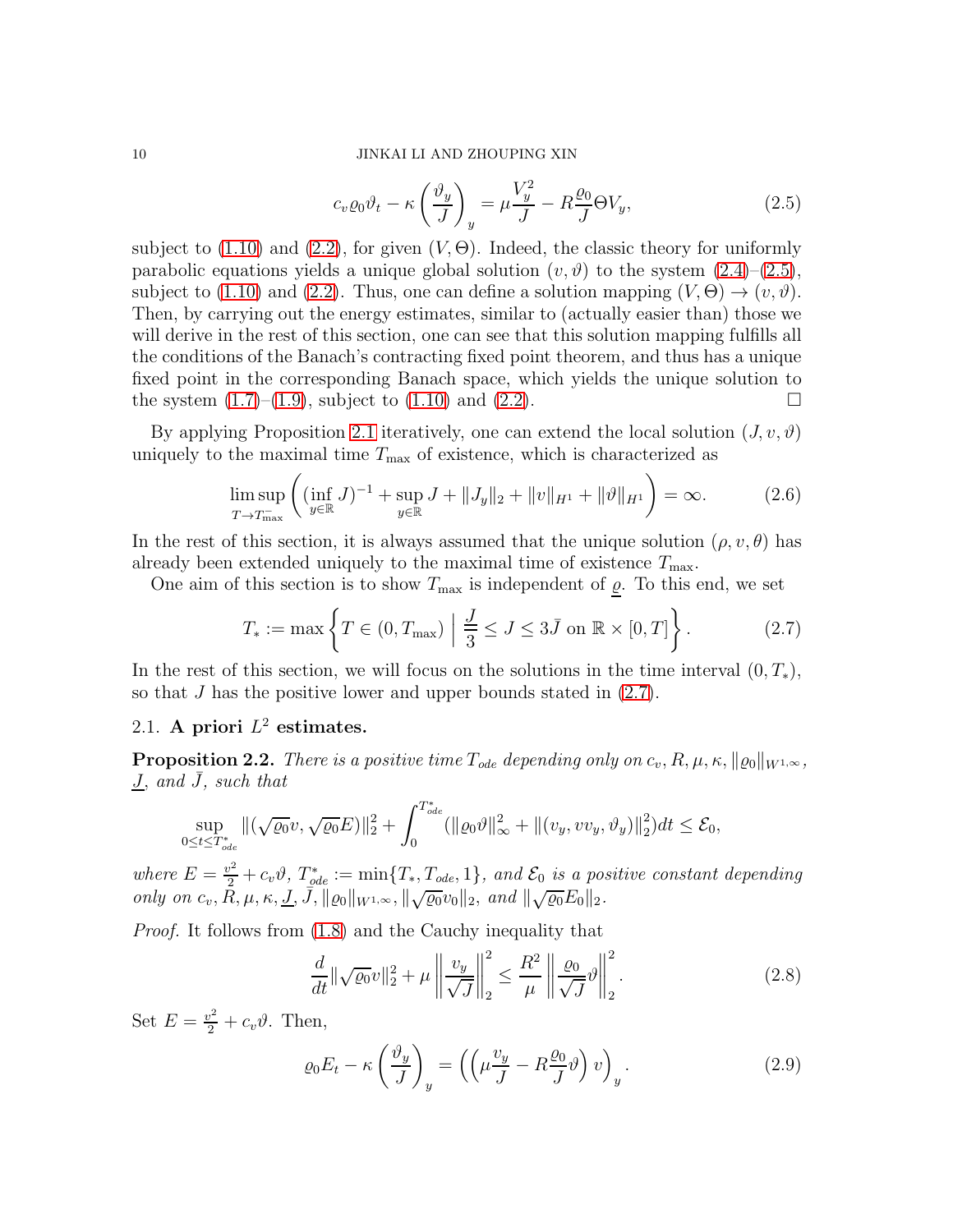Testing  $(2.9)$  with E yields

$$
\frac{1}{2}\frac{d}{dt}\|\sqrt{\varrho_0}E\|_2^2 + \kappa \int_{\mathbb{R}} \frac{\vartheta_y}{J}E_y dy = -\int_{\mathbb{R}} \left(\mu \frac{v_y}{J} - R\frac{\varrho_0}{J}\vartheta\right) v E_y dy.
$$

Direct estimates show that

$$
\int_{\mathbb{R}} \frac{\vartheta_y}{J} E_y dy \geq \frac{3c_v}{4} \left\| \frac{\vartheta_y}{\sqrt{J}} \right\|_2^2 - \frac{1}{c_v} \left\| \frac{v v_y}{\sqrt{J}} \right\|_2^2,
$$
  

$$
- \int_{\mathbb{R}} \left( \mu \frac{v_y}{J} - R \frac{\varrho_0}{J} \vartheta \right) v E_y dy \leq \frac{c_v \kappa}{4} \left\| \frac{\vartheta_y}{\sqrt{J}} \right\|_2^2 + C \left( \left\| \frac{v v_y}{\sqrt{J}} \right\|_2^2 + \int_{\mathbb{R}} \frac{\varrho_0^2}{J} \vartheta^2 v^2 dy \right),
$$

and, consequently,

<span id="page-10-0"></span>
$$
\frac{d}{dt} \|\sqrt{\varrho_0}E\|_2^2 + \kappa c_v \left\| \frac{\vartheta_y}{\sqrt{J}} \right\|_2^2 \le C \left( \left\| \frac{v v_y}{\sqrt{J}} \right\|_2^2 + \int_{\mathbb{R}} \frac{\varrho_0^2}{J} \vartheta^2 v^2 dy \right). \tag{2.10}
$$

Test  $(1.8)$  with  $v^3$  and apply the Cauchy-Schwaz inequality to get

<span id="page-10-2"></span><span id="page-10-1"></span>
$$
\frac{d}{dt} \|\sqrt{\varrho_0} v^2\|_2^2 + 8\mu \left\|\frac{v v_y}{\sqrt{J}}\right\|_2^2 \le \frac{9R^2}{\mu} \int_{\mathbb{R}} \frac{\varrho_0^2 \vartheta^2 v^2}{J} dy. \tag{2.11}
$$

By  $(2.8)$ ,  $(2.10)$ , and  $(2.11)$ , one can choose  $A_1$  sufficiently large such that

$$
\frac{d}{dt}(\|\sqrt{\varrho_{0}}v\|_{2}^{2} + \|\sqrt{\varrho_{0}}E\|_{2}^{2} + A_{1}\|\sqrt{\varrho_{0}}v^{2}\|_{2}^{2}) + \mu\left\|\frac{v_{y}}{\sqrt{J}}\right\|_{2}^{2} + \kappa c_{v}\left\|\frac{\vartheta_{y}}{\sqrt{J}}\right\|_{2}^{2} + A_{1}\mu\left\|\frac{v_{y}}{\sqrt{J}}\right\|_{2}^{2} \leq C\int_{\mathbb{R}}\left(\frac{\varrho_{0}^{2}\vartheta^{2}}{J} + \frac{\varrho_{0}^{2}\vartheta^{2}v^{2}}{J}\right)dy.
$$
\n(2.12)

Due to the definition of  $T_*$ , one has

$$
\int_{\mathbb{R}} \left( \frac{\varrho_0^2 \vartheta^2}{J} + \frac{\varrho_0^2 \vartheta^2 v^2}{J} \right) dy \leq C \left( 1 + \| \varrho_0 \vartheta \|_{\infty} \right) \| \sqrt{\varrho_0} E \|_2^2.
$$

Note that

<span id="page-10-3"></span>
$$
\|\varrho_0 \vartheta\|_{\infty}^2 \le 2 \int_{\mathbb{R}} (\varrho_0 |\varrho_0' | \vartheta^2 + \varrho_0^2 \vartheta |\vartheta_y|) dy
$$
  
\n
$$
\le C \left( \|\sqrt{\varrho_0} E\|_2^2 + \|\sqrt{\varrho_0} E\|_2 \left\| \frac{\vartheta_y}{\sqrt{J}} \right\|_2 \right). \tag{2.13}
$$

Thus,

$$
\int_{\mathbb{R}} \left( \frac{\varrho_0^2 \vartheta^2}{J} + \frac{\varrho_0^2 \vartheta^2 v^2}{J} \right) dy \leq C \left( 1 + \|\sqrt{\varrho_0} E\|_2 + \|\sqrt{\varrho_0} E\|_2^{\frac{1}{2}} \left\| \frac{\vartheta_y}{\sqrt{J}} \right\|_2^{\frac{1}{2}} \right) \|\sqrt{\varrho_0} E\|_2^2
$$
\n
$$
\leq \varepsilon \left\| \frac{\vartheta_y}{\sqrt{J}} \right\|_2^2 + C_{\varepsilon} (1 + \|\sqrt{\varrho_0} E\|_2^2)^2,
$$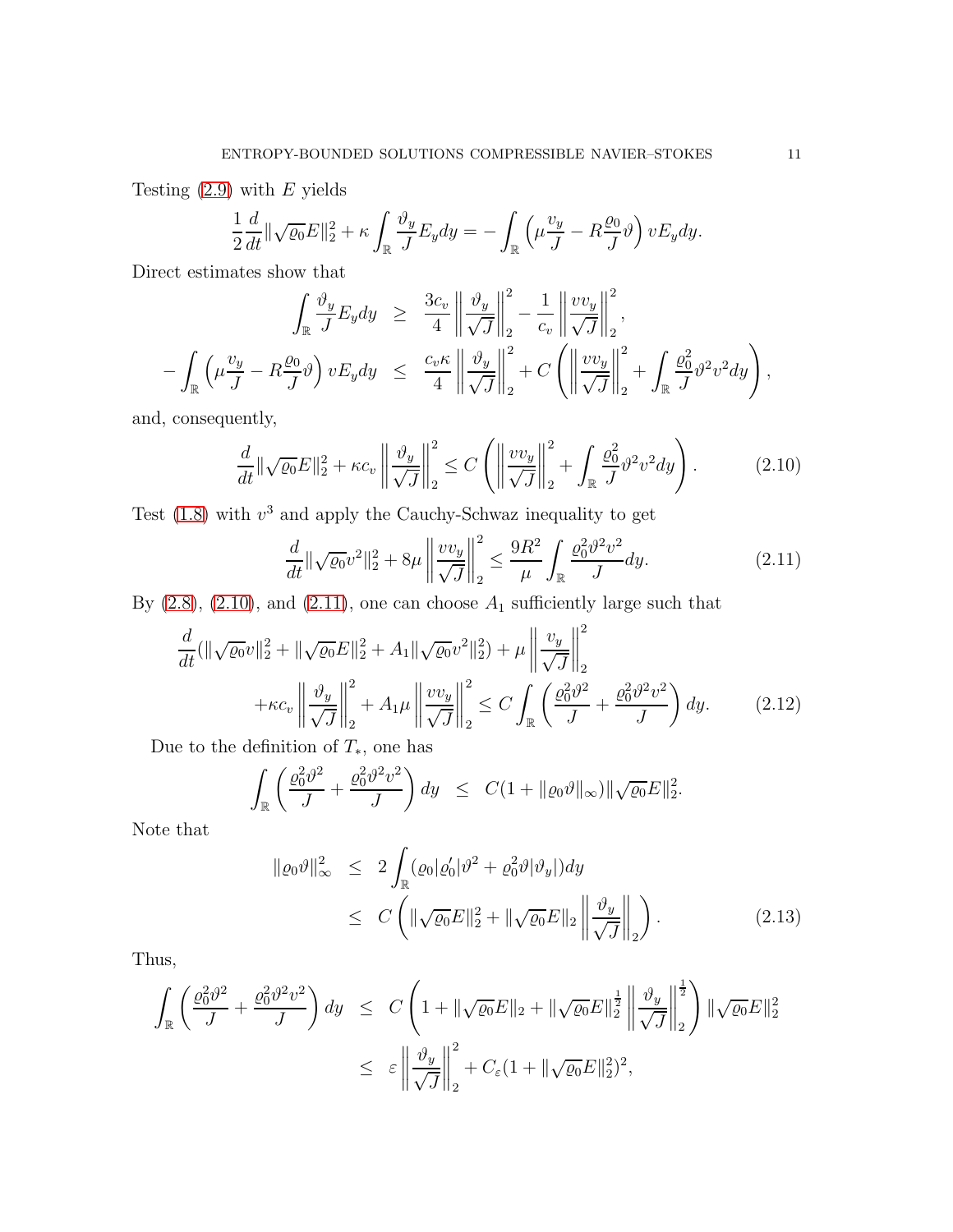for any  $t \in [0, T_*]$ , and for any  $\varepsilon > 0$ .

Choosing  $\varepsilon$  sufficient small, one obtains from this and [\(2.12\)](#page-10-2) that

$$
\frac{d}{dt}(\|\sqrt{\varrho_0}v\|_2^2 + \|\sqrt{\varrho_0}E\|_2^2 + A_1\|\sqrt{\varrho_0}v^2\|_2^2) + \mu\left\|\frac{v_y}{\sqrt{J}}\right\|_2^2 \n+ \frac{\kappa c_v}{2} \left\|\frac{\vartheta_y}{\sqrt{J}}\right\|_2^2 + A_1\mu\left\|\frac{v v_y}{\sqrt{J}}\right\|_2^2 \leq C(1 + \|\sqrt{\varrho_0}E\|_2^2)^2,
$$

for any  $t \in [0, T_*]$ . This and solving an ordinary differential inequality of the type  $f' \leq C f^2$  yield that there is a positive time  $T_{ode}$  such that

$$
\sup_{0 \le t \le T_{\text{ode}}^*} \| (\sqrt{\varrho_0} v, \sqrt{\varrho_0} E) \|_2^2 + \int_0^{T_{\text{ode}}^*} \| (v_y, v v_y, \vartheta_y) \|_2^2 \, dt \le \mathcal{E}_0',
$$

where  $T_{\text{ode}}^* := \min\{T_*, T_{\text{ode}}, 1\}$ . Then, it follows from  $(2.13)$  that  $\int_0^{T_{\text{ode}}^*} ||\varrho_0 \vartheta||_{\infty}^2 dt \leq \mathcal{E}_{0}''$ . This proves the conclusion.

# 2.2. A priori  $H^1$  estimates.

<span id="page-11-2"></span>**Proposition 2.3.** Let  $T_{ode}^*$  be as in Proposition [2.2](#page-9-3) and G be given by [\(1.12\)](#page-3-4). Set  $G_0 = \frac{1}{J_0}$  $\frac{1}{J_0}(\mu v'_0 - R\varrho_0\vartheta_0)$ . Then, there is a positive constant  $\mathcal{E}_1$ , depending only on  $\mu,\kappa,c_v,R, \bar{\varrho},\underline{J},\bar{J}, \| \varrho_0 \|_{W^{1,\infty}}, \| \sqrt{\varrho_0} v_0 \|_2, \| \sqrt{\varrho_0} E_0 \|_2, \ \| G_0 \|_2, \ and \ \big\| \varrho_0$ 3  $rac{2}{0} \vartheta'_0$  $\begin{array}{c} \vspace{0.1cm} \rule{0.2cm}{0.1cm} \vspace{0.1cm} \rule{0.1cm}{0.1cm} \vspace{0.1cm} \vspace{0.1cm} \end{array}$ 2  $_2$ <sup>, such that</sup> sup  $\sup_{0 \leq t \leq T_{ode}^*} ||G||_2^2 +$  $\int^{T_{ode}^*}$ 0  $\biggl( \biggl\| \biggr.$  $G_y$  $\sqrt{\varrho_0}$  $\begin{tabular}{|c|c|c|c|} \hline \quad \quad & \quad \quad & \quad \quad \\ \hline \quad \quad & \quad \quad & \quad \quad \\ \hline \quad \quad & \quad \quad & \quad \quad \\ \hline \quad \quad & \quad \quad & \quad \quad \\ \hline \end{tabular}$ 2 2  $+ \|G\|_{\infty}^{2}$ ∞  $\setminus$  $dt \leq \mathcal{E}_1$ , sup  $0 \leq t \leq T^*_{ode}$  $\left\|\varrho_0^{\frac{3}{2}}\vartheta_y\right\|$ 2  $_2^+$  $\int^{T_{ode}^*}$ 0  $\sqrt{ }$  $\|\varrho_0^2 \vartheta_t\|_2^2 +$  $\begin{tabular}{|c|c|c|c|} \hline \quad \quad & \quad \quad & \quad \quad \\ \hline \quad \quad & \quad \quad & \quad \quad \\ \hline \quad \quad & \quad \quad & \quad \quad \\ \hline \quad \quad & \quad \quad & \quad \quad \\ \hline \end{tabular}$  $\varrho_0$  $\int \vartheta_y$ J  $\setminus$  $\overline{y}$  $\begin{array}{c} \begin{array}{c} \begin{array}{c} \begin{array}{c} \end{array}\\ \end{array} \end{array} \end{array} \end{array}$ 2 2  $+ \|v_y\|_{\infty}^2$ ∞  $\setminus$  $dt \leq \mathcal{E}_1$ .

*Proof.* We start with the estimate on  $G$ . Testing  $(1.13)$  with  $JG$  yields

$$
\frac{1}{2}\frac{d}{dt}\|\sqrt{J}G\|_{2}^{2} + \mu \left\|\frac{G_{y}}{\sqrt{\varrho_{0}}}\right\|_{2}^{2} = (2\gamma - 1) \int_{\mathbb{R}} vG G_{y} dy - \kappa(\gamma - 1) \int_{\mathbb{R}} \frac{\vartheta_{y} G_{y}}{J} dy
$$
  

$$
\leq \frac{\mu}{4} \left\|\frac{G_{y}}{\sqrt{\varrho_{0}}}\right\|_{2}^{2} + C \left(\|\sqrt{\varrho_{0}}v\|_{2}^{2}\|G\|_{\infty}^{2} + \|\vartheta_{y}\|_{2}^{2}\right).
$$

It follows from Proposition [2.2](#page-9-3) and the inequality above that

<span id="page-11-0"></span>
$$
\frac{d}{dt} \|\sqrt{J}G\|_{2}^{2} + \frac{3\mu}{2} \left\| \frac{G_y}{\sqrt{\varrho_0}} \right\|_{2}^{2} \le C \left( \|G\|_{\infty}^{2} + \|\vartheta_y\|_{2}^{2} \right). \tag{2.14}
$$

Note that

<span id="page-11-1"></span>
$$
||G||_{\infty}^{2} \leq \int_{\mathbb{R}} |\partial_{y} G^{2}| dy \leq C ||G||_{2} \left\| \frac{G_{y}}{\sqrt{\varrho_{0}}} \right\|_{2} \leq \varepsilon \left\| \frac{G_{y}}{\sqrt{\varrho_{0}}} \right\|_{2}^{2} + C_{\varepsilon} ||\sqrt{J}G||_{2}^{2},
$$
 (2.15)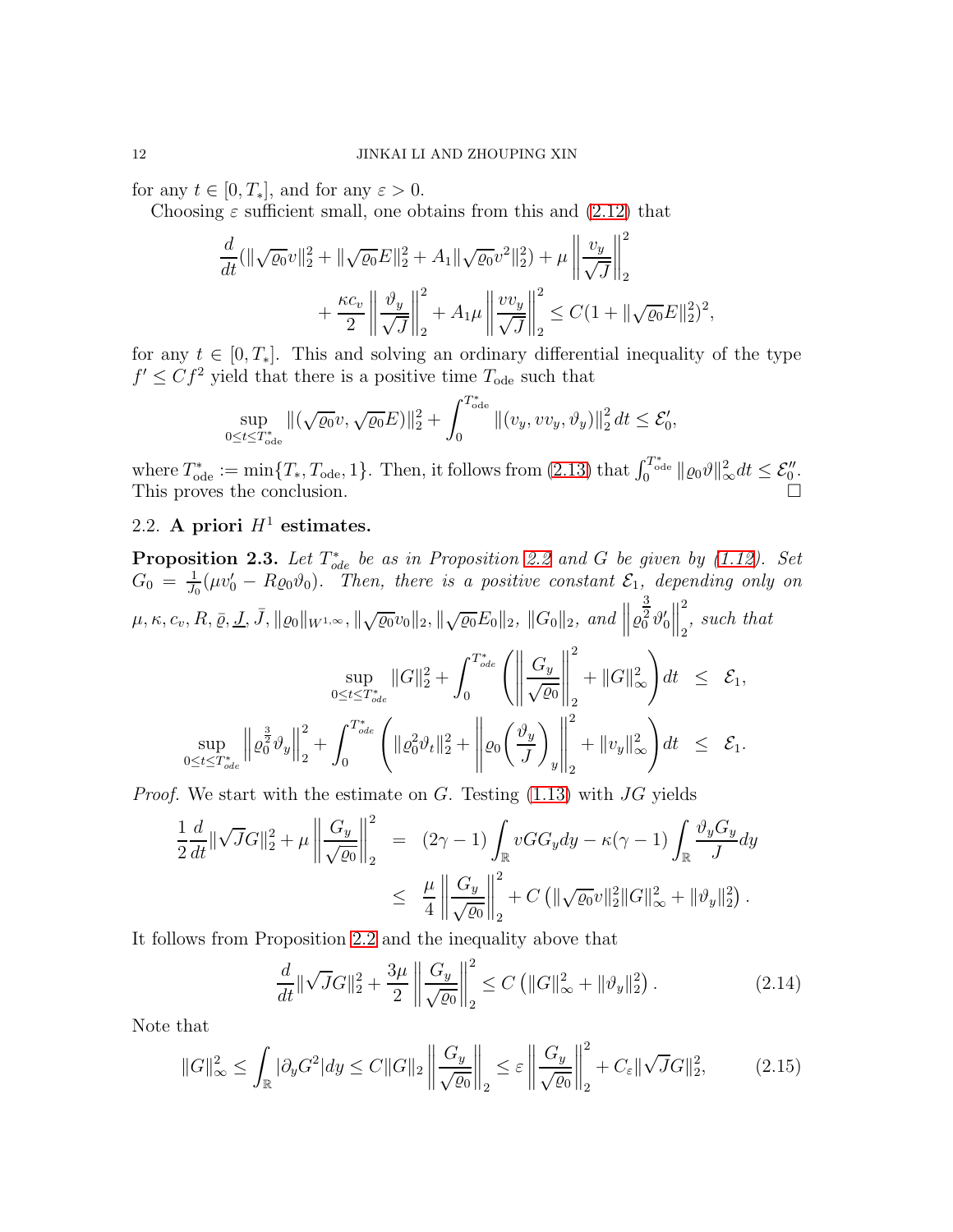for any positive  $\varepsilon$ . Choosing  $\varepsilon$  sufficient small, one gets from [\(2.14\)](#page-11-0) and [\(2.15\)](#page-11-1) that

$$
\frac{d}{dt} \|\sqrt{J}G\|_2^2 + \mu \left\| \frac{G_y}{\sqrt{\varrho_0}} \right\|_2^2 \le C \left( \|\sqrt{J}G\|_2^2 + \|\vartheta_y\|_2^2 \right).
$$

Consequently, Proposition [2.2](#page-9-3) and the Gronwall inequality show that

<span id="page-12-0"></span>
$$
\sup_{0 \le t \le T_{\text{ode}}^*} \|G\|_2^2 + \int_0^{T_{\text{ode}}^*} \left( \left\| \frac{G_y}{\sqrt{\varrho_0}} \right\|_2^2 + \|G\|_{\infty}^2 \right) dt \le \mathcal{E}_1'. \tag{2.16}
$$

Next we estimate  $\vartheta$ . It follows from [\(1.9\)](#page-3-0) that

<span id="page-12-1"></span>
$$
\int_{\mathbb{R}} \varrho_0^2 \left( c_v \varrho_0 \vartheta_t - \kappa \left( \frac{\vartheta_y}{J} \right)_y \right)^2 = \int_{\mathbb{R}} \varrho_0^2 v_y^2 G^2 dy. \tag{2.17}
$$

Using [\(1.7\)](#page-3-0), one deduces

$$
-2\int_{\mathbb{R}} \varrho_0^3 \vartheta_t \left(\frac{\vartheta_y}{J}\right)_y dy = \frac{d}{dt} \left\| \sqrt{\frac{\varrho_0^3}{J}} \vartheta_y \right\|_2^2 + \int_{\mathbb{R}} \left( v_y \frac{\varrho_0^3}{J^2} \vartheta_y^2 + 6 \varrho_0^2 \varrho_0' \frac{\vartheta_y \vartheta_t}{J} \right) dy
$$
  

$$
\geq \left. \frac{d}{dt} \left\| \sqrt{\frac{\varrho_0^3}{J}} \vartheta_y \right\|_2^2 - \frac{c_v}{2\kappa} \| \varrho_0^2 \vartheta_t \|^2_2 - \left\| \frac{v_y}{J} \right\|_{\infty} \left\| \sqrt{\frac{\varrho_0^3}{J}} \vartheta_y \right\|_2^2 - \frac{18\kappa}{c_v} \left\| \frac{\varrho_0' \vartheta_y}{J} \right\|_2^2.
$$

This, together with [\(2.16\)](#page-12-0) and [\(2.17\)](#page-12-1), yields

<span id="page-12-2"></span>
$$
c_v \kappa \frac{d}{dt} \left\| \sqrt{\frac{\varrho_0^3}{J}} \vartheta_y \right\|_2^2 + \frac{c_v^2}{2} \| \varrho_0^2 \vartheta_t \|_2^2 + \kappa^2 \left\| \varrho_0 \left( \frac{\vartheta_y}{J} \right)_y \right\|_2^2
$$
  
\n
$$
\leq c_v \kappa \left\| \frac{v_y}{J} \right\|_{\infty} \left\| \sqrt{\frac{\varrho_0^3}{J}} \vartheta_y \right\|_2^2 + 18\kappa^2 \left\| \frac{\varrho_0' \vartheta_y}{J} \right\|_2^2 + \int_{\mathbb{R}} \varrho_0^2 v_y^2 G^2 dy
$$
  
\n
$$
\leq C \left[ (1 + \|v_y\|_{\infty}^2) \left( \left\| \sqrt{\frac{\varrho_0^3}{J}} \vartheta_y \right\|_2^2 + \mathcal{E}_1' \right) + \| \vartheta_y \|_2^2 \right].
$$
 (2.18)

Since  $v_y = \frac{1}{u}$  $\frac{1}{\mu}(JG + R\varrho_0 \vartheta)$ , by Proposition [2.2](#page-9-3) and [\(2.16\)](#page-12-0), one has

$$
\int_0^{T_{\text{ode}}^*} \|v_y\|_{\infty}^2 dt \leq C \int_0^{T_{\text{ode}}^*} (\|G\|_{\infty}^2 + \|\varrho_0 \vartheta\|_{\infty}^2) dt \leq C(\mathcal{E}_0 + \mathcal{E}_1').
$$

This, together with [\(2.18\)](#page-12-2) and Proposition [2.2,](#page-9-3) yields

$$
\sup_{0 \le t \le T_{\text{ode}}^*} \left\| \sqrt{\varrho_0^3} \vartheta_y \right\|_2^2 + \int_0^{T_{\text{ode}}^*} \left( \|\varrho_0^2 \vartheta_t\|_2^2 + \left\| \varrho_0 \left( \frac{\vartheta_y}{J} \right)_y \right\|_2^2 \right) dt
$$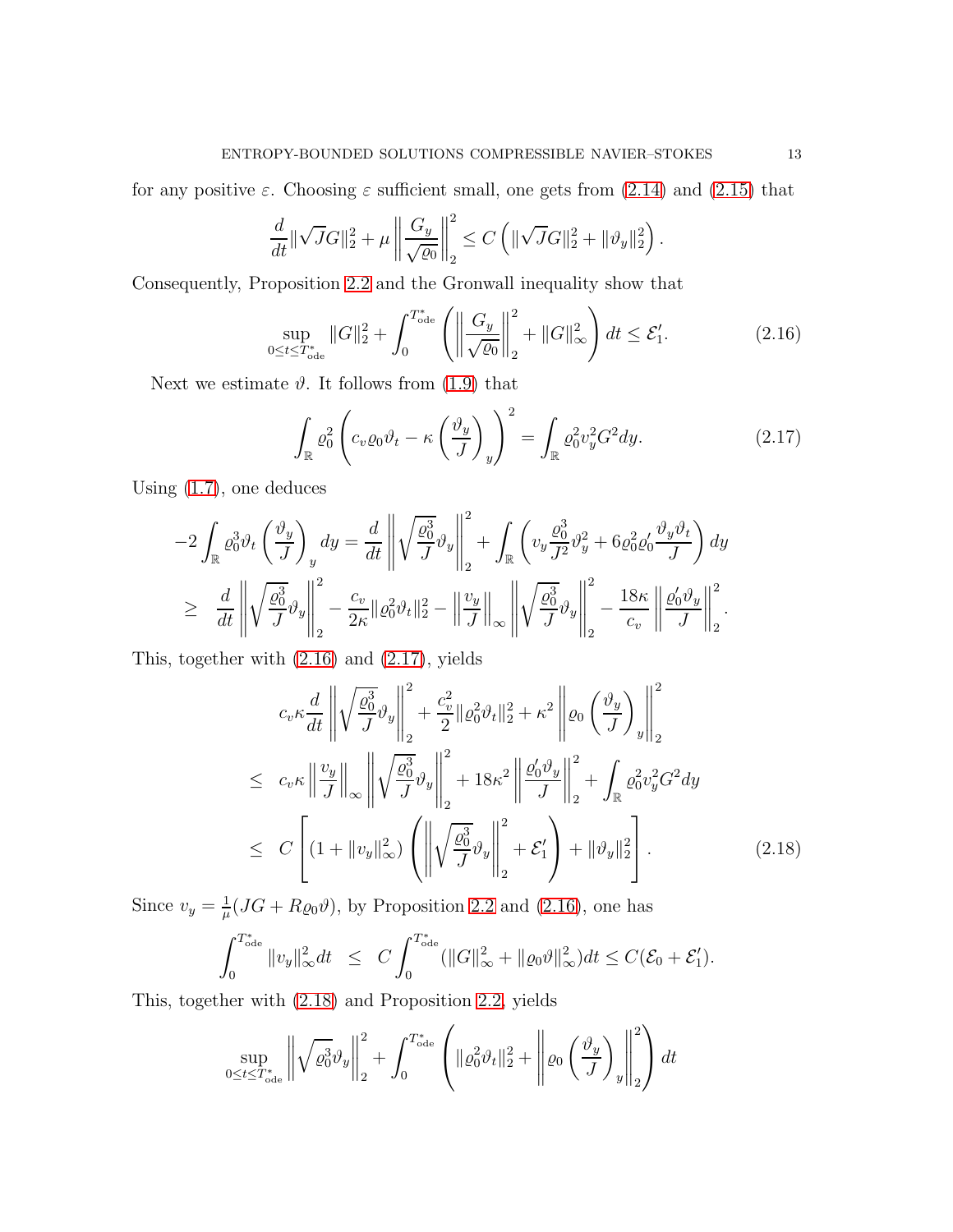$$
\leq e^{C(1+\mathcal{E}_0+\mathcal{E}_1')} \left( \left\| \sqrt{\frac{\varrho_0^3}{J_0}} \vartheta_0' \right\|_2^2 + \mathcal{E}_1' + \mathcal{E}_0 \right) =: \mathcal{E}_1''.
$$
  
s by setting  $\mathcal{E}_1 = \max{\{\mathcal{E}_1', \mathcal{E}_1''\}}$ .

The conclusion follows by setting  $\mathcal{E}_1 = \max{\{\mathcal{E}'_1, \mathcal{E}''_1\}}$ 

<span id="page-13-1"></span>**Proposition 2.4.** Let  $T_{ode}^*$  be as in Proposition [2.2.](#page-9-3) Then, there is a positive constant  $\mathcal{E}_2$  depending only on  $\mu$ ,  $\kappa$ ,  $c_v$ ,  $R$ ,  $\bar{\varrho}$ ,  $\overline{\underline{J}}$ ,  $\overline{J}$ ,  $\|\varrho_0\|_{W^{1,\infty}}$ ,  $\|\sqrt{\varrho_0}v_0\|_2$ ,  $\|\sqrt{\varrho_0}\overline{\underline{E}}_0\|_2$ ,  $\|G_0\|_2$ ,  $\left\|\varrho_0^{\frac{3}{2}}\vartheta_0'\right\|$  $\begin{array}{c} \vspace{0.1cm} \rule{0.2cm}{0.1cm} \vspace{0.1cm} \rule{0.1cm}{0.1cm} \vspace{0.1cm} \vspace{0.1cm} \end{array}$ 2  $\int_2^2$ , and  $\|\sqrt{\varrho_0}J_0'\|_2^2$ , such that  $\int^{T_{ode}^*}$ 

$$
\sup_{0 \le t \le T_{ode}^*} ||v_y||_2^2 + \int_0^{\tau_{ode}} (||\sqrt{\varrho_0}v_t||_2^2 + ||\sqrt{\varrho_0}v_{yy}||_2^2) dt \le \mathcal{E}_2,
$$
  
\n
$$
\sup_{0 \le t \le T_{ode}^*} (||\sqrt{\varrho_0}J_y||_2^2 + ||J_t||_2^2) + \int_0^{T_{ode}^*} ||\sqrt{\varrho_0}J_{yt}||_2^2 dt \le \mathcal{E}_2.
$$

*Proof.* Since  $J_t = v_y$  and  $J_{yt} = v_{yy}$ , it suffices to prove the first conclusion and the estimate  $\sup_{0 \leq t \leq T_{\text{ode}}^*} \|\sqrt{\varrho_0} J_y\|_2^2$ . Besides, since  $\sqrt{\varrho_0} v_t = \frac{G_y}{\sqrt{\varrho_0}}$ , the estimate for  $\int_{0}^{T_{\text{ode}}^{*}} ||\sqrt{\varrho_{0}}v_{t}||_{2}^{2} dt$  follows from Proposition [2.3](#page-11-2) directly.

Note that

$$
\sqrt{\varrho_0}J_{yt} = \sqrt{\varrho_0}v_{yy} = \frac{\sqrt{\varrho_0}}{\mu}(JG_y + J_yG + R\varrho'_0\vartheta + R\varrho_0\vartheta_y).
$$

Multiplying the equation before by  $\sqrt{\varrho_0} J_y$  yields

$$
\frac{1}{2}\frac{d}{dt}\|\sqrt{\varrho_0}J_y\|_2^2 \leq \frac{\|G\|_{\infty}}{\mu}\|\sqrt{\varrho_0}J_y\|_2^2 + \frac{\|\sqrt{\varrho_0}J_y\|_2}{\mu}\|J\sqrt{\varrho_0}G_y + R\varrho_0'\sqrt{\varrho_0}\vartheta + R\varrho_0^{\frac{3}{2}}\vartheta_y\|_2}{\leq C(\|G\|_{\infty}^2 + 1)\|\sqrt{\varrho_0}J_y\|_2^2 + C(\|G_y\|_2^2 + \|\sqrt{\varrho_0}\vartheta\|_2^2 + \|\vartheta_y\|_2^2),
$$

which, together with Propositions [2.2–](#page-9-3)[2.3,](#page-11-2) yields

<span id="page-13-0"></span>
$$
\sup_{0 \le t \le T_{\text{ode}}^*} \|\sqrt{\varrho_0} J_y\|_2^2 \le e^{C \int_0^{T_{\text{ode}}^*} (1 + \|G\|_{\infty}^2) dt} \left[ \|\sqrt{\varrho_0} J_0'\|_2^2 + C \int_0^{T_{\text{ode}}^*} \|(G_y, \sqrt{\varrho_0} \vartheta, \vartheta_y)\|_2^2 dt \right]
$$
  

$$
\le C e^{C \mathcal{E}_1} (\|\sqrt{\varrho_0} J_0'\|_2^2 + C \mathcal{E}_0 + C \mathcal{E}_1) =: \mathcal{E}_2'.
$$
 (2.19)

It follows from direct calculations, [\(2.19\)](#page-13-0), and Propositions [2.2](#page-9-3)[–2.3](#page-11-2) that

$$
\sup_{0 \leq t \leq T_{\text{ode}}^{*}} \|v_{y}\|_{2}^{2} + \int_{0}^{T_{\text{ode}}^{*}} \|\sqrt{\varrho_{0}}v_{yy}\|_{2}^{2} dt
$$
\n
$$
= \sup_{0 \leq t \leq T_{\text{ode}}^{*}} \left\| \frac{1}{\mu} (JG + R\varrho_{0}\vartheta) \right\|_{2}^{2} + \int_{0}^{T_{\text{ode}}^{*}} \left\| \frac{\sqrt{\varrho_{0}}}{\mu} (JG_{y} + J_{y}G + R\varrho_{0}'\vartheta + R\varrho_{0}\vartheta_{y}) \right\|_{2}^{2} dt
$$
\n
$$
\leq C \sup_{0 \leq t \leq T_{\text{ode}}^{*}} \|(G, \sqrt{\varrho_{0}}\vartheta)\|_{2}^{2} + C \int_{0}^{T_{\text{ode}}^{*}} (\|(G_{y}, \sqrt{\varrho_{0}}\vartheta, \vartheta_{y})\|_{2}^{2} + \|\sqrt{\varrho_{0}}J_{y}\|_{2}^{2} \|G\|_{\infty}^{2}) dt
$$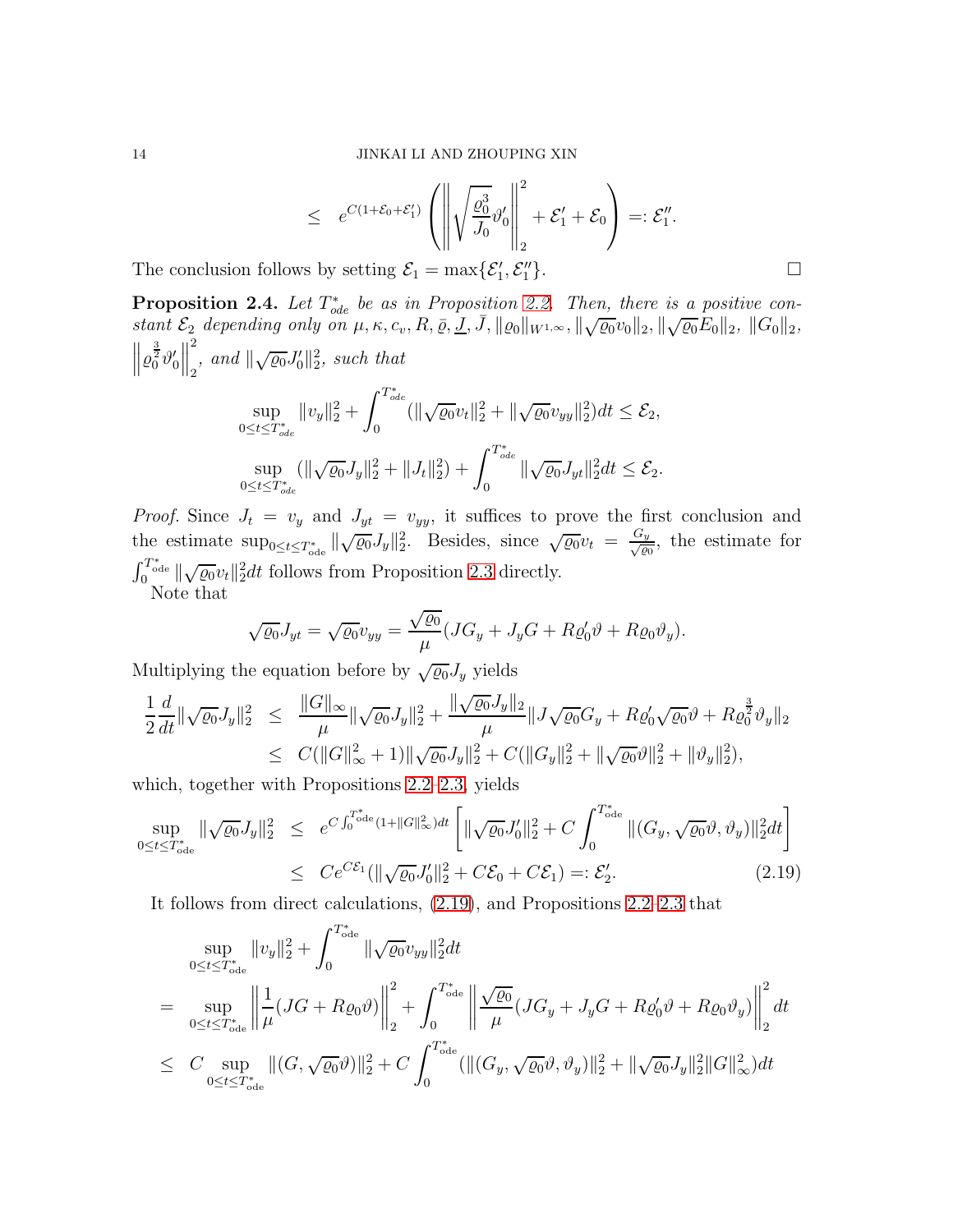$$
\leq C(\mathcal{E}_0+\mathcal{E}_1+\mathcal{E}_1\mathcal{E}_2')=:\mathcal{E}_2''.
$$

Setting  $\mathcal{E}_2 = \mathcal{E}'_2 + \mathcal{E}''_2$  gives the desired conclusion.

# 2.3. Estimate on the life span and a summary of a priori estimates.

<span id="page-14-0"></span>**Proposition 2.5.** Let  $T_{ode}$  and  $T_{ode}^*$  be as in Proposition [2.2,](#page-9-3) and  $\mathcal{E}_1$  in Proposition [2.3.](#page-11-2) Then,  $T_{ode}^* = \min \left\{ T_{ode}, 1, \frac{J^2}{4\epsilon} \right\}$  $4\mathcal{E}_1$  $\int$ .

*Proof.* Note that  $\varrho_0 \geq \varrho > 0$ . Propositions [2.2–](#page-9-3)[2.4](#page-13-1) imply

$$
\sup_{0\leq t\leq T_{\text{ode}}^*} (\|J_y\|_2 + \|v\|_{H^1} + \|\vartheta\|_{H^1}) < \infty.
$$

It follows from the definition of  $T_*$  and  $T_{ode}^* = \min\{T_*, T_{ode}, 1\}$  that

$$
\sup_{0\leq t\leq T_{\mathrm{ode}}^*}\left(\left(\inf_{y\in\mathbb{R}}J\right)^{-1}+\sup_{y\in\mathbb{R}}J\right)<\infty.
$$

Thus,  $T^*_{ode} < T_{max}$ .

Then, [\(1.7\)](#page-3-0) and Proposition [2.3](#page-11-2) imply

$$
J = J_0 + \int_0^t v_y d\tau \ge \underline{J} - \left(\int_0^t \|v_y\|_{\infty}^2 d\tau\right)^{\frac{1}{2}} t^{\frac{1}{2}} \ge \underline{J} - \mathcal{E}_1^{\frac{1}{2}} t^{\frac{1}{2}} \ge \frac{\underline{J}}{2},
$$
  

$$
J \le \overline{J} + t^{\frac{1}{2}} \left(\int_0^t \|v_y\|_{\infty}^2 d\tau\right)^{\frac{1}{2}} \le \overline{J} + \mathcal{E}_1^{\frac{1}{2}} t^{\frac{1}{2}} \le \frac{3\overline{J}}{2},
$$

for all  $t \leq T_{**}$ , where

$$
T_{**} := \min\left\{T_{\text{ode}}^*, \frac{\underline{J}^2}{4\mathcal{E}_1}, \frac{\overline{J}^2}{4\mathcal{E}_1}\right\} = \min\left\{T_*, T_{\text{ode}}, 1, \frac{\underline{J}^2}{4\mathcal{E}_1}\right\},\,
$$

with  $T_{ode}$  given in Proposition [2.2.](#page-9-3)

Note that  $\frac{J}{3} < \frac{J}{2} \leq J \leq \frac{3\overline{J}}{2} < 3\overline{J}$  on  $\mathbb{R} \times [0, T_{**}], H^1(\mathbb{R}) \hookrightarrow C(\overline{\mathbb{R}}), J - J_0 \in$  $C([0,T_{\max}); H^1(\mathbb{R}))$ , and  $T_{**} \leq T_{\max}$  There is a positive constant  $T_{**}^+ \in$  $(T_{**}, T_{\text{max}})$ , such that  $\frac{J}{3} \leq J \leq 3\overline{J}$  on  $\mathbb{R} \times [0, T_{**}^+]$ . Thanks to this and the definition of  $T_*$  in  $(2.7)$ , one has

$$
\min\left\{T_*, T_{\text{ode}}, 1, \frac{J^2}{4\mathcal{E}_1}\right\} = T_{**} < T_{**}^+ \leq T_*,
$$

which implies  $T_* > \min\left\{T_{ode}, 1, \frac{J^2}{4\mathcal{E}_1}\right\}$  $4\mathcal{E}_1$  $\}$ . Thus,

$$
T_{\text{ode}}^* = \min\{T_{\text{ode}}, 1, T_*\} = \min\left\{T_{\text{ode}}, 1, \frac{J^2}{4\mathcal{E}_1}\right\},\,
$$

which yields the desired conclusion.  $\Box$ 

As a consequence of Propositions [2.1–](#page-8-4)[2.5,](#page-14-0) we have the following: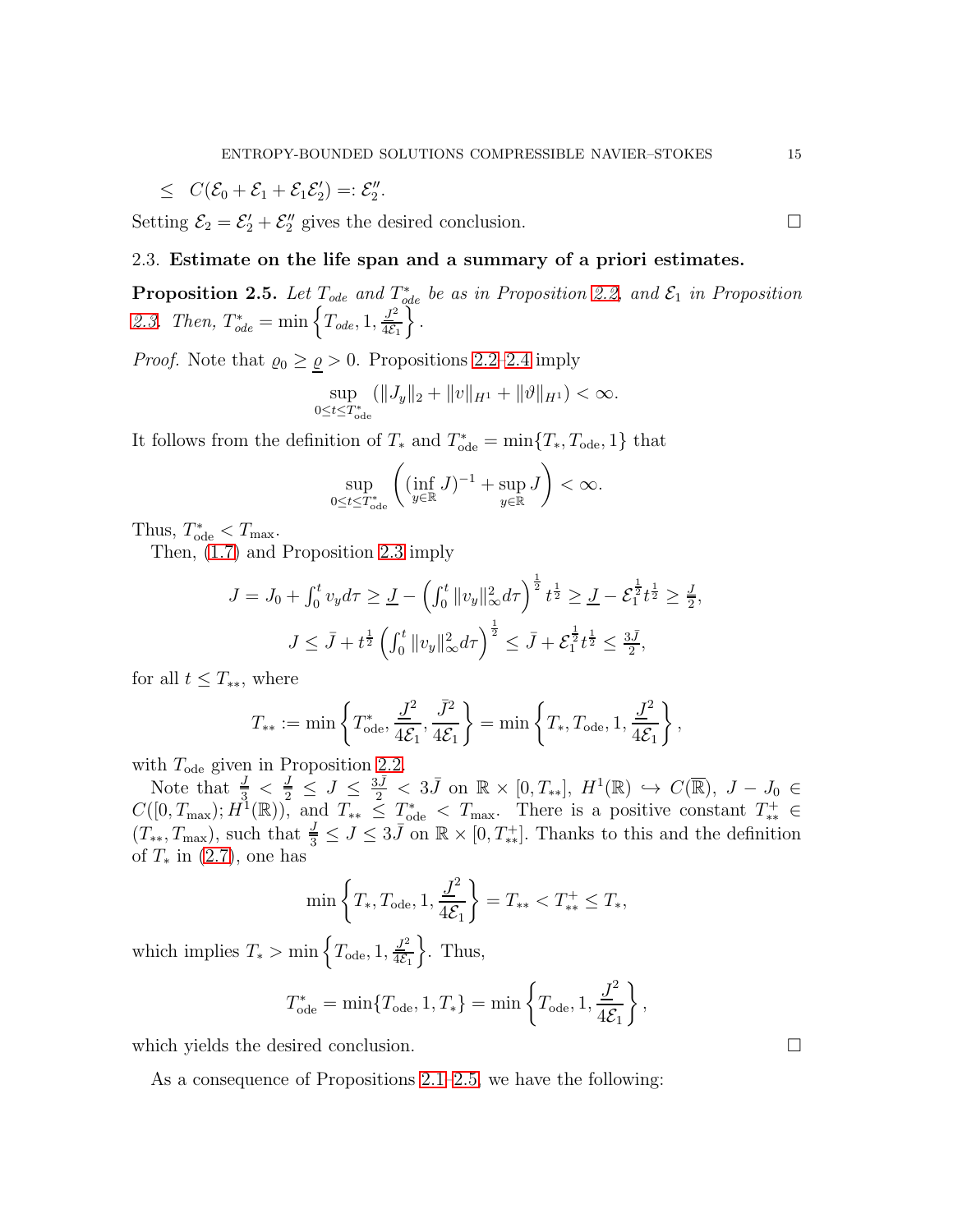<span id="page-15-1"></span>**Theorem 2.1.** Under the assumption [\(2.1\)](#page-8-1), there are two positive constants  $\mathcal{T}$  and  $\mathcal E$  depending only on  $c_v, R, \mu, \kappa, \overline{\varrho}, \underline{J}, \overline{J}, \|\varrho_0' \|_\infty, \|\sqrt{\varrho_0} v_0 \|_2, \|\sqrt{\varrho_0} v_0^2 \|_2, \|\sqrt{\varrho_0} \vartheta_0 \|_2, \|\overline{v_0}'\|^2$  $\|\sqrt{\varrho_0}J_0'\|_2^2$ , and  $\| \varrho_0^{\frac{3}{2}}\vartheta_0'$  $\begin{tabular}{|c|c|} \hline \quad \quad & \quad \quad & \quad \quad \\ \hline \quad \quad & \quad \quad & \quad \quad \\ \hline \quad \quad & \quad \quad & \quad \quad \\ \hline \end{tabular}$ 2 , but independent of <u> $\rho$ </u>, such that the problem  $(1.7)$ – $(1.10)$  has a unique solution  $(J, v, \vartheta)$  on  $\mathbb{R} \times [0, \mathcal{T}]$ , satisfying

$$
\frac{J}{2} \leq J \leq 2\bar{J}, \quad \vartheta \geq 0, \quad on \ \mathbb{R} \times [0, \mathcal{T}],
$$

$$
\sup_{0 \leq t \leq \mathcal{T}} \|(J_t, \sqrt{\varrho_0} J_y)\|_2^2 + \int_0^{\mathcal{T}} \|\sqrt{\varrho_0} J_{yt}\|_2^2 dt \leq \mathcal{E},
$$

$$
\sup_{0 \leq t \leq \mathcal{T}} \|\sqrt{\varrho_0} v, \sqrt{\varrho_0} v^2, v_y\|_2^2 + \int_0^{\mathcal{T}} \|(vv_y, \sqrt{\varrho_0} v_t, \sqrt{\varrho_0} v_{yy})\|_2^2 dt \leq \mathcal{E},
$$

$$
\sup_{0 \leq t \leq \mathcal{T}} \|\sqrt{\varrho_0} \vartheta, \varrho_0^{\frac{3}{2}} \vartheta_y)\|_2^2 + \int_0^{\mathcal{T}} \left\| \left( \vartheta_y, \varrho_0^2 \vartheta_t, \varrho_0 \left( \frac{\vartheta_y}{J} \right)_y \right) \right\|_2^2 dt \leq \mathcal{E}.
$$

## 3. Local existence in the presence of far field vacuum

<span id="page-15-0"></span>The aim of this section is to establish the local existence of solutions to the problem  $(1.7)$ – $(1.10)$ , with vacuum at the far field only.

<span id="page-15-4"></span>**Theorem 3.1.** Let  $\bar{\varrho}, \underline{J}$ , and  $\bar{J}$  be positive constants. Assume that

<span id="page-15-3"></span>
$$
\begin{cases}\n0 < \varrho_0(y) \leq \bar{\varrho}, \quad \underline{J} \leq J_0(y) \leq \bar{J}, \quad \vartheta_0(y) \geq 0, \quad \forall y \in \mathbb{R}, \\
\varrho_0' \in L^\infty(\mathbb{R}), \quad \left(\sqrt{\varrho_0} J_0', \sqrt{\varrho_0} v_0, \sqrt{\varrho_0} v_0^2, v_0', \sqrt{\varrho_0} \vartheta_0, \varrho_0^{\frac{3}{2}} v_0' \right) \in L^2(\mathbb{R}).\n\end{cases} \tag{3.1}
$$

Then, there is a positive time  $\mathcal T$  depending only on  $c_v, R, \mu, \kappa$ , and

$$
\left\{\begin{array}{l} \bar{\varrho}, \underline{J}, \bar{J}, \|\varrho_0'\|_{\infty}, \|\sqrt{\varrho_0}v_0\|_2, \|\sqrt{\varrho_0}v_0^2\|_2, \\ \|\sqrt{\varrho_0}\vartheta_0\|_2, \|\overline{v}_0'\|_2, \|\sqrt{\varrho_0}J_0'\|_2, \|\varrho_0^{\frac{3}{2}}\vartheta_0'\|_2, \end{array} \right.
$$

such that the problem [\(1.7\)](#page-3-0)–[\(1.10\)](#page-3-1), on  $\mathbb{R} \times [0, \mathcal{T}]$ , has a solution  $(J, v, \vartheta)$ , satisfying  $\frac{J}{2} \leq J \leq 2\bar{J}$  and  $\vartheta \geq 0$  on  $\mathbb{R} \times [0, \mathcal{T}],$  and

$$
J_t, \sqrt{\varrho_0} J_y, \sqrt{\varrho_0} v, \sqrt{\varrho_0} v^2, v_y, \sqrt{\varrho_0} \vartheta, \varrho_0^{\frac{3}{2}} \vartheta_y \in L^{\infty}(0, \mathcal{T}; L^2(\mathbb{R})),
$$
  

$$
\sqrt{\varrho_0} J_{yt}, v v_y, \sqrt{\varrho_0} v_t, \sqrt{\varrho_0} v_{yy}, \vartheta_y, \varrho_0(\frac{\vartheta_y}{J})_y, \varrho_0^2 \vartheta_t \in L^2(0, \mathcal{T}; L^2(\mathbb{R})).
$$

*Proof.* We first construct a sequence  $\{(\varrho_{0n}, J_{0n}, v_{0n}, \vartheta_{0n})\}_{n=1}^{\infty}$  approximating  $(\varrho_0, J_0, v_0, \vartheta_0)$ , so that Theorem [2.1](#page-15-1) applies.

For each integer  $n \geq 1$ , choose  $0 < \delta_n \leq \frac{1}{n}$  $\frac{1}{n}$  sufficiently small such that

<span id="page-15-2"></span>
$$
\delta_n \max \left\{ ||v_0||_{L^2(I_{2n})}^2, ||v_0||_{L^4(I_{2n})}^4, ||\vartheta_0||_{L^2(I_{2n})}^2, ||\vartheta'_0||_{L^2(I_{2n})}^2 \right\} \le 1,
$$
\n(3.2)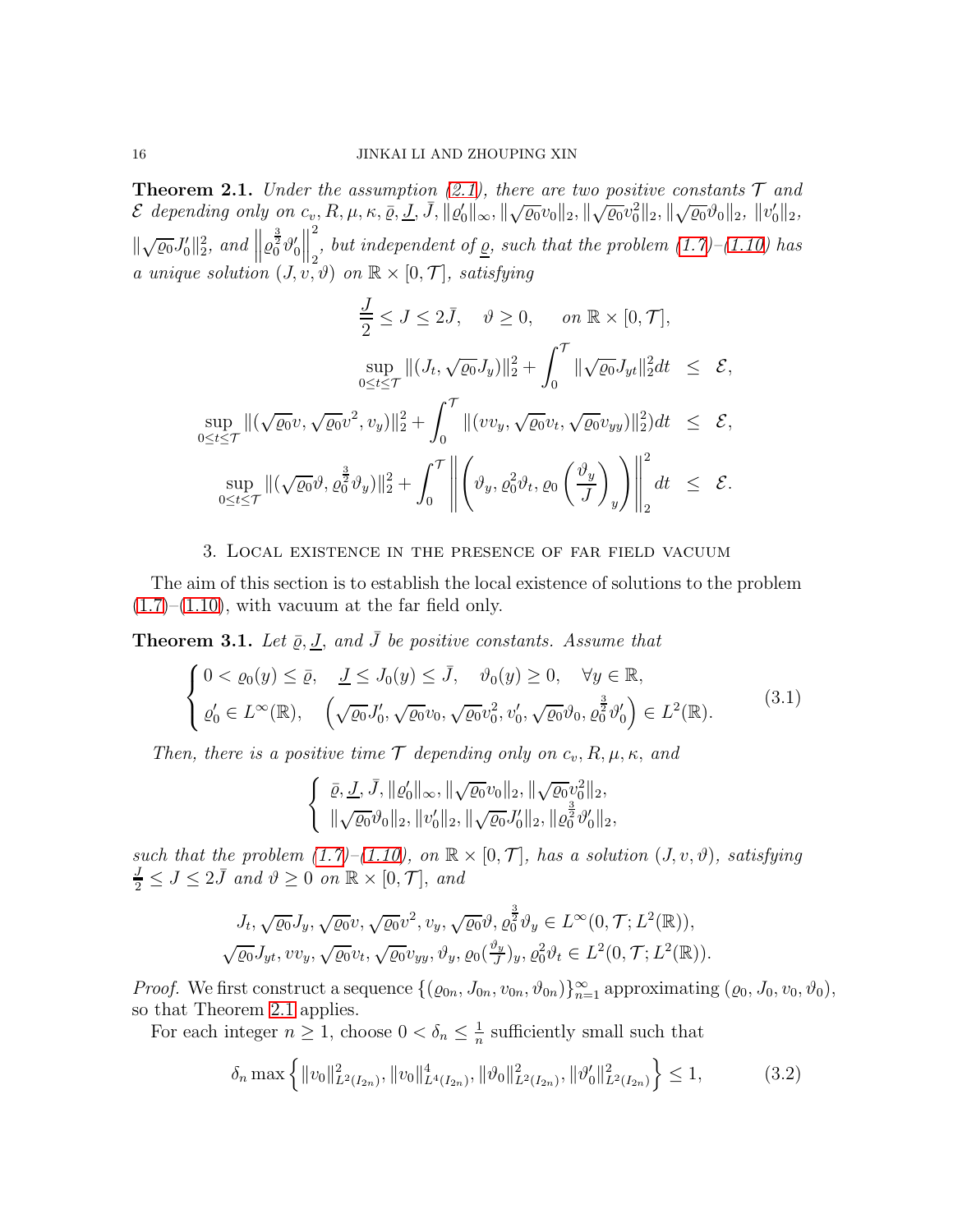where  $I_{2n} = (-2n, 2n)$ . Choose  $\varphi \in C_0^{\infty}((-2, 2))$ , with  $\varphi \equiv 1$  on  $(-1, 1)$ ,  $0 \le \varphi \le 1$ on  $(-2, 2)$ , and  $|\varphi'| \leq 2$ . Since  $v'_0, \vartheta'_0 \in L^2(\mathbb{R})$ , it is clear  $v_0, \vartheta_0 \in C(\mathbb{R})$ , and

<span id="page-16-0"></span>
$$
|v_0(y)| \le |v_0(0)| + ||v'_0||_2 \sqrt{|y|} \le A_0 \sqrt{1 + |y|}, \tag{3.3}
$$

where  $A_0 = \max \{ |v_0(0)|, ||v'_0||_2 \}.$ 

Define  $\varrho_{0n}, J_{0n}, v_{0n}$ , and  $\vartheta_{0n}$  as

$$
\varrho_{0n} = \delta_n + \varrho_0, \quad J_{0n} = J_0, \quad v_{0n} = \varphi\left(\frac{\cdot}{n}\right)v_0, \quad \vartheta_{0n} = \varphi\left(\frac{\cdot}{n}\right)\vartheta_0.
$$

Then

<span id="page-16-1"></span>
$$
0 < \delta_n \le \varrho_{0n} \le \bar{\varrho} + 1, \quad \|\varrho'_{0n}\|_{\infty} = \|\varrho'_0\|_{\infty}.\tag{3.4}
$$

 $(3.2)$  and  $(3.3)$  imply that

$$
\|\sqrt{\varrho_{0n}}v_{0n}\|_{2}^{2} \leq \|\sqrt{\varrho_{0}}v_{0}\|_{2}^{2} + \delta_{n} \|v_{0}\|_{L^{2}((-2n,2n))}^{2} \leq \|\sqrt{\varrho_{0}}v_{0}\|_{2}^{2} + 1, \tag{3.5}
$$

$$
\|\sqrt{\varrho_{0n}}v_{0}^{2}\|_{2}^{2} \leq \|\sqrt{\varrho_{0}}v_{0}^{2}\|_{2}^{2} + \delta_{n} \|v_{0}\|_{L^{4}((-2n,2n))}^{4} \leq \|\sqrt{\varrho_{0}}v_{0}^{2}\|_{2}^{2} + 1
$$

$$
\|\sqrt{\varrho_{0n}}v_{0n}^2\|_2^2 \leq \|\sqrt{\varrho_{0}}v_{0}^2\|_2^2 + \delta_n\|v_{0}\|_{L^4((-2n,2n))}^4 \leq \|\sqrt{\varrho_{0}}v_{0}^2\|_2^2 + 1,
$$
  

$$
\|v'_{0n}\|_2^2 \leq 2\|v'_{0}\|_2^2 + 64A_0^2,
$$
 (3.6)

$$
\|\sqrt{\varrho_{0n}}\vartheta_{0n}\|_2^2 \leq \|\sqrt{\varrho_{0}}\vartheta_{0}\|_2^2 + 1. \tag{3.7}
$$

Due to [\(3.2\)](#page-15-2) and  $0 \leq \delta_n \leq \frac{1}{n}$  $\frac{1}{n}$ , one can get

<span id="page-16-2"></span>
$$
\begin{split} \|\varrho_{0n}^{\frac{3}{2}}\vartheta'_{0n}\|_{2}^{2} &\leq 8 \int_{-2n}^{2n} (\varrho_{0}^{3} + \delta_{n}^{3}) \left( |\vartheta'_{0}|^{2} + \frac{4}{n^{2}} \vartheta_{0}^{2} \right) dy \\ &\leq 8 \left( \|\varrho_{0}^{\frac{3}{2}}\vartheta'_{0}\|_{2}^{2} + \delta_{n}^{3} \|\vartheta'_{0}\|_{2}^{2} + 4\bar{\varrho}^{2} \|\sqrt{\varrho_{0}}\vartheta_{0}\|_{2}^{2} + 4\delta_{n}^{3} \|\vartheta_{0}\|_{L^{2}((-2n,2n))}^{2} \right) \\ &\leq 8 \left( \|\varrho_{0}^{\frac{3}{2}}\vartheta'_{0}\|_{2}^{2} + 5 + 4\bar{\varrho}^{2} \|\sqrt{\varrho_{0}}\vartheta_{0}\|_{2}^{2} \right). \end{split} \tag{3.8}
$$

Since  $(\varrho_{0n}, J_{0n}, v_{0n}, \vartheta_{0n})$  fulfills the assumption [\(2.1\)](#page-8-1), with  $\varrho$  and  $\bar{\varrho}$  replaced by  $\delta_n$ and  $\bar{\varrho}$  + 1, respectively, by [\(3.4\)](#page-16-1)–[\(3.8\)](#page-16-2) and Theorem [2.1,](#page-15-1) there is a positive time  $\mathcal T$ depending only on the quantities stated in Theorem [2.1,](#page-15-1) which in particular is independent of n, such that the problem  $(1.7)$ – $(1.10)$ , has a unique solution  $(J_n, v_n, \vartheta_n)$ , satisfying

$$
\frac{J}{2} \le J_n \le 2\bar{J}, \quad \vartheta_n \ge 0, \quad \text{on } \mathbb{R} \times [0, \mathcal{T}],
$$
\n(3.9)

<span id="page-16-5"></span><span id="page-16-3"></span>
$$
\sup_{0 \le t \le \mathcal{T}} \| (\partial_t J_n, \sqrt{\varrho_{0n}} \partial_y J_n) \|_2^2 + \int_0^{\mathcal{T}} \| \sqrt{\varrho_{0n}} \partial_{yt} J_n \|_2^2 dt \le \mathcal{E},
$$
\n(3.10)

$$
\sup_{0 \le t \le \mathcal{T}} \| (\varrho_{0n}^{\frac{1}{2}} v_n, \varrho_{0n}^{\frac{1}{2}} v_n^2, \partial_y v_n) \|_2^2 + \int_0^{\mathcal{T}} \| (v_n \partial_y v_n, \varrho_{0n}^{\frac{1}{2}} \partial_t v_n, \varrho_{0n}^{\frac{1}{2}} \partial_y v_n) \|_2^2 dt \le \mathcal{E}, \quad (3.11)
$$

<span id="page-16-4"></span>
$$
\sup_{0 \le t \le \mathcal{T}} \left\| \left( \sqrt{\varrho_{0n}} \vartheta_n, \varrho_{0n}^{\frac{3}{2}} \partial_y \vartheta_n \right) \right\|_2^2 + \int_0^{\mathcal{T}} \left\| \left( \partial_y \vartheta_n, \varrho_{0n} \left( \frac{\partial_y \vartheta_n}{J_n} \right)_y, \varrho_{0n}^2 \partial_t \vartheta_n \right) \right\|_2^2 dt \le \mathcal{E},\tag{3.12}
$$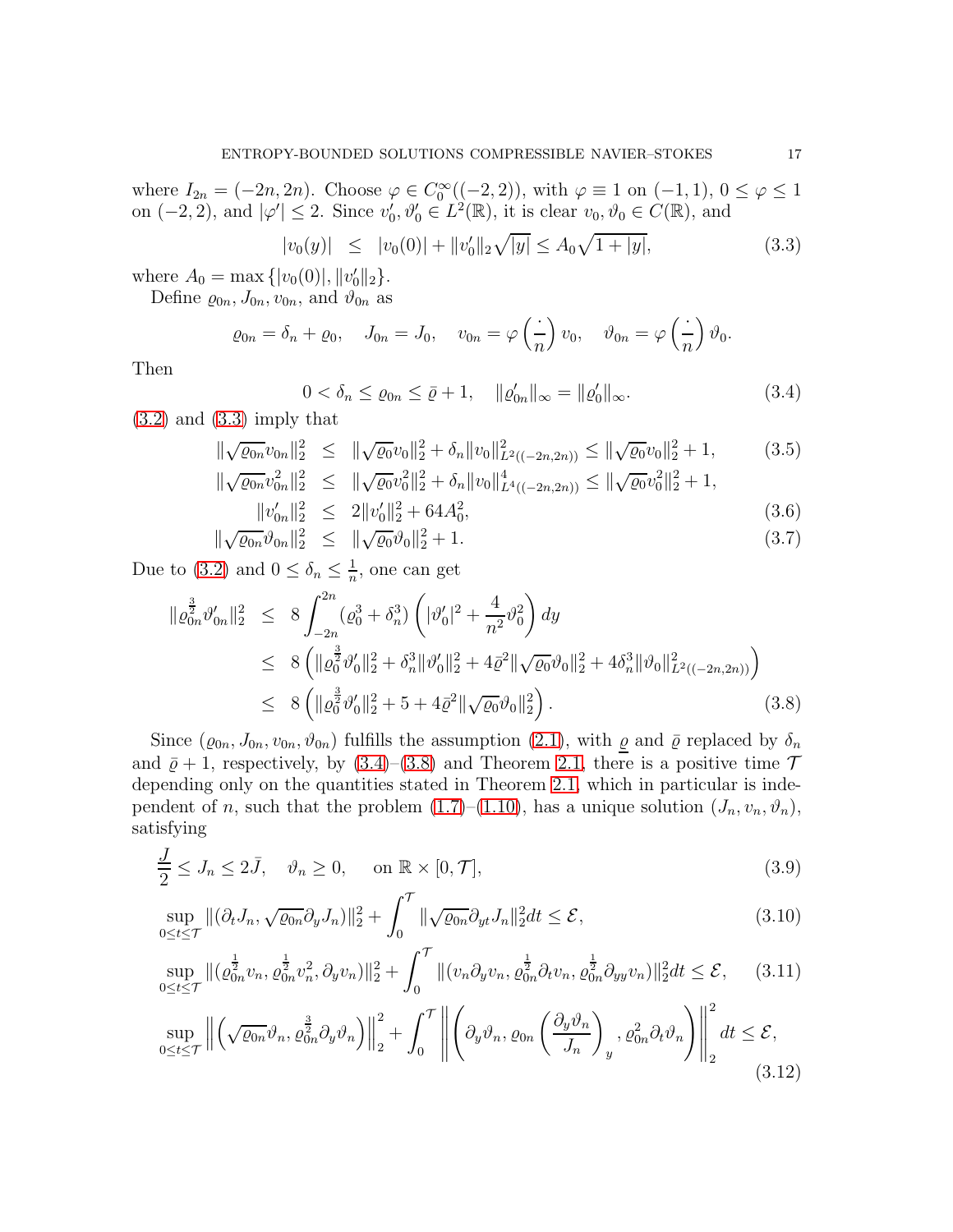for a positive constant  $\mathcal E$  independent of  $n$ .

Since  $\varrho_0' \in L^{\infty}(\mathbb{R})$  and  $\varrho_0(y) > 0$  for all  $y \in \mathbb{R}$ , so  $\min_{|y| \le R} \varrho_0 > 0$  for any  $R \in \mathbb{R}$ . Thus, it follows from  $(3.9)$ – $(3.12)$  that

$$
\begin{aligned}\n\|(J_n, v_n, \vartheta_n)\|_{L^{\infty}(0,\mathcal{T};H^1(I_k))}, \|v_n\|_{L^2(0,\mathcal{T};H^2(I_k))} \leq \mathcal{E}_k, \\
\|\partial_t J_n\|_{L^2(0,\mathcal{T};H^1(I_k))}, \|\(\partial_t v_n, \partial_t \vartheta_n)\|_{L^2(0,\mathcal{T};L^2(I_k))} \leq \mathcal{E}_k,\n\end{aligned}
$$

for any positive integer k, where  $I_k = (-k, k)$  and  $\mathcal{E}_k$  is a positive constant independent of n. Then, by the Cantor's diagonal argument in both  $n$  and  $k$ , there is a subsequence, denoted still by  $\{(J_n, v_n, \vartheta_n)\}_{n=1}^{\infty}$ , and  $(J, v, \vartheta)$ , such that

<span id="page-17-0"></span>
$$
(J_n, v_n, \vartheta_n) \rightharpoonup^* (J, v, \vartheta) \quad \text{in } L^{\infty}(0, \mathcal{T}; H^1(I_R)), \tag{3.13}
$$

$$
v_n \rightharpoonup v \quad \text{in } L^2(0, \mathcal{T}; H^2(I_R)), \tag{3.14}
$$

$$
\partial_t J_n \rightharpoonup^* \partial_t J \quad \text{in } L^\infty(0, \mathcal{T}; L^2(I_R)), \tag{3.15}
$$

$$
\partial_t J_n \rightharpoonup \partial_t J_n \quad \text{in } L^2(0, \mathcal{T}; H^1(I_R)), \tag{3.16}
$$

$$
(\partial_t v_n, \partial_t \vartheta_n) \rightharpoonup (\partial_t v, \partial_t \vartheta) \quad \text{in } L^2(0, \mathcal{T}; L^2(I_R)), \tag{3.17}
$$

for any  $R \in (0, \infty)$ , where  $\rightarrow$  and  $\rightarrow^*$  denote the weak and weak-\* convergence, respectively, in the corresponding spaces, and  $I_R = (-R, R)$ . Moreover, noticing that  $H^1(I_R) \hookrightarrow \hookrightarrow C(\overline{I_R})$ , by the Aubin-Lions lemma, and using the Cantor's diagonal argument again (in both  $n$  and  $k$ ), one can get a subsequence of the previous subsequence, denoted still by  $\{(J_n, v_n, \vartheta_n)\}_{n=1}^{\infty}$ , such that

<span id="page-17-1"></span>
$$
(J_n, v_n, \vartheta_n) \to (J, v, \vartheta) \quad \text{in } C([0, \mathcal{T}]; C(\overline{I_R})), \tag{3.18}
$$

$$
v_n \to v \quad \text{in } L^2(0, \mathcal{T}; H^1(I_R)), \tag{3.19}
$$

for any  $R \in (0,\infty)$ . These and  $(3.9)$  imply that

<span id="page-17-2"></span>
$$
\frac{J}{2} \le J \le 2\bar{J}, \quad \vartheta \ge 0, \quad \text{on } \mathbb{R} \times [0, \mathcal{T}]. \tag{3.20}
$$

It follows from [\(3.9\)](#page-16-3), [\(3.12\)](#page-16-4), [\(3.13\)](#page-17-0), [\(3.18\)](#page-17-1), and [\(3.20\)](#page-17-2) that for any  $R \in (0, \infty)$ 

<span id="page-17-3"></span>
$$
\frac{\partial_y \vartheta_n}{J_n} \rightharpoonup \frac{\vartheta_y}{J} \quad \text{in } L^2(0, \mathcal{T}; H^1(I_R)). \tag{3.21}
$$

Thanks to the convergences  $(3.13)$ – $(3.19)$ , and  $(3.21)$ , as well as the a priori estimates  $(3.10)$ – $(3.12)$ , one can obtain by the weakly lower semi-continuity of norms that  $(J, v, \vartheta)$  has the regularities stated in the proposition. Besides, by  $(3.13)$ – $(3.19)$ and [\(3.21\)](#page-17-3), one can take the limit, as  $n \to \infty$ , to conclude that  $(J, v, \vartheta)$  satisfies equations  $(1.7)$ – $(1.9)$ , in the sense of distribution. However, due to the regularities of  $(J, v, \vartheta)$  and the positivity of  $\varrho_0$  on R, one can show that the equations are satisfied a.e. in  $\mathbb{R} \times (0, \mathcal{T})$ . While the initial condition [\(1.10\)](#page-3-1) is guaranteed by [\(3.18\)](#page-17-1) and [\(3.19\)](#page-17-1). Therefore,  $(J, v, \vartheta)$  is the desired solution to the problem  $(1.7)$ – $(1.10)$ . This completes the proof.  $\Box$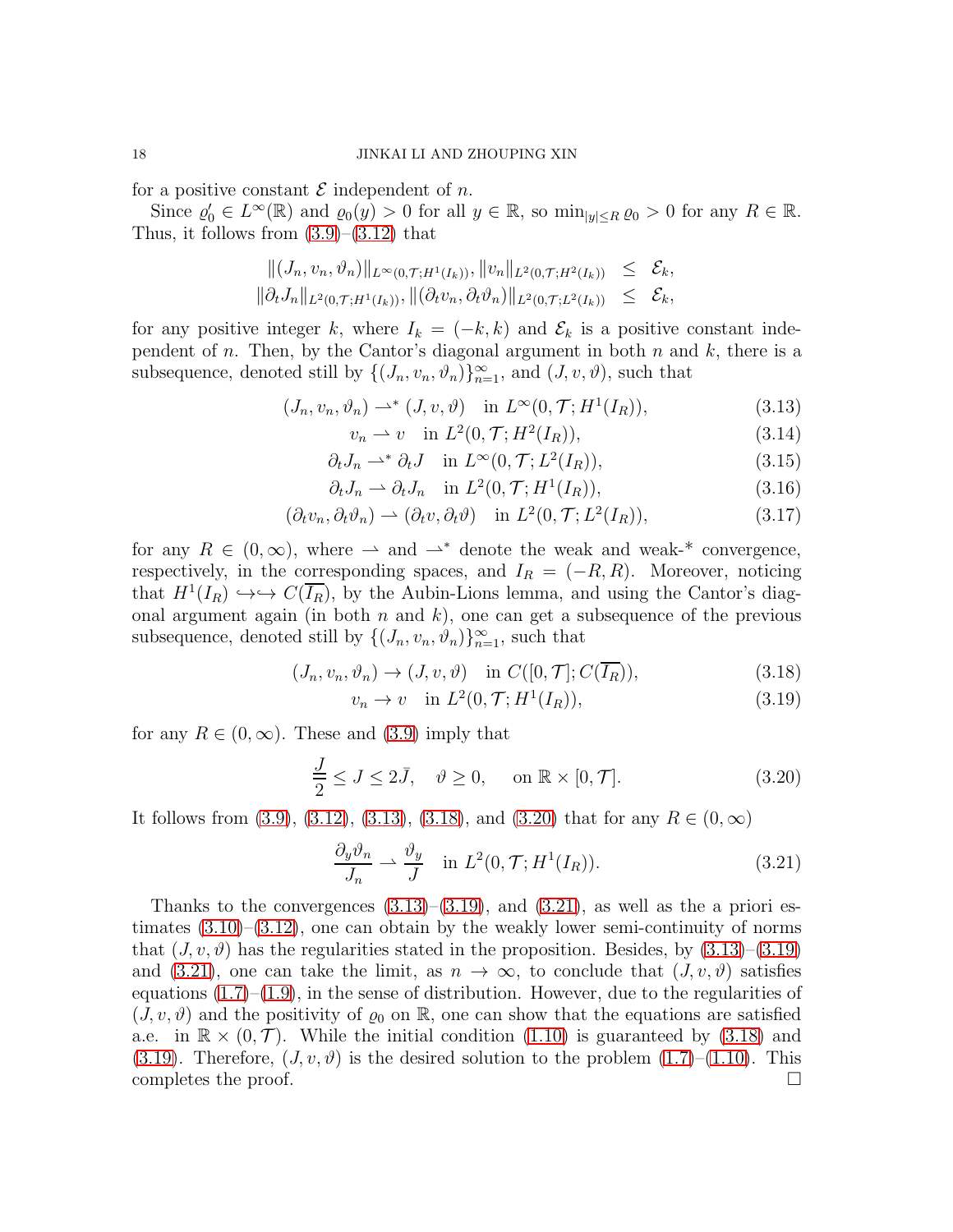## <span id="page-18-0"></span>4. Global well-posedness in the presence of far field vacuum

This section is devoted to proving the global existence and uniqueness of solutions in the presence of far field vacuum via establishing a series of a priori estimates, which are finite up to any finite time. Throughout this section, we will suppose, in addition to the assumption [\(3.1\)](#page-15-3), that

<span id="page-18-4"></span>
$$
\varrho_0 \in L^1(\mathbb{R}), \quad \frac{J_0'}{\sqrt{\varrho_0}}, \quad \sqrt{\varrho_0} \vartheta_0' \in L^2(\mathbb{R}), \tag{4.1}
$$

and, for some given positive constant  $K_1$ ,

<span id="page-18-1"></span>
$$
|\varrho_0'(y)| \le K_1 \varrho_0^{\frac{3}{2}}(y), \quad y \in \mathbb{R}.\tag{4.2}
$$

**Remark 4.1.** It should be noticed that though  $(4.2)$  is assumed throughout this section, yet it is not needed for some results (say, Propositions  $4.1 - 4.2$  $4.1 - 4.2$  and Corollary [4.1\)](#page-20-0), while for some others (Proposition [4.3](#page-21-0) and Proposition [4.4\)](#page-26-0), one needs only the following weaker assumption

 $|\varrho_0'|\leq \tilde{K}_1\varrho_0$ , on  $\mathbb{R}$ , for some positive constant  $\tilde{K}_1$ .

Note that the above weaker assumption can be satisfied even if the initial density decays very fast. It is an interesting problem to see if all the results in this section (and thus the well-posedness) still hold without  $(4.2)$  or under the weaker assumption.

In the rest of this section, we always assume that  $(J, v, \vartheta)$  is a solution to the problem  $(1.7)$ – $(1.10)$ , in  $\mathbb{R} \times (0,T)$ , for some positive time T, satisfying

$$
0 < J, J^{-1} \in L^{\infty}(0, T; L^{\infty}(\mathbb{R})), \quad \vartheta \ge 0,
$$
  
\n
$$
J_t, \sqrt{\varrho_0} J_y, \sqrt{\varrho_0} v, \sqrt{\varrho_0} v^2, v_y, \sqrt{\varrho_0} \vartheta, \varrho_0^{\frac{3}{2}} \vartheta_y \in L^{\infty}(0, T; L^2(\mathbb{R})),
$$
  
\n
$$
\sqrt{\varrho_0} J_{yt}, vv_y, \sqrt{\varrho_0} v_t, \sqrt{\varrho_0} v_{yy}, \vartheta_y, \varrho_0^2 \vartheta_t \in L^2(0, T; L^2(\mathbb{R})).
$$

4.1. Basic estimates and the control of J. The basic energy estimates, uniform positive lower bound of  $J$ , and a control on the upper bound of  $J$  are derived in this subsection. We start with the conservation of the energy.

<span id="page-18-2"></span>**Proposition 4.1.** Set  $\mathscr{E}_0 := \int_{\mathbb{R}} \varrho_0 \left( \frac{v_0^2}{2} + c_v \vartheta_0 \right) dy$ . Then  $\Gamma$ .  $\frac{\varrho_0}{\mathbb{R}}$  $\sqrt{v^2}$  $\frac{1}{2}+c_v\vartheta$  $\bigg) dy \bigg] (t) = \mathscr{E}_0.$ 

*Proof.* Let  $\varphi$  be the cut-off function given in the proof of Theorem [3.1,](#page-15-4) and set  $\varphi_r(\cdot) = \varphi\left(\frac{\cdot}{r}\right)$ . Testing [\(2.9\)](#page-9-1) by  $\varphi_r$  yields

<span id="page-18-3"></span>
$$
\int_{\mathbb{R}} \varrho_0 E \varphi_r dy = \int_{\mathbb{R}} \varrho_0 E_0 \varphi_r dy - \int_0^t \int_{\mathbb{R}} \frac{\varphi'_r}{J} \left( \kappa \vartheta_y + \mu v v_y - R \varrho_0 \vartheta v \right) dy d\tau. \tag{4.3}
$$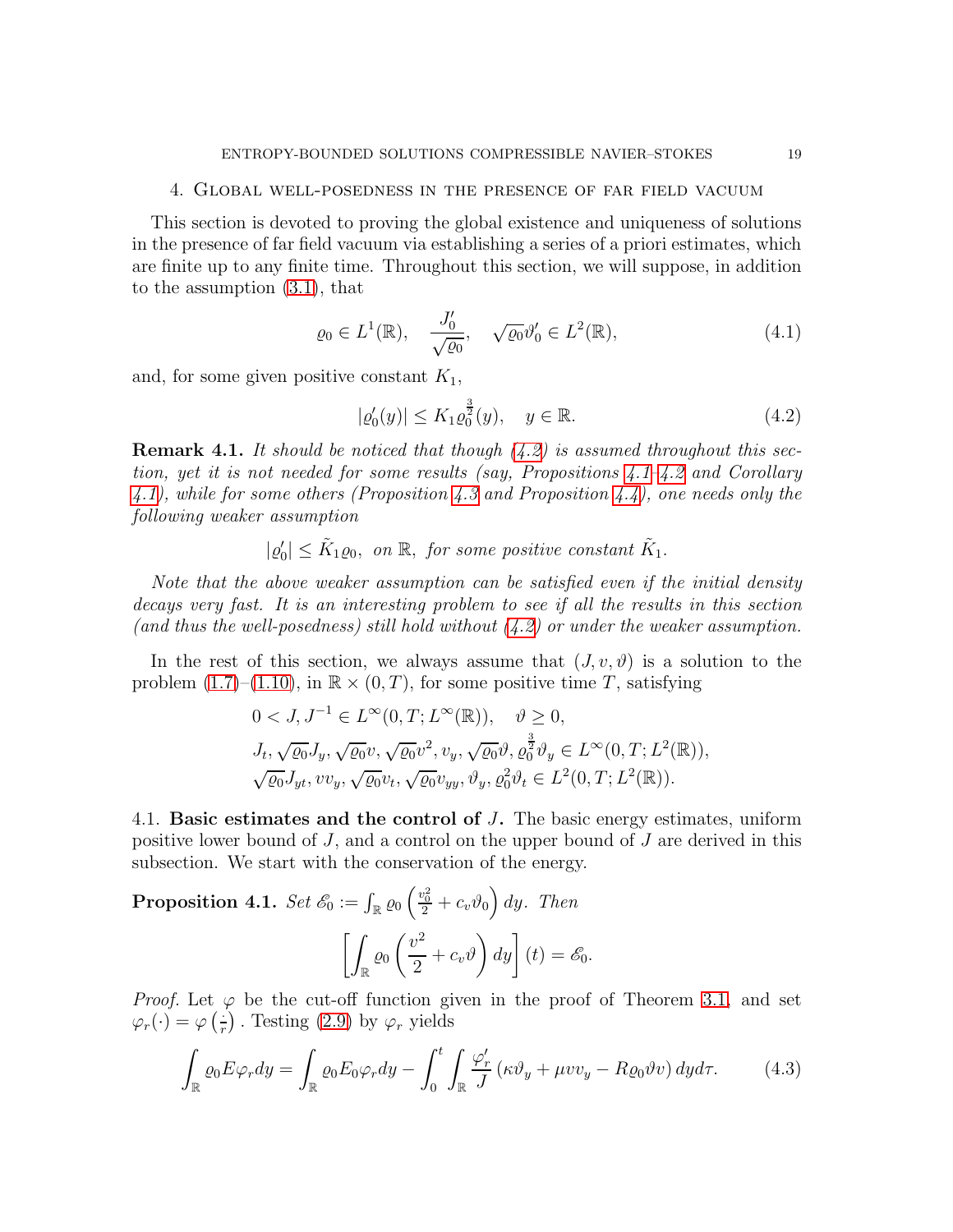Direct calculations show that

$$
\left| \int_0^t \int_{\mathbb{R}} \frac{\varphi'_r}{J} \left( \kappa \vartheta_y + \mu v v_y - R \varrho_0 \vartheta v \right) dy d\tau \right|
$$
  
\n
$$
\leq \frac{C}{r} \int_0^t \int_{r \leq |y| \leq 2r} \left( |\vartheta_y| + |v| |v_y| + \varrho_0 \vartheta |v| \right) dy d\tau
$$
  
\n
$$
\leq \frac{C}{r} \int_0^t \left[ \left( ||\vartheta_y||_2 + ||v v_y||_2 \right) \sqrt{r} + ||\sqrt{\varrho_0} \vartheta ||_2 ||\sqrt{\varrho_0} v||_2 \right] d\tau
$$
  
\n
$$
\leq \frac{C}{\sqrt{r}} \left( 1 + ||\left( \vartheta_y, v v_y, \sqrt{\varrho_0} v, \sqrt{\varrho_0} \vartheta \right) ||_{L^2(\mathbb{R} \times (0, t))}^2 \right),
$$

for any  $r \ge 1$ , where C is a positive constant independent of r but may depend on t.<br>Then, taking  $r \to \infty$  in (4.3) gives the desired identity. Then, taking  $r \to \infty$  in [\(4.3\)](#page-18-3) gives the desired identity.

The equality for  $J$  in the next proposition is in the spirit of Kazhikov-Shelukin [\[21\]](#page-48-4), where the mass Lagrangian coordinate, rather than the flow map, was considered.

<span id="page-19-0"></span>**Proposition 4.2.** It holds that for any  $(y, t) \in \mathbb{R} \times (0, T)$ 

$$
J(y,t) = B(y,t) \left( J_0(y) + \frac{R}{\mu} \int_0^t \frac{\varrho_0(y)\vartheta(y,\tau)}{B(y,\tau)} d\tau \right),
$$
  
exp $\int_0^1 \int_0^y \varrho_0(y,\tau) dy' \Big|_0^t$ 

where  $B(y,t) = \exp \left\{\frac{1}{y}\right\}$  $\frac{1}{\mu} \int_{-\infty}^{y} \varrho_0(v-v_0) dy' \bigg\}$ .

Proof. It follows from [\(1.7\)](#page-3-0) and [\(1.8\)](#page-3-0) that

$$
\varrho_0 v - \varrho_0 v_0 - \mu \left[ (\log J)_y - (\log J_0)' \right] + R \int_0^t \left( \frac{\varrho_0 \vartheta}{J} \right)_y d\tau = 0.
$$

Integrating the above equation in the spatial variable over  $(z, y)$  yields

$$
\int_{-\infty}^{y} (\varrho_0 v - \varrho_0 v_0) dy' - \mu (\log J(y, t) - \log J_0(y)) + R \int_0^t \frac{\varrho_0(y) \vartheta(y, \tau)}{J(y, \tau)} d\tau \n= \int_{-\infty}^{z} (\varrho_0 v - \varrho_0 v_0) dy' - \mu (\log J(z, t) - \log J_0(z)) + R \int_0^t \frac{\varrho_0(z) \vartheta(z, \tau)}{J(z, \tau)} d\tau.
$$

Therefore, there is a function  $f(t)$  independent of y such that

<span id="page-19-1"></span>
$$
\int_{-\infty}^{y} (\varrho_0 v - \varrho_0 v_0) dy' - \mu (\log J - \log J_0) + R \int_{0}^{t} \frac{\varrho_0 \vartheta}{J} d\tau = f(t).
$$
 (4.4)

We claim that  $f \equiv 0$ . Set  $\delta_T := \inf_{(y,t)\in\mathbb{R}\times(0,T)} J(y,t) > 0$ . It follows from [\(1.7\)](#page-3-0) and  $v_y \in L^2(\mathbb{R} \times (0,T))$  that

$$
\left| \int_{-(k+1)}^{-k} (\log J - \log J_0) dy \right| = \left| \int_{-(k+1)}^{-k} \int_0^t \frac{v_y}{J} d\tau dy \right|
$$
  

$$
\leq \delta_T^{-1} \sqrt{t} \|v_y\|_{L^2((-k+1), -k) \times (0,t))} \to 0, \text{ as } k \to \infty.
$$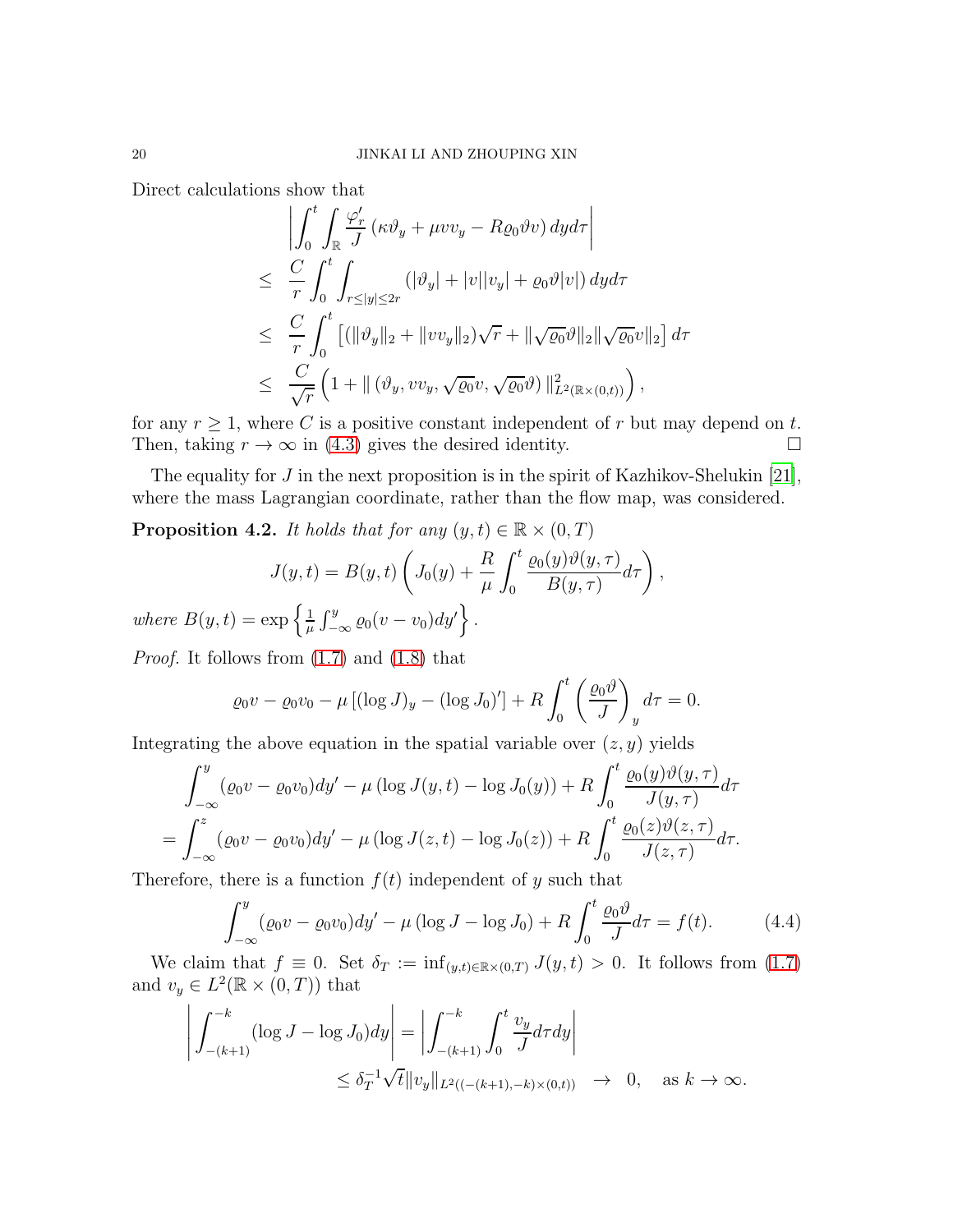While  $\varrho_0 \vartheta \in L^1(0,T; L^1(\mathbb{R}))$  yields

$$
\int_{-(k+1)}^{-k} \int_0^t \frac{\varrho_0 \vartheta}{J} d\tau dy \le \delta_T^{-1} \| \varrho_0 \vartheta \|_{L^1((-k+1), -k) \times (0,t))} \to 0, \quad \text{as } k \to \infty.
$$

Since  $\varrho_0 \in L^1(\mathbb{R})$  and  $\sqrt{\varrho_0}v \in L^{\infty}(0,T; L^2(\mathbb{R}))$ , one has

$$
\left| \int_{-(k+1)}^{-k} \int_{-\infty}^{y} \varrho_0 v dy' dy \right| \le \left( \int_{-\infty}^{-k} \varrho_0 dy \right)^{\frac{1}{2}} \left( \int_{-\infty}^{-k} \varrho_0 v^2 \right)^{\frac{1}{2}} \to 0, \quad \text{as } k \to \infty.
$$

Hence,  $f(t) \equiv 0$ , and, consequently, [\(4.4\)](#page-19-1) gives

$$
\int_{-\infty}^{y} \varrho_0 v dy' - \mu \log J + R \int_0^t \frac{\varrho_0 \vartheta}{J} d\tau = \int_{-\infty}^{y} \varrho_0 v_0 dy' - \mu \log J_0.
$$

Dividing both sides by  $\mu$  and taking the exponential yield

<span id="page-20-1"></span>
$$
\frac{1}{J}\exp\left\{\frac{R}{\mu}\int_0^t\frac{\varrho_0\vartheta}{J}d\tau\right\} = \exp\left\{\frac{1}{\mu}\int_{-\infty}^y\varrho_0(v_0-v)dy'\right\}\frac{1}{J_0}.\tag{4.5}
$$

Multiplying [\(4.5\)](#page-20-1) by  $\frac{R}{\mu}\rho_0\vartheta$  and integrating in t yield

$$
\exp\left\{\frac{R}{\mu}\int_0^t\frac{\varrho_0\vartheta}{J}d\tau\right\} = 1 + \frac{R\varrho_0}{\mu J_0}\int_0^t\exp\left\{\frac{1}{\mu}\int_{-\infty}^y\varrho_0(v_0 - v)dy'\right\}\vartheta d\tau.
$$

Substituting the above into [\(4.5\)](#page-20-1) gives

$$
\frac{1}{J}\left(1+\frac{R\varrho_{0}}{\mu J_{0}}\int_{0}^{t}e^{\frac{1}{\mu}\int_{-\infty}^{y}\varrho_{0}(v_{0}-v)dy'}\vartheta d\tau\right)=e^{\frac{1}{\mu}\int_{-\infty}^{y}\varrho_{0}(v_{0}-v)dy'}\frac{1}{J_{0}},
$$

which yields the desired expression for  $J$ .

As a corollary of Propositions [4.1](#page-18-2) and [4.2,](#page-19-0) one can obtain the uniform positive lower bound of J and the upper control of J stated as follows.

<span id="page-20-0"></span>Corollary 4.1. It holds that

$$
J \geq \underline{J}e^{-\frac{2\sqrt{2}}{\mu}\sqrt{\|\varrho_0\|_1 \mathcal{E}_0}}, \quad \text{and}
$$
  

$$
||J||_{\infty}(t) \leq e^{\frac{4\sqrt{2}}{\mu}\sqrt{\|\varrho_0\|_1 \mathcal{E}_0}} \left(\bar{J} + \frac{R}{\mu} \int_0^t ||\varrho_0 \vartheta||_{\infty} d\tau \right).
$$

Proof. Proposition [4.1](#page-18-2) implies

$$
\left| \int_{-\infty}^{y} \varrho_0(v - v_0) dy' \right| \leq \left( \int_{\mathbb{R}} \varrho_0 dz \right)^{\frac{1}{2}} \left[ \left( \int_{\mathbb{R}} \varrho_0 v^2 dy \right)^{\frac{1}{2}} + \left( \int_{\mathbb{R}} \varrho_0 v_0^2 dy \right)^{\frac{1}{2}} \right]
$$
  

$$
\leq 2\sqrt{2||\varrho_0||_1 \mathscr{E}_0}.
$$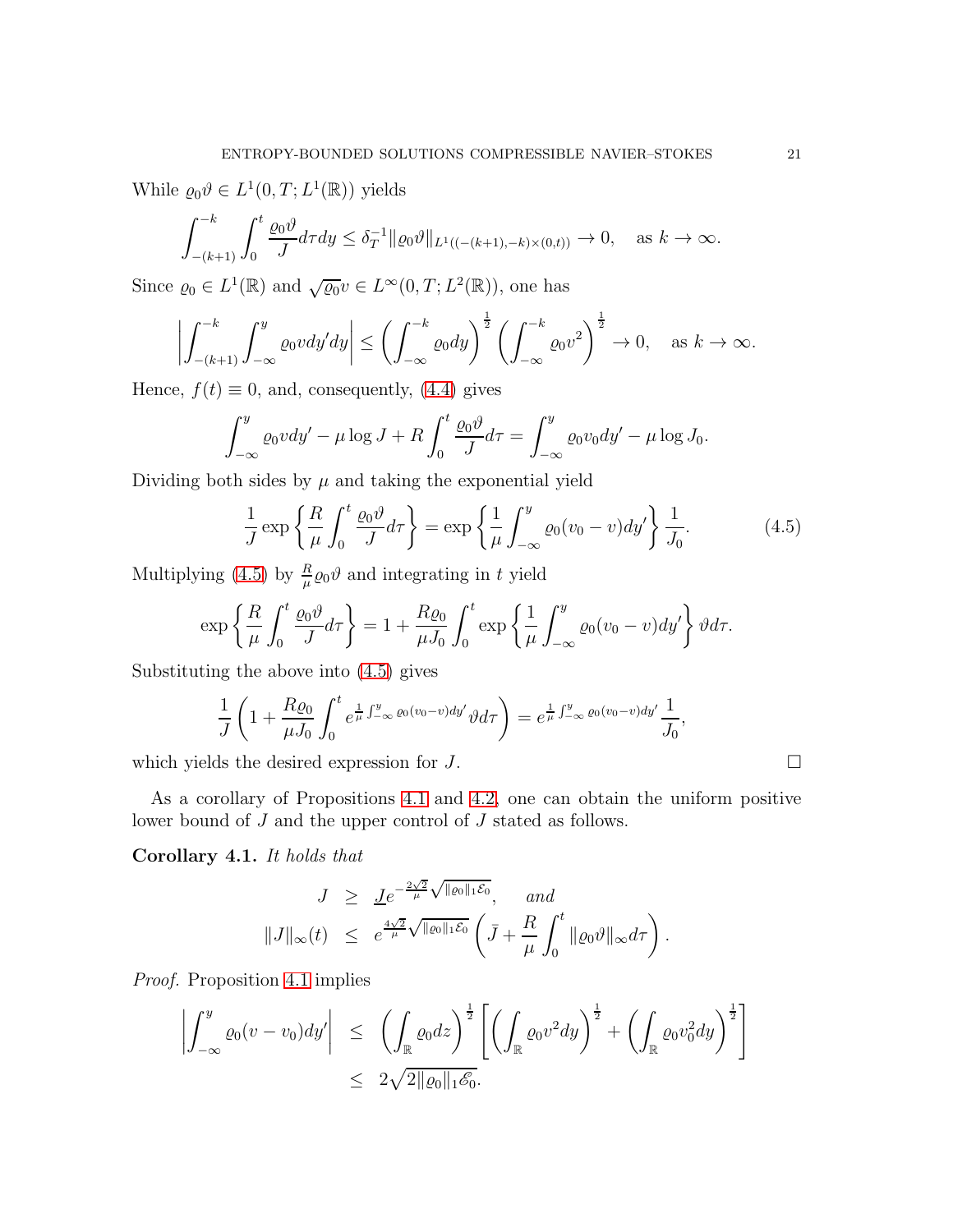Therefore, it follows from the definition of B in Proposition [4.2](#page-19-0) that

$$
\exp\left\{-\frac{2\sqrt{2}}{\mu}\sqrt{\|\varrho_0\|_1\mathscr{E}_0}\right\} \leq B(y,t) \leq \exp\left\{\frac{2\sqrt{2}}{\mu}\sqrt{\|\varrho_0\|_1\mathscr{E}_0}\right\}.
$$

Due to this and  $\vartheta \geq 0$ , the conclusions follow easily from Proposition [4.2.](#page-19-0)

4.2.  $L^2$  estimates. We now turn to derive the  $L^{\infty}(0,T; L^2(\mathbb{R}))$  a priori estimates on  $(J, v, \vartheta)$ . We need an elementary lemma.

<span id="page-21-1"></span>**Lemma 4.1.** Let  $\omega$  and  $\eta$  be nonnegative and bounded on  $\mathbb{R}$ , satisfying  $|\omega'| \leq K |\omega|$ and  $\eta > 0$  on  $\mathbb{R}$ , for some positive constant K. Assume that f is a nonnegative measurable function on R such that  $\sqrt{\omega} f, \frac{f'}{\sqrt{\eta}} \in L^2(\mathbb{R})$ , and  $\omega f \in L^1(\mathbb{R})$ . Then,

$$
\|\sqrt{\omega}f\|_{\infty}^2 \le 2K\|\sqrt{\omega}f\|_2^2 + 8\|\omega\|_{\infty}^{\frac{1}{3}}\|\omega f\|_1^{\frac{2}{3}}\left\|\frac{f'}{\sqrt{\eta}}\right\|_2^{\frac{4}{3}}\|\eta\|_{\infty}^{\frac{2}{3}}.
$$

Proof. By assumptions and elementary calculations, one deduces

$$
\begin{array}{rcl}\n\|\sqrt{\omega}f\|_{\infty}^{2} & \leq & \displaystyle\int_{\mathbb{R}}(|\omega'|f^{2}+2\omega f|f'|)dz \\
& \leq & K\|\sqrt{\omega}f\|_{2}^{2}+2\|\sqrt{\omega}f\|_{\infty}^{\frac{1}{2}}\|\omega\|_{\infty}^{\frac{1}{4}}\|\omega f\|_{1}^{\frac{1}{2}}\left\|\frac{f'}{\sqrt{\eta}}\right\|_{2}\|\eta\|_{\infty}^{\frac{1}{2}} \\
& \leq & 2^{\frac{5}{3}}\|\omega\|_{\infty}^{\frac{1}{3}}\|\omega f\|_{1}^{\frac{2}{3}}\left\|\frac{f'}{\sqrt{\eta}}\right\|_{2}^{\frac{4}{3}}\|\eta\|_{\infty}^{\frac{2}{3}}+\frac{1}{2}\|\sqrt{\omega}f\|_{\infty}^{2}+K\|\sqrt{\omega}f\|_{2}^{2}\n\end{array}
$$

,

which yields the desired conclusion.

Now we are ready to derive the  $L^{\infty}(0,T; L^2)$  estimates.

<span id="page-21-0"></span>Proposition 4.3. It holds that

$$
\sup_{0 \le t \le T} (\|\sqrt{\varrho_0}E\|_2^2 + \|J\|_{\infty}^2) + \int_0^T (\|v_y\|_2^2 + \||v|v_y\|_2^2 + \|\vartheta_y\|_2^2 + \|\sqrt{\varrho_0}\vartheta\|_{\infty}^2)dt
$$
  

$$
\le C(1 + \|\sqrt{\varrho_0}E_0\|_2^2),
$$

for a positive constant C depending only on  $\mu$ ,  $\kappa$ ,  $c_v$ ,  $R$ ,  $K_1$ ,  $\bar{\varrho}$ ,  $\bar{J}$ ,  $\|\varrho_0\|_1$ ,  $T$ , and  $\mathcal{E}_0$ .

*Proof.* Let  $\varphi_r$  be given as in the proof of Proposition [4.1.](#page-18-2) Testing [\(1.8\)](#page-3-0) with  $v\varphi_r^2$ yields

$$
\frac{1}{2}\frac{d}{dt}\int_{\mathbb{R}}\varrho_{0}v^{2}\varphi_{r}^{2}dy + \mu \int_{\mathbb{R}}\frac{v_{y}^{2}}{J}\varphi_{r}^{2}dy \n= -2\mu \int_{\mathbb{R}}\frac{v_{y}}{J}v\varphi_{r}\varphi_{r}'dy + R\int_{\mathbb{R}}\frac{\varrho_{0}\vartheta}{J}(v_{y}\varphi_{r}^{2} + 2v\varphi_{r}\varphi_{r}')dy
$$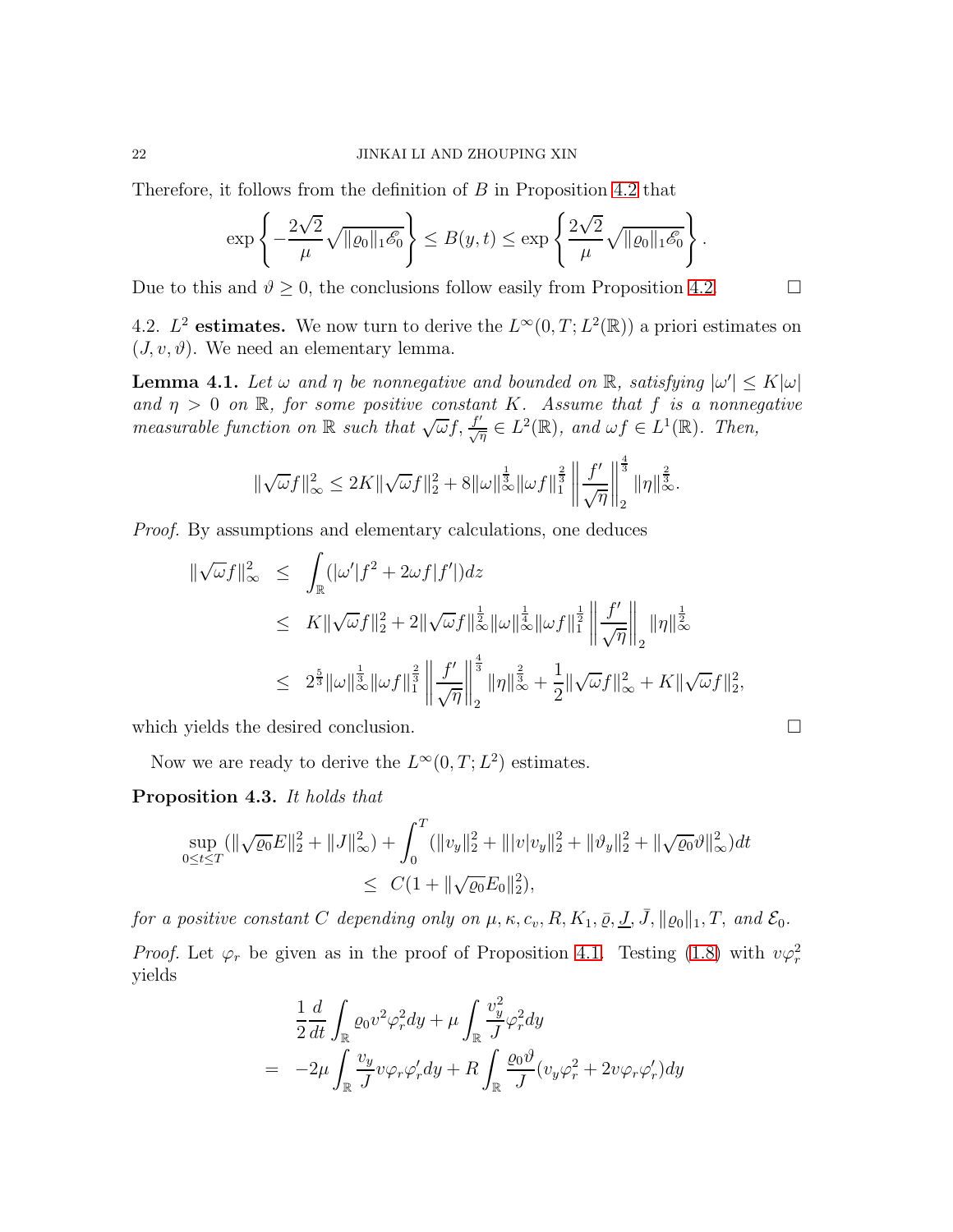$$
\leq \frac{C}{r} \left( \int_{r \leq |y| \leq 2r} |vv_y| dy + ||\sqrt{\varrho_0}v||_2 ||\sqrt{\varrho_0}v||_2 \right) +\frac{\mu}{2} \int_{\mathbb{R}} \frac{v_y^2}{J} \varphi_r^2 dy + C \int_{\mathbb{R}} \varrho_0 E^2 \varphi_r^2 dy,
$$

where Corollary [4.1](#page-20-0) has been used. Therefore, recalling Proposition [4.1,](#page-18-2) we have

<span id="page-22-1"></span>
$$
\frac{d}{dt} \int_{\mathbb{R}} \varrho_0 v^2 \varphi_r^2 dy + \mu \int_{\mathbb{R}} \frac{v_y^2}{J} \varphi_r^2 dy
$$
\n
$$
\leq \frac{C}{r} \Big( \int_{r \le |y| \le 2r} |v v_y| dy + ||\sqrt{\varrho_0} \vartheta||_2 \Big) + C \int_{\mathbb{R}} \varrho_0 E^2 \varphi_r^2 dy. \tag{4.6}
$$

Rewrite equation [\(2.9\)](#page-9-1) as  $\varrho_0 E_t - \frac{\kappa}{c_t}$  $c_v$  $E_y$ J  $\setminus$  $y = \left(\mu - \frac{\kappa}{c_v}\right)$  $\left(\frac{w}{J}\right)\left(\frac{vv_y}{J}\right)_y-R\left(\frac{\varrho_0\vartheta v}{J}\right)$  $\frac{\partial \vartheta v}{\partial y}$  and test it with  $E\varphi_r^2$  to get

$$
\frac{1}{2}\frac{d}{dt}\int_{\mathbb{R}}\varrho_{0}E^{2}\varphi_{r}^{2}dy + \frac{\kappa}{c_{v}}\int_{\mathbb{R}}\frac{E_{y}^{2}}{J}\varphi_{r}^{2}dy \n= \int_{\mathbb{R}}\left[R\varrho_{0}\vartheta v + \left(\frac{\kappa}{c_{v}} - \mu\right)vv_{y}\right]\frac{E_{y}}{J}\varphi_{r}^{2}dy \n+2\int_{\mathbb{R}}\left[-\frac{\kappa}{c_{v}}E_{y} + R\varrho_{0}\vartheta v + \left(\frac{\kappa}{c_{v}} - \mu\right)vv_{y}\right]\frac{E}{J}\varphi_{r}\varphi_{r}'dy \n\leq \int_{\mathbb{R}}\left[\frac{\kappa}{2c_{v}}E_{y}^{2} + C\left(v^{2}v_{y}^{2} + \varrho_{0}^{2}\vartheta^{2}v^{2}\right)\right]\frac{\varphi_{r}^{2}}{J}dy \n+ \frac{C}{r}\int_{r\leq|y|\leq2r}E(|E_{y}| + \varrho_{0}\vartheta|v| + |v||v_{y}|)dy \n\leq \frac{\kappa}{2c_{v}}\int_{\mathbb{R}}\frac{E_{y}^{2}}{J}\varphi_{r}^{2}dy + C\int_{\mathbb{R}}\left(\frac{v^{2}v_{y}^{2}}{J} + \varrho_{0}^{2}\vartheta^{2}v^{2}\right)\varphi_{r}^{2}dy \n+ \frac{C}{r}\int_{r\leq|y|\leq2r}\left[E(|\vartheta_{y}| + |v||v_{y}|) + \varrho_{0}E^{\frac{5}{2}}\right]dy,
$$

where Corollary [4.1](#page-20-0) has been used. Therefore,

<span id="page-22-2"></span>
$$
\frac{d}{dt} \int_{\mathbb{R}} \varrho_0 E^2 \varphi_r^2 dy + \frac{\kappa}{c_v} \int_{\mathbb{R}} \frac{E_y^2}{J} \varphi_r^2 dy
$$
\n
$$
\leq C \int_{\mathbb{R}} \left( \frac{v^2 v_y^2}{J} + \varrho_0^2 \vartheta^2 v^2 \right) \varphi_r^2 dy + \frac{C}{r} \int_{r \le |y| \le 2r} \left[ E(|\vartheta_y| + |v||v_y|) + \varrho_0 E^{\frac{5}{2}} \right] dy (4.7)
$$

Similarly, taking the inner product of [\(1.8\)](#page-3-0) with  $v^3\varphi_r^2$  leads to

<span id="page-22-0"></span>
$$
\frac{d}{dt} \int_{\mathbb{R}} \varrho_0 v^4 \varphi_r^2 dy + 8\mu \int_{\mathbb{R}} \frac{v_y^2}{J} v^2 \varphi_r^2 dy
$$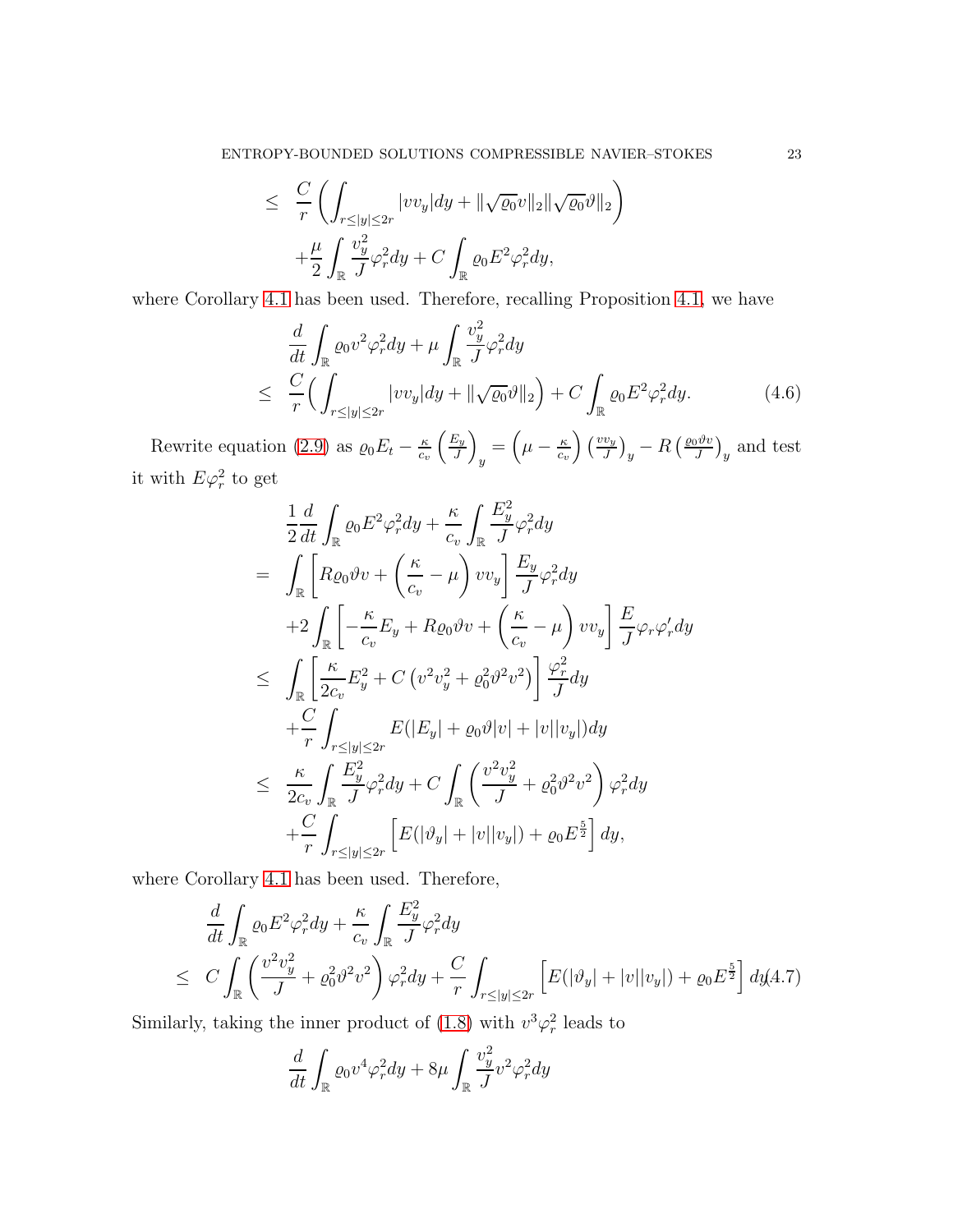$$
\leq \frac{C}{r} \int_{r \leq |y| \leq 2r} (\varrho_0 E^{\frac{5}{2}} + E|v||v_y|) dy + C \int_{\mathbb{R}} \varrho_0^2 v^2 \varrho_x^2 dy. \tag{4.8}
$$

Multiplying  $(4.8)$  with a sufficiently large positive number M and adding the resultant with  $(4.6)$  and  $(4.7)$ , one obtains

$$
\frac{d}{dt} \int_{\mathbb{R}} \varrho_0 (v^2 + E^2 + Mv^4) \varphi_r^2 dy + \int_{\mathbb{R}} \frac{1}{J} \left( \mu v_y^2 + \frac{\kappa}{c_v} E_y^2 + \mu M v^2 v_y^2 \right) \varphi_r^2 dy
$$
\n
$$
\leq C \int_{\mathbb{R}} (\varrho_0 E^2 + \varrho_0^2 \vartheta^2 v^2) \varphi_r^2 dy + \frac{C}{r} \left( \int_{r \le |y| \le 2r} |v| |v_y| dy + ||\sqrt{\varrho_0} \vartheta||_2 \right)
$$
\n
$$
+ \frac{C}{r} \int_{r \le |y| \le 2r} \left[ \varrho_0 E^{\frac{5}{2}} + (|v| |v_y| + |\vartheta_y|) E \right] dy.
$$

Integrating the above inequality in  $t$  yields

<span id="page-23-0"></span>
$$
\left(\int_{\mathbb{R}}\varrho_{0}E^{2}\varphi_{r}^{2}dy\right)(t) + \int_{0}^{t}\int_{\mathbb{R}}\frac{\varphi_{r}^{2}}{J}\left(v_{y}^{2} + E_{y}^{2} + v^{2}v_{y}^{2} + \vartheta_{y}^{2}\right)dyd\tau
$$
\n
$$
\leq C\left(1 + \|\sqrt{\varrho_{0}}E_{0}\|_{2}^{2} + \int_{0}^{t}\int_{\mathbb{R}}(\varrho_{0}E^{2} + \varrho_{0}^{2}\vartheta^{2}v^{2})\varphi_{r}^{2}dyd\tau\right)
$$
\n
$$
+ \frac{C}{r}\int_{0}^{t}\int_{r\leq|y|\leq2r}\left[\varrho_{0}E^{\frac{5}{2}} + (|v||v_{y}| + |\vartheta_{y}|)E\right]dyd\tau
$$
\n
$$
+ \frac{C}{r}\int_{0}^{t}\left(\int_{r\leq|y|\leq2r}|v||v_{y}|dy + \|\sqrt{\varrho_{0}}\vartheta\|_{2}\right)d\tau.
$$
\n(4.9)

We claim that the last two terms on the right-hand side of [\(4.9\)](#page-23-0) tend to zero, as  $r \to \infty$ . Since  $vv_y \in L^2(0,T; L^2)$  and  $\sqrt{\varrho_0} \vartheta \in L^{\infty}(0,T; L^2)$ , one deduces

$$
I_1 := \frac{C}{r} \int_0^t \left( \int_{r \le |y| \le 2r} |v| |v_y| dy + \|\sqrt{\varrho_0} \vartheta\|_2 \right) d\tau
$$
  

$$
\le \frac{Ct^{\frac{1}{2}}}{r^{\frac{1}{2}}} \left( \int_0^t \int_{r \le |y| \le 2r} v^2 v_y^2 dy d\tau \right)^{\frac{1}{2}} + \frac{Ct}{r} \sup_{0 \le \tau \le t} \|\sqrt{\varrho_0} \vartheta\|_2 \to 0, \text{ as } r \to \infty.
$$

For  $t \in (0, T)$ , choose  $\xi(t) \in (-1, 1)$  such that  $E^2(\xi(t), t) \leq \frac{2\int_{-1}^{1} \varrho_0 E^2 dz}{\int_{-1}^{1} \varrho_0 dz}$  $\frac{\int_{-1}^{1} \varrho_0 dz}{\int_{-1}^{1} \varrho_0 dz}$ . Then,

$$
|E(y,t)| = \left| E(\xi(t),t) + \int_{\xi(t)}^y E_y(z,t)dz \right| \leq C \|\sqrt{\varrho_0}E\|_2 + \|E_y\|_2^{\frac{1}{2}}(|y|+1)^{\frac{1}{2}}, \quad \forall y \in \mathbb{R}.
$$

Hence, for any  $r \geq 1$ , it holds that

<span id="page-23-1"></span>
$$
|E(y,t)| \le C \left( \|\sqrt{\varrho_0} E\|_2 + \|E_y\|_2^{\frac{1}{2}} r^{\frac{1}{2}} \right), \quad \forall r \le |y| \le 2r. \tag{4.10}
$$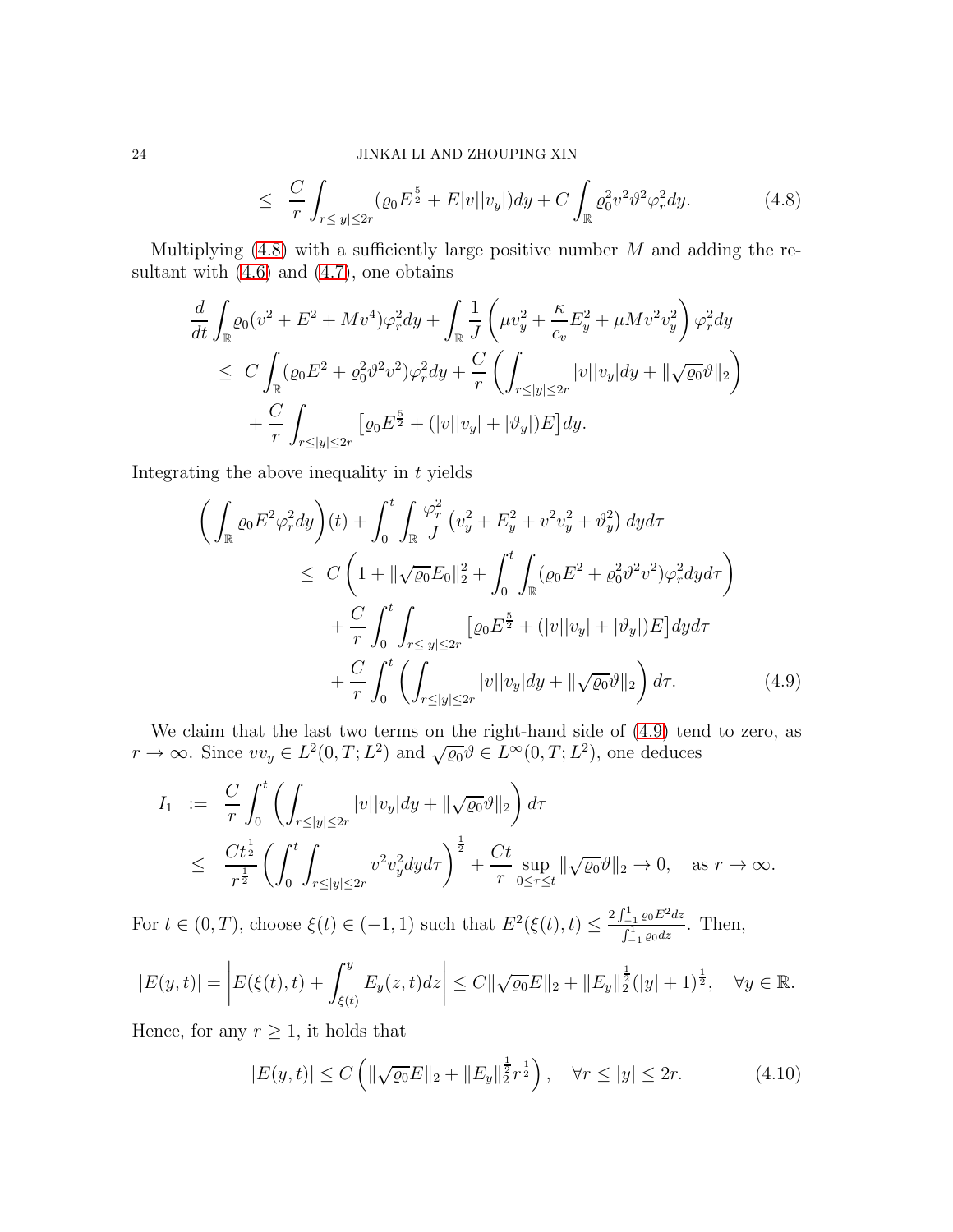It follows from [\(4.10\)](#page-23-1),  $\sqrt{\varrho_0} E \in L^{\infty}(0,T; L^2(\mathbb{R}))$ ,  $E_y \in L^2(0,T; L^2(\mathbb{R}))$ , and

$$
I_2 := \frac{1}{r} \int_0^t \int_{r \le |y| \le 2r} \varrho_0 E^{\frac{5}{2}} dy d\tau
$$
  
\n
$$
\le \frac{C}{r} \int_0^t \int_{r \le |y| \le 2r} \left( \|\sqrt{\varrho_0} E\|_2^{\frac{1}{2}} + \|E_y\|_2^{\frac{1}{4}} r^{\frac{1}{4}} \right) \varrho_0 E^2 dy d\tau
$$
  
\n
$$
\le \frac{Ct}{r} \sup_{0 \le s \le t} \|\sqrt{\varrho_0} E\|_2^{\frac{5}{2}} + \frac{Ct^{\frac{7}{8}}}{r^{\frac{3}{4}}} \sup_{0 \le s \le t} \|\sqrt{\varrho_0} E\|_2^2 \left( \int_0^t \|E_y\|_2^2 d\tau \right)^{\frac{1}{8}},
$$

that  $I_2 \to 0$ , as  $r \to \infty$ . Similarly, it follows from [\(4.10\)](#page-23-1),  $(\sqrt{\varrho_0}E, vv_y, \vartheta_y, E_y) \in$  $L^2(0, T; L^2(\mathbb{R}))$ , and

$$
I_3 := \frac{1}{r} \int_0^t \int_{r \le |y| \le 2r} (|v||v_y| + |\vartheta_y|) E dy d\tau
$$
  
\n
$$
\le \frac{C}{r} \int_0^t \int_{r \le |y| \le 2r} (|v||v_y| + |\vartheta_y|) \left( \|\sqrt{\varrho_0} E\|_2 + \|E_y\|_2^{\frac{1}{2}} r^{\frac{1}{2}} \right) dy d\tau
$$
  
\n
$$
\le \frac{C}{r} \int_0^t \left[ \int_{r \le |y| \le 2r} (v^2 v_y^2 + \vartheta_y^2) dy \right]^{\frac{1}{2}} r^{\frac{1}{2}} \left( \|\sqrt{\varrho_0} E\|_2 + \|E_y\|_2^{\frac{1}{2}} r^{\frac{1}{2}} \right) d\tau
$$
  
\n
$$
\le \frac{C}{r^{\frac{1}{2}}} \left( \int_0^t \|\sqrt{\varrho_0} E\|_2^2 d\tau \right)^{\frac{1}{2}} \left[ \int_0^t \int_{r \le |y| \le 2r} (v^2 v_y^2 + \vartheta_y^2) dy d\tau \right]^{\frac{1}{2}}
$$
  
\n
$$
+ C t^{\frac{1}{4}} \left[ \int_0^t \int_{r \le |y| \le 2r} (v^2 v_y^2 + \vartheta_y^2) dy d\tau \right]^{\frac{1}{2}} \left( \int_0^t \|E_y\|_2^2 d\tau \right)^{\frac{1}{4}},
$$

that  $I_3 \to 0$ , as  $r \to \infty$ .

Thus, taking the limit as  $r \uparrow \infty$  in [\(4.9\)](#page-23-0) gives

<span id="page-24-0"></span>
$$
\left(\int_{\mathbb{R}}\varrho_{0}E^{2}dy\right)(t) + \int_{0}^{t}\int_{\mathbb{R}}\frac{1}{J}\left(v_{y}^{2} + E_{y}^{2} + v^{2}v_{y}^{2} + \vartheta_{y}^{2}\right)dyd\tau
$$
\n
$$
\leq C\left(1 + \|\sqrt{\varrho_{0}}E_{0}\|_{2}^{2} + \int_{0}^{t}\int_{\mathbb{R}}(\varrho_{0}E^{2} + \varrho_{0}^{2}\vartheta^{2}v^{2})dyd\tau\right).
$$
\n(4.11)

By Proposition [4.1,](#page-18-2) one has

$$
\int_0^t \int_{\mathbb{R}} \varrho_0^2 \vartheta^2 v^2 dy d\tau \le \int_0^t \|\sqrt{\varrho_0}v\|_2^2 \|\sqrt{\varrho_0}\vartheta\|_{\infty}^2 d\tau \le C \int_0^t \|\sqrt{\varrho_0}\vartheta\|_{\infty}^2 d\tau.
$$

Therefore, it follows from [\(4.11\)](#page-24-0) that

<span id="page-24-1"></span>
$$
\|\sqrt{\varrho_0}E\|_2^2(t) + \int_0^t \int_{\mathbb{R}} \frac{1}{J} \left(v_y^2 + E_y^2 + v^2 v_y^2 + v^2 y\right) dy d\tau
$$
  
\n
$$
\leq C \left(1 + \|\sqrt{\varrho_0}E_0\|_2^2 + \int_0^t \|\sqrt{\varrho_0}E\|_2^2 d\tau\right) + A_2 \int_0^t \|\sqrt{\varrho_0}v\|_\infty^2 d\tau, \qquad (4.12)
$$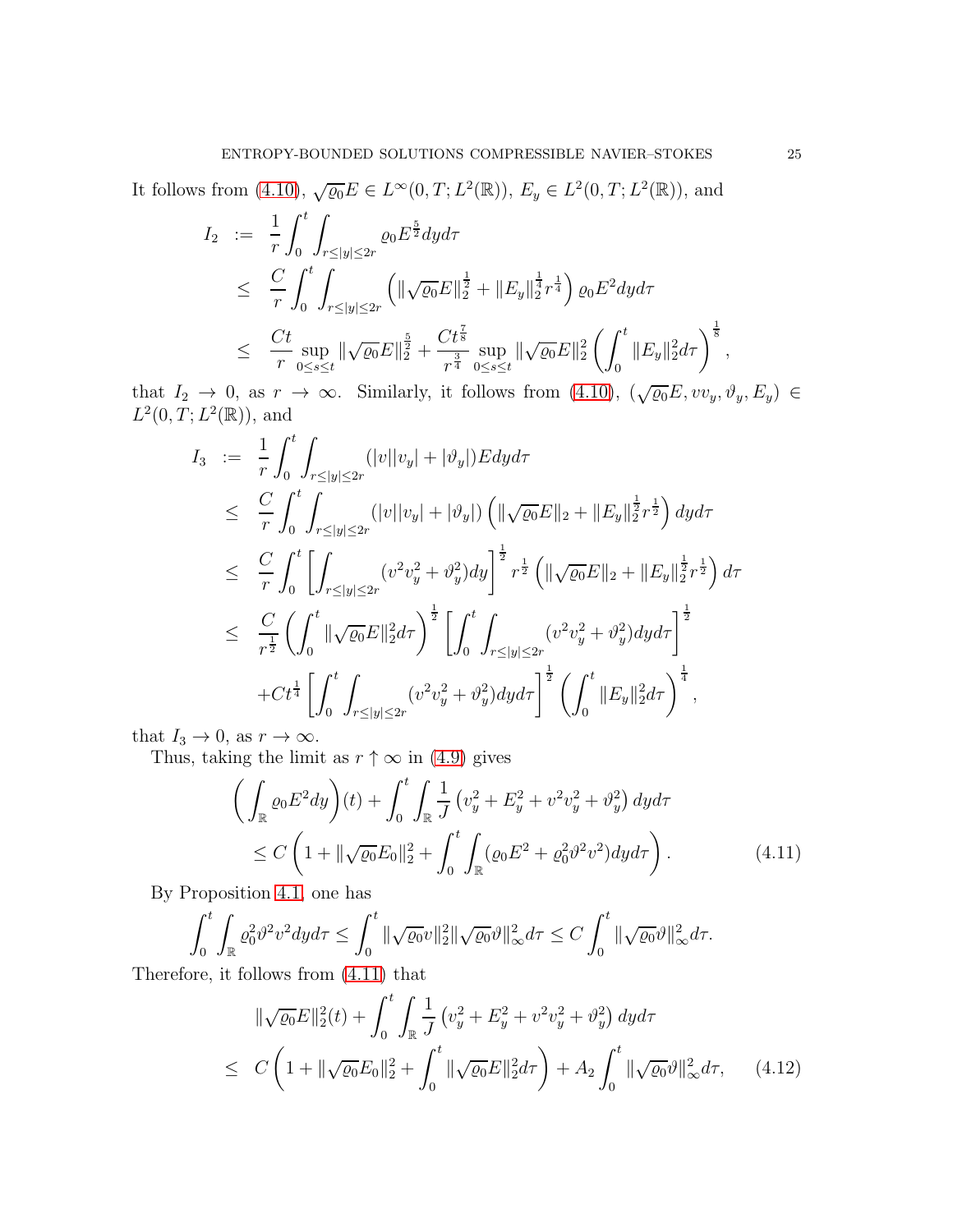with a positive constant  $A_2$ .

It remains to estimate  $\|\sqrt{\varrho_0}\vartheta\|_{\infty}^2$  in [\(4.12\)](#page-24-1). Note that [\(4.2\)](#page-18-1) implies  $|\varrho_0| \leq \sqrt{\overline{\varrho}} K_1 \varrho_0$ . One can apply Lemma [4.1,](#page-21-1) with  $\omega = \varrho_0, f = \vartheta$ , and  $\eta = J$ , to obtain

<span id="page-25-0"></span>
$$
\|\sqrt{\varrho_0}\vartheta\|_{\infty}^2 \le 2\sqrt{\varrho}K_1\|\sqrt{\varrho_0}\vartheta\|_2^2 + 8\|\varrho_0\|_{\infty}^{\frac{1}{3}}\|\varrho_0\vartheta\|_1^{\frac{2}{3}} \left\|\frac{\vartheta_y}{\sqrt{J}}\right\|_2^{\frac{4}{3}}\|J\|_{\infty}^{\frac{2}{3}}.
$$
 (4.13)

It follows from [\(4.13\)](#page-25-0), Proposition [4.1,](#page-18-2) and Corollary [4.1](#page-20-0) that

$$
\begin{split} \|\sqrt{\varrho_{0}}\vartheta\|_{\infty}^{2}(t) &\leq\ C\|\sqrt{\varrho_{0}}E\|_{2}^{2}+C\left\|\frac{\vartheta_{y}}{\sqrt{J}}\right\|_{2}^{\frac{4}{3}}\|J\|_{\infty}^{\frac{2}{3}}\\ &\leq\ \frac{1}{4A_{2}}\left\|\frac{\vartheta_{y}}{\sqrt{J}}\right\|_{2}^{2}+C(\|J\|_{\infty}^{2}+\|\sqrt{\varrho_{0}}E\|_{2}^{2})\\ &\leq\ \frac{1}{4A_{2}}\left\|\frac{\vartheta_{y}}{\sqrt{J}}\right\|_{2}^{2}+C\left(1+\|\sqrt{\varrho_{0}}E\|_{2}^{2}+\int_{0}^{t}\|\sqrt{\varrho_{0}}\vartheta\|_{\infty}^{2}d\tau\right), \end{split}
$$

and, thus,

<span id="page-25-1"></span>
$$
2A_2 \int_0^t \|\sqrt{\varrho_0}\vartheta\|_{\infty}^2 d\tau \le \frac{1}{2} \int_0^t \left\|\frac{\vartheta_y}{\sqrt{J}}\right\|_2^2 d\tau + C + C \int_0^t \left(\|\sqrt{\varrho_0}E\|_2^2 + \int_0^\tau \|\sqrt{\varrho_0}\vartheta\|_{\infty}^2 ds\right) d\tau. \tag{4.14}
$$

Summing [\(4.14\)](#page-25-1) with [\(4.12\)](#page-24-1) yields

$$
\|\sqrt{\varrho_0}E\|_2^2(t) + \int_0^t \left[ \int_{\mathbb{R}} \frac{1}{J} \left( v_y^2 + E_y^2 + v^2 v_y^2 + v_y^2 \right) dy + \|\sqrt{\varrho_0} \vartheta\|_{\infty}^2 \right] d\tau
$$
  

$$
\leq C(1 + \|\sqrt{\varrho_0}E_0\|_2^2) + C \int_0^t \left( \|\sqrt{\varrho_0}E\|_2^2 + \int_0^\tau \|\sqrt{\varrho_0} \vartheta\|_{\infty}^2 ds \right) d\tau.
$$

Thus the Gronwall inequality yields

$$
\sup_{0 \le t \le T} \|\sqrt{\varrho_0} E\|_2^2 + \int_0^T \left[ \int_{\mathbb{R}} \frac{1}{J} \left( v_y^2 + E_y^2 + v^2 v_y^2 + \vartheta_y^2 \right) dy + \|\sqrt{\varrho_0} \vartheta\|_{\infty}^2 \right] dt
$$
  
 
$$
\le C(1 + \|\sqrt{\varrho_0} E_0\|_2^2). \tag{4.15}
$$

This and Corollary [4.1](#page-20-0) show that

<span id="page-25-3"></span><span id="page-25-2"></span>
$$
\sup_{0 \le t \le T} \|J\|_{\infty}^2 \le C(1 + \|\sqrt{\varrho_0}E_0\|_2^2). \tag{4.16}
$$

Then the conclusion follows from  $(4.15)$  and  $(4.16)$ .

4.3.  $H^1$  estimates. In this subsection, we establish the  $L^{\infty}(0,T;H^1)$  type a priori estimates for  $(J, v, \vartheta)$ .

We start with the  $H^1$  estimate of J.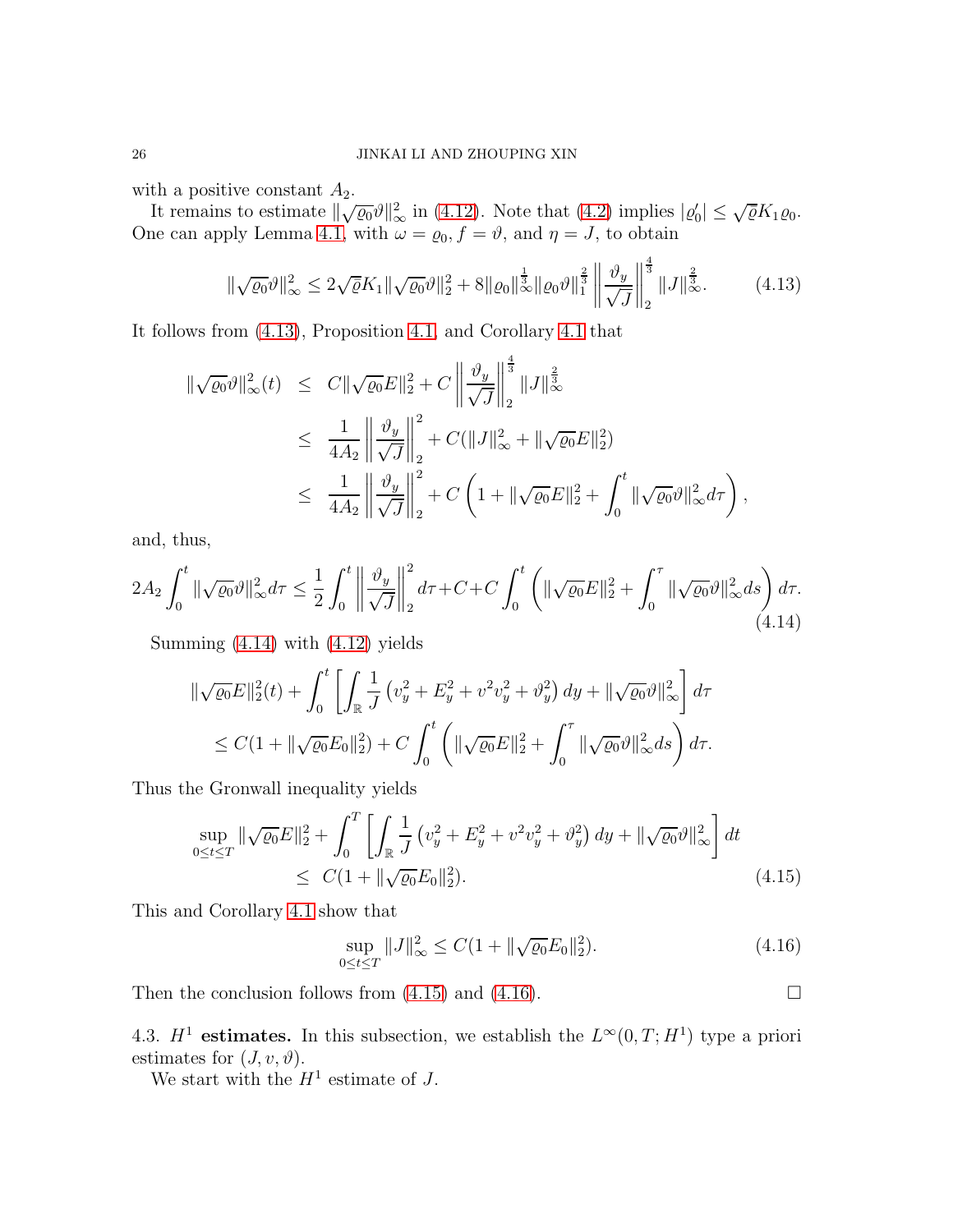<span id="page-26-0"></span>Proposition 4.4. It holds that

$$
\sup_{0\leq t\leq T}\left\|\frac{J_y}{\sqrt{\varrho_0}}\right\|_2 \leq C\left(\left\|\frac{J'_0}{\sqrt{\varrho_0}}\right\|_2 + \|\sqrt{\varrho_0}E_0\|_2\right),
$$

for a positive constant C depending only on  $\mu, \kappa, c_v, R, T, K, \bar{\rho}, J, \bar{J}, ||\rho_0||_1$ , and  $\mathscr{E}_0$ .

Proof. Recalling Proposition [4.2](#page-19-0) and the following estimate on B obtained in the proof of Corollary [4.1](#page-20-0)

<span id="page-26-1"></span>
$$
\exp\left\{-\frac{2\sqrt{2}}{\mu}\sqrt{\|\varrho_0\|_1\mathcal{E}_0}\right\} \le B \le \exp\left\{\frac{2\sqrt{2}}{\mu}\sqrt{\|\varrho_0\|_1\mathcal{E}_0}\right\},\tag{4.17}
$$

one can get from

$$
J_y = B \left[ J'_0 + \frac{R}{\mu} \int_0^t \left( \frac{\varrho'_0 \vartheta + \varrho_0 \vartheta_y}{B} - \frac{B_y}{B^2} \varrho_0 \vartheta \right) d\tau \right] + B_y \left( J_0 + \frac{R}{\mu} \int_0^t \frac{\varrho_0 \vartheta}{B} d\tau \right),
$$

[\(4.17\)](#page-26-1), and [\(4.2\)](#page-18-1) that

$$
\left\| \frac{J_y}{\sqrt{\varrho_0}} \right\|_2 \leq C \left[ \left\| \frac{J'_0}{\sqrt{\varrho_0}} \right\|_2 + \int_0^t (\|\sqrt{\varrho_0}\vartheta\|_2 + \|\vartheta_y\|_2 + \|B_y\|_2 \|\sqrt{\varrho_0}\vartheta\|_{\infty}) d\tau \right] + \left\| \frac{B_y}{\sqrt{\varrho_0}} \right\|_2 \left( \|J_0\|_{\infty} + \int_0^t \|\sqrt{\varrho_0}\vartheta\|_{\infty} d\tau \right) \leq C \left[ \left\| \frac{J'_0}{\sqrt{\varrho_0}} \right\|_2 + \int_0^t (\|\sqrt{\varrho_0}\vartheta\|_2 + \|\vartheta_y\|_2 + \|\sqrt{\varrho_0}(v - v_0)\|_2 \|\sqrt{\varrho_0}\vartheta\|_{\infty}) d\tau \right] + \|\sqrt{\varrho_0}(v - v_0)\|_2 \left( \|J_0\|_{\infty} + \int_0^t \|\sqrt{\varrho_0}\vartheta\|_{\infty} d\tau \right).
$$

Then the desired conclusion follows by Proposition [4.1](#page-18-2) and Proposition [4.3.](#page-21-0)  $\Box$ 

Next, we carry out the estimate on the effective viscous flux  $G$ , which is the key to get the corresponding  $L^{\infty}(0,T;H^1)$  estimates of v and  $\vartheta$ .

For simplicity of presentations, the proofs of Proposition [4.5](#page-26-2) and Proposition [4.7](#page-28-0) in this subsection, as well as the uniqueness part of Theorem [4.1](#page-30-0) in the next one, will be given "formally". However, similar to the proof of Proposition [4.3,](#page-21-0) one can easily adopt the cut-off procedure there to justify the arguments rigorously.

<span id="page-26-2"></span>Proposition 4.5. It holds that

$$
\sup_{0 \le t \le T} \|G\|_2^2 + \int_0^T \left\| \frac{G_y}{\sqrt{\varrho_0}} \right\|_2^2 d\tau \le C,
$$

for a positive constant C depending only on  $\mu$ ,  $\kappa$ ,  $c_v$ ,  $R$ ,  $T$ ,  $K_1$ ,  $\bar{\varrho}$ ,  $\bar{J}$ ,  $\bar{J}$ ,  $\|\varrho_0\|_1$ ,  $\mathcal{E}_0$ ,  $\|\sqrt{\varrho_0}E_0\|_2$ , and  $\|G_0\|_2$ , where G is defined by [\(1.12\)](#page-3-4), and  $G_0 = \frac{1}{J_0}$  $\frac{1}{J_0}(v'_0-R\varrho_0\vartheta_0).$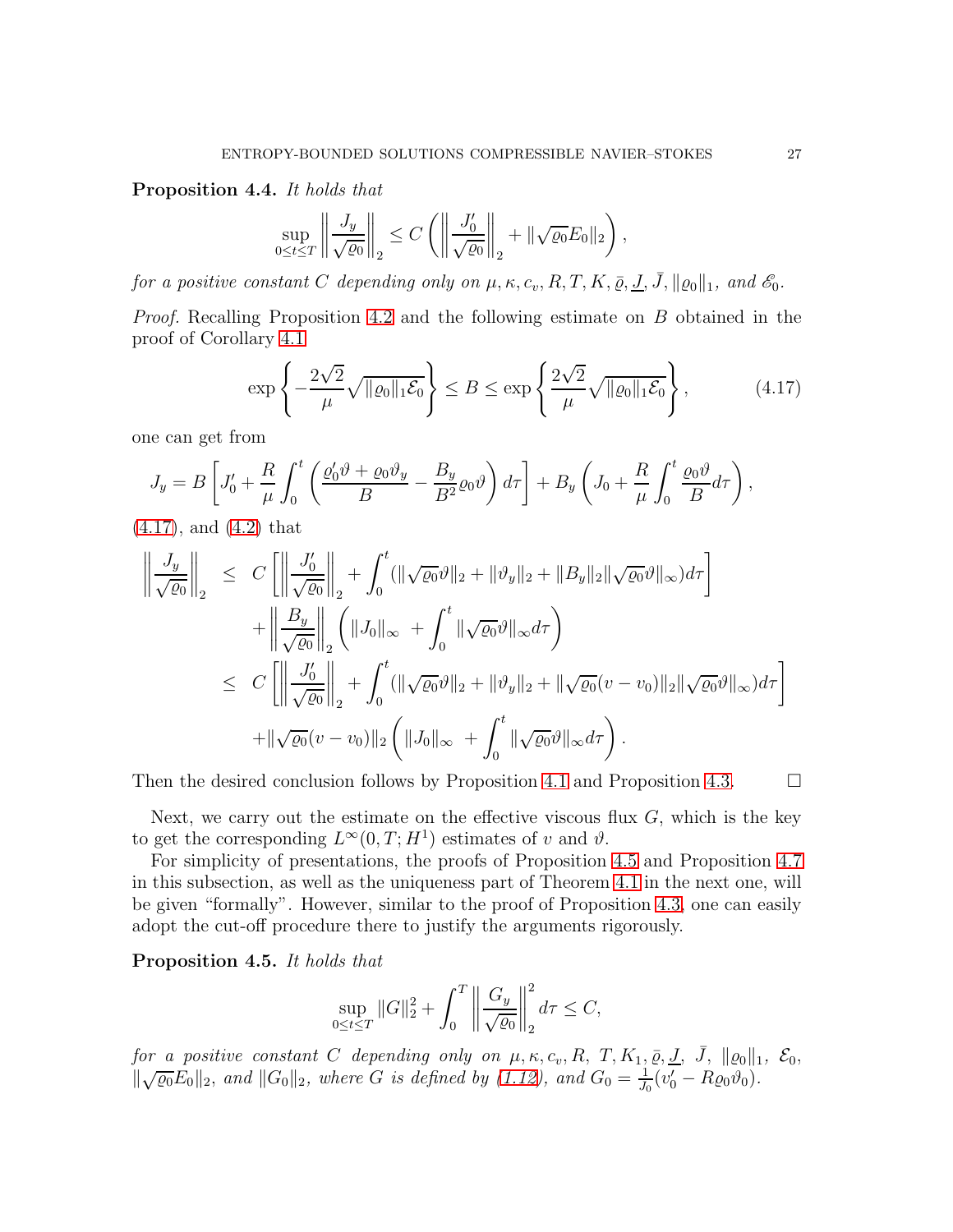*Proof.* Taking the inner product of  $(1.13)$  with JG yields

<span id="page-27-0"></span>
$$
\frac{1}{2}\frac{d}{dt}\int_{\mathbb{R}}JG^2dy+\mu\int_{\mathbb{R}}\frac{G_y^2}{\varrho_0}dy\leq\frac{\mu}{2}\int_{\mathbb{R}}\frac{G_y^2}{\varrho_0}dy+C\int_{\mathbb{R}}\left(|v_y|G^2+\varrho_0\vartheta_y^2\right)dy,\qquad(4.18)
$$

where Corollary [4.1](#page-20-0) has been used. By the Gagliardo-Nirenberg inequality,

$$
\int_{\mathbb{R}} |v_y| G^2 dy \leq ||v_y||_2 ||G||_4^2 \leq C ||v_y||_2 ||G||_2^{\frac{3}{2}} (||G||_2 + ||G_y||_2)^{\frac{1}{2}}
$$
  

$$
\leq \varepsilon \left\| \frac{G_y}{\sqrt{\varrho_0}} \right\|_2^2 + C_{\varepsilon} (1 + ||v_y||_2^2) ||G||_2^2,
$$

for any  $\varepsilon > 0$ . Thanks to this and choosing  $\varepsilon$  suitably small, one obtains from Corollary [4.1,](#page-20-0) Proposition [4.3,](#page-21-0) and [\(4.18\)](#page-27-0) that

$$
\sup_{0 \le t \le T} ||G||_2^2 + \int_0^T \left\| \frac{G_y}{\sqrt{\varrho_0}} \right\|_2^2 d\tau \le C e^{C \int_0^T (1 + ||v_y||_2^2) d\tau} (1 + ||G_0||_2^2) \le C.
$$

This proves the conclusion.

Then, we derive the  $L^{\infty}(0,T;H^1)$  estimate on v.

<span id="page-27-1"></span>Proposition 4.6. It holds that

$$
\sup_{0 \le t \le T} \|v_y\|_2^2 + \int_0^T \left( \|\sqrt{\varrho_0} v_t\|_2^2 + \left\|\frac{v_{yy}}{\sqrt{\varrho_0}}\right\|_2^2 \right) dt \le C,
$$

for a positive constant C depending only on  $c_v, R, \mu, \kappa, T, \bar{\varrho}, K_1, \underline{J}, \bar{J}, ||\varrho_0||_1, \mathcal{E}_0, ||\sqrt{\varrho_0}E_0||_2$ ,  $||G_0||_2$ , and  $||$  $\frac{J_0'}{\sqrt{\varrho_0}}$  $\Big\|_2.$ 

*Proof.* Since  $v_y = \frac{1}{u}$  $\frac{1}{\mu}(JG + R_{Q0}\vartheta)$  and  $\varrho_0v_t = G_y$ , it follows from Corollary [4.1,](#page-20-0) Proposition [4.3,](#page-21-0) and Proposition [4.5](#page-26-2) that

$$
\sup_{0 \le t \le T} ||v_y||_2^2 + \int_0^T ||\sqrt{\varrho_0} v_t||_2^2 dt = \frac{1}{\mu} \sup_{0 \le t \le T} ||JG + R\varrho_0 \vartheta||_2^2 + \int_0^T \left\| \frac{G_y}{\sqrt{\varrho_0}} \right\|_2^2 dt
$$
  

$$
\le C \sup_{0 \le t \le T} (||G||_2^2 + ||\varrho_0 \vartheta||_2^2) + \int_0^T \left\| \frac{G_y}{\sqrt{\varrho_0}} \right\|_2^2 dt \le C.
$$

Since

$$
v_{yy} = \frac{1}{\mu} (JG_y + J_yG + R\varrho'_0\vartheta + R\varrho_0\vartheta_y),
$$

it follows from [\(4.2\)](#page-18-1), the Sobolev inequality, and Propositions [4.3](#page-21-0)[–4.5](#page-26-2) that

$$
\int_0^T \left\| \frac{v_{yy}}{\sqrt{\varrho_0}} \right\|_2^2 dt \leq C \int_0^T \left( \left\| \left( \frac{G_y}{\sqrt{\varrho_0}}, \varrho_0 \vartheta, \sqrt{\varrho_0} \vartheta_y \right) \right\|_2^2 + \left\| \frac{J_y}{\sqrt{\varrho_0}} \right\|_2^2 ||G||_{\infty}^2 \right) dt
$$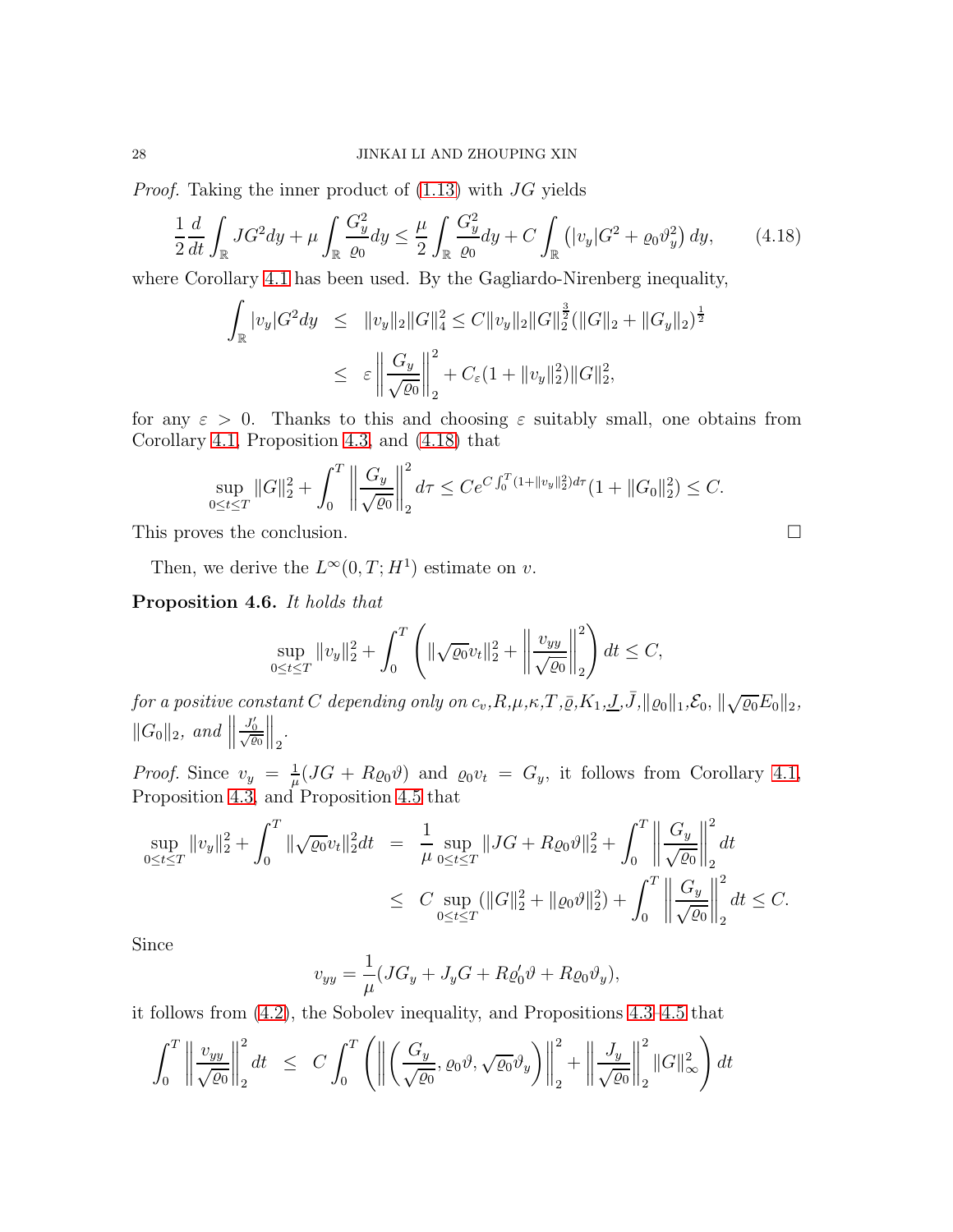$$
\leq C \int_0^T \left( \left\| \left( \frac{G_y}{\sqrt{\varrho_0}}, \varrho_0 \vartheta, \sqrt{\varrho_0} \vartheta_y \right) \right\|_2^2 + \left\| \frac{J_y}{\sqrt{\varrho_0}} \right\|_2^2 \|G\|_{H^1}^2 \right) dt \leq C,
$$

which yields the conclusion.  $\Box$ 

<span id="page-28-0"></span>Finally, we give the corresponding weighted  $L^{\infty}(0,T;H^1)$  estimates on  $\vartheta$ . Proposition 4.7. The following estimate holds

$$
\sup_{0\leq t\leq T} \|\sqrt{\varrho_0}\vartheta_y\|_2^2 + \int_0^T \left( \|\varrho_0\vartheta_t\|_2^2 + \left\| \left(\frac{\vartheta_y}{J}\right)_y \right\|_2^2 + \|\vartheta_{yy}\|_2^2 \right) dt \leq C,
$$

for a positive constant C depending only on  $\mu$ ,  $\kappa$ ,  $c_v$ ,  $R$ ,  $T$ ,  $K_1$ ,  $\bar{\varrho}$ ,  $\underline{J}$ ,  $\bar{J}$ ,  $\|\varrho_0\|_1$ ,  $\mathcal{E}_0$ ,  $\|\sqrt{\varrho_0}E_0\|_2$ ,  $||G_0||_2, ||\sqrt{\varrho_0}\vartheta'_0||_2, \text{ and } ||$  $\frac{J_0'}{\sqrt{\varrho_0}}$  $\Big\|_2.$ 

*Proof.* Rewrite [\(1.9\)](#page-3-0) as  $c_v \varrho_0 \vartheta_t - \kappa \left(\frac{\vartheta_y}{J}\right)$ J  $\overline{ }$  $y = v_y G$ . Then,

$$
-2c_v\kappa \int_{\mathbb{R}} \varrho_0 \vartheta_t \left(\frac{\vartheta_y}{J}\right)_y dy + \int_{\mathbb{R}} \left(c_v^2 \varrho_0^2 \vartheta_t^2 + \kappa \left| \left(\frac{\vartheta_y}{J}\right)_y \right|^2 \right) dy = \int_{\mathbb{R}} v_y^2 G^2 dy. \tag{4.19}
$$

By direct calculations, one can get that

<span id="page-28-1"></span>
$$
c_v \kappa \frac{d}{dt} \int_{\mathbb{R}} \frac{\varrho_0}{J} \vartheta_y^2 dy + \int_{\mathbb{R}} \left( c_v^2 \varrho_0^2 \vartheta_t^2 + \kappa^2 \left| \left( \frac{\vartheta_y}{J} \right)_y \right|^2 \right) dy
$$
  
\n
$$
= -c_v \kappa \int_{\mathbb{R}} \left( \frac{\varrho_0}{J^2} v_y \vartheta_y^2 + 2 \varrho_0' \vartheta_t \frac{\vartheta_y}{J} \right) dy + \int_{\mathbb{R}} v_y^2 G^2 dy
$$
  
\n
$$
\leq \frac{c_v^2}{2} \int_{\mathbb{R}} \varrho_0^2 \vartheta_t^2 dy + C \int_{\mathbb{R}} (\varrho_0 |v_y| \vartheta_y^2 + \varrho_0 \vartheta_y^2 + v_y^2 G^2) dy,
$$
 (4.20)

where  $(4.2)$  and Corollary [4.1](#page-20-0) have been used. Then, Propositions [4.3](#page-21-0) and [4.5](#page-26-2) imply

$$
\int_{\mathbb{R}} \varrho_0 |v_y| \vartheta_y^2 dy = \frac{1}{\mu} \int_{\mathbb{R}} \varrho_0 |JG + R\varrho_0 \vartheta | \vartheta_y^2 dy \leq C(||G||_{H^1} + ||\varrho_0 \vartheta ||_{\infty}) ||\sqrt{\varrho_0} \vartheta_y||_2^2,
$$

and

$$
\int_{\mathbb{R}} v_y^2 G^2 dy = \frac{1}{\mu^2} \int_{\mathbb{R}} (JG + R\varrho_0 \vartheta)^2 G^2 dy
$$
  
\n
$$
\leq C \left[ ||G||_2^3 (||G||_2 + ||G_y||_2) + ||\varrho_0 \vartheta||_{\infty}^2 ||G||_2^2 \right]
$$
  
\n
$$
\leq C (1 + ||G_y||_2 + ||\varrho_0 \vartheta||_{\infty}^2).
$$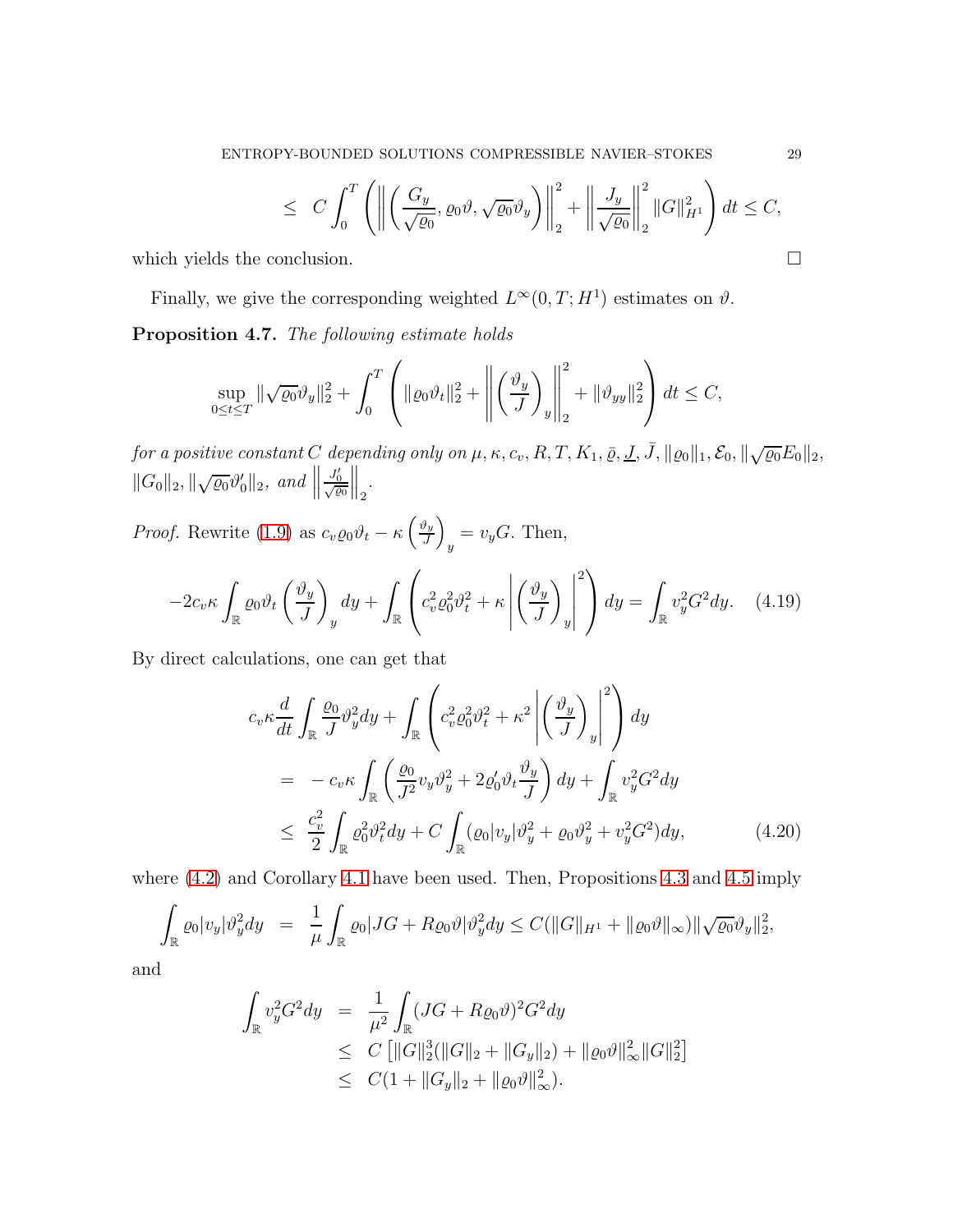Substituting the above two estimates into [\(4.20\)](#page-28-1) gives

$$
c_v \kappa \frac{d}{dt} \int_{\mathbb{R}} \frac{\varrho_0}{J} \vartheta_y^2 dy + \frac{1}{2} \int_{\mathbb{R}} \left( c_v^2 \varrho_0^2 \vartheta_t^2 + \kappa^2 \left| \left( \frac{\vartheta_y}{J} \right)_y \right|^2 \right) dy
$$
  
 
$$
\leq C \left( 1 + ||\varrho_0 \vartheta||_{\infty}^2 + ||G||_{H^1} \right) \left( 1 + ||\sqrt{\varrho_0} \vartheta_y||_2^2 \right),
$$

which, together with Corollary [4.1](#page-20-0) and Propositions [4.3](#page-21-0) and [4.5,](#page-26-2) implies

<span id="page-29-0"></span>
$$
\sup_{0 \le t \le T} \|\sqrt{\varrho_0} \vartheta_y\|_2^2 + \int_0^T \left( \|\varrho_0 \vartheta_t\|_2^2 + \left\| \left(\frac{\vartheta_y}{J}\right)_y \right\|_2^2 \right) dt
$$
  
 
$$
\le e^{C \int_0^T (1 + \|\varrho_0 \vartheta\|_\infty^2 + \|G\|_{H^1}) dt} (1 + \|\sqrt{\varrho_0} \vartheta_0'\|_2^2) \le C.
$$
 (4.21)

It remains to estimate  $\vartheta_{yy}$ . Direct calculations show that

$$
\vartheta_{yy} = J\left(\frac{\vartheta_y}{J}\right)_y + \frac{J_y}{\sqrt{\varrho_0}} \frac{\sqrt{\varrho_0}}{J} \vartheta_y,
$$

and

$$
\left\| \varrho_0 \left( \frac{\vartheta_y}{J} \right)^2 \right\|_{\infty} \leq \int_{\mathbb{R}} \left| \partial_y \left( \varrho_0 \left( \frac{\vartheta_y}{J} \right)^2 \right) \right| dy = \int_{\mathbb{R}} \left| \varrho'_0 \frac{\vartheta_y^2}{J^2} + 2 \varrho_0 \frac{\vartheta_y}{J} \left( \frac{\vartheta_y}{J} \right)_y \right| dy
$$
  

$$
\leq C \left( \|\sqrt{\varrho_0} \vartheta_y\|_2^2 + \|\sqrt{\varrho_0} \vartheta_y\|_2 \left\| \left( \frac{\vartheta_y}{J} \right)_y \right\|_2 \right),
$$

which gives

<span id="page-29-1"></span>
$$
\left\| \sqrt{\varrho_0} \frac{\vartheta_y}{J} \right\|_{\infty}^2 \le C \left( 1 + \left\| \left( \frac{\vartheta_y}{J} \right)_y \right\|_2 \right),\tag{4.22}
$$

where one has used Corollary [4.1,](#page-20-0)  $(4.2)$ , and  $(4.21)$ . It follows from  $(4.21)$ ,  $(4.22)$ , and Proposition [4.4](#page-26-0) that

$$
\int_0^T \|\vartheta_{yy}\|_2^2 dt \le C \int_0^T \left( \left\| \left( \frac{\vartheta_y}{J} \right)_y \right\|_2^2 + \left\| \frac{J_y}{\sqrt{\varrho_0}} \right\|_2^2 \left\| \frac{\sqrt{\varrho_0}}{J} \vartheta_y \right\|_\infty^2 \right) dt
$$
  

$$
\le C \int_0^T \left( 1 + \left\| \left( \frac{\vartheta_y}{J} \right)_y \right\|_2 + \left\| \left( \frac{\vartheta_y}{J} \right)_y \right\|_2^2 \right) dt \le C.
$$

Combining this with  $(4.21)$  yields the desired conclusion.  $\Box$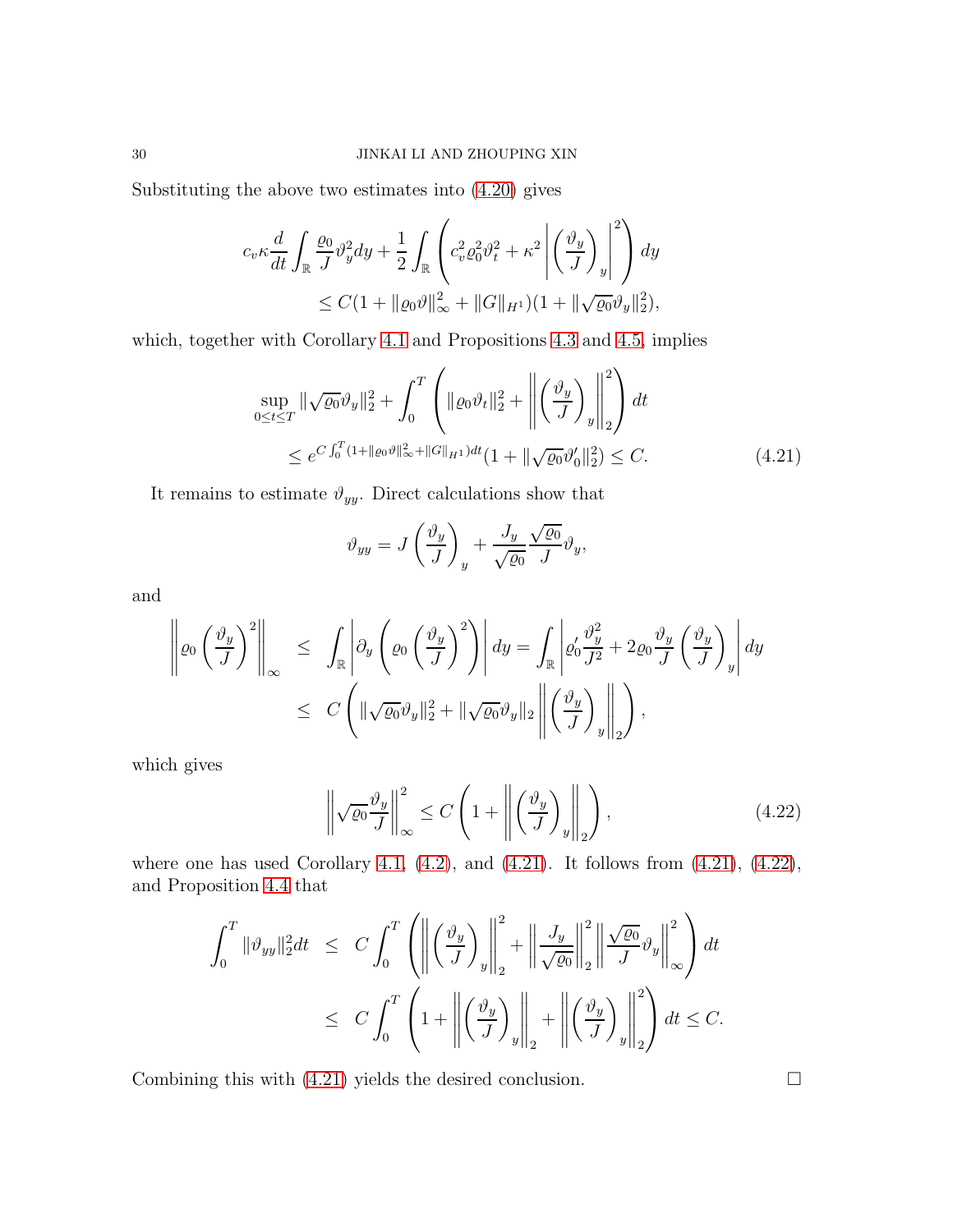4.4. Global existence and uniqueness. Based on the a priori estimates in the previous subsections, we are now ready to prove the following global well-posedness.

<span id="page-30-0"></span>**Theorem 4.1.** Assume that  $(3.1)$ ,  $(4.1)$ , and  $(4.2)$  hold. Then, there is a unique global solution  $(J, v, \vartheta)$  to the problem  $(1.7)$ – $(1.10)$ , such that, for any finite T,

<span id="page-30-3"></span>
$$
0 < J, J^{-1} \in L^{\infty}(0, T; L^{\infty}), \quad \vartheta \ge 0,
$$
  
\n
$$
J_{yt}, vv_y, \frac{v_{yy}}{\sqrt{\varrho_0}}, \sqrt{\varrho_0}v_t, \vartheta_y, \left(\frac{\vartheta_y}{J}\right)_y, \vartheta_{yy}, \varrho_0 \vartheta_t \in L^2(0, T; L^2(\mathbb{R})), \qquad (4.23)
$$

$$
J_t, \frac{J_y}{\sqrt{\varrho_0}}, \sqrt{\varrho_0}v, \sqrt{\varrho_0}v^2, v_y, \sqrt{\varrho_0}\vartheta, \sqrt{\varrho_0}\vartheta_y \in L^{\infty}(0, T; L^2(\mathbb{R})),\tag{4.24}
$$

$$
J - J_0, \sqrt{\varrho_0} v, \varrho_0 \vartheta \in C([0, T]; L^2). \tag{4.25}
$$

*Proof.* We start with the uniqueness. Let  $(J_1, v_1, \vartheta_1)$  and  $(J_2, v_2, \vartheta_2)$  be two solutions to problem  $(1.7)$ – $(1.10)$ , satisfying the regularities in the theorem. Set

$$
(J, v, \theta) = (J_1 - J_2, v_1 - v_2, \vartheta_1 - \vartheta_2).
$$

Then, straightforward calculations yield

<span id="page-30-1"></span>
$$
J_t = v_y,\t\t(4.26)
$$

$$
\varrho_0 v_t - \mu \left(\frac{v_y}{J_1}\right)_y = \left(\omega_1 J + \omega_2 \varrho_0 \vartheta\right)_y, \tag{4.27}
$$

$$
c_v \varrho_0 \vartheta_t - \kappa \left(\frac{\vartheta_y}{J_1}\right)_y = (\varpi_1 J)_y + \varpi_2 v_y + \varpi_3 J + \varpi_4 \varrho_0 \vartheta, \tag{4.28}
$$

where

$$
\omega_1 := \frac{R_{\ell 0} \vartheta_2 - \mu \partial_y v_2}{J_1 J_2}, \qquad \omega_2 := -\frac{R}{J_1},
$$
  

$$
\varpi_1 := -\kappa \frac{\partial_y \vartheta_2}{J_1 J_2}, \qquad \varpi_2 := \frac{1}{J_1} (\mu \partial_y (v_1 + v_2) - R_{\ell 0} \vartheta_1),
$$
  

$$
\varpi_3 := \frac{\partial_y v_2}{J_1 J_2} (R_{\ell 0} \vartheta_2 - \mu \partial_y v_2), \qquad \varpi_4 := -R \frac{\partial_y v_2}{J_1}.
$$

Taking the inner product of  $(4.26)$  with J yields

<span id="page-30-2"></span>
$$
\frac{d}{dt} \int_{\mathbb{R}} J^2 dy = \int_{\mathbb{R}} v_y J dy \le \varepsilon \int_{\mathbb{R}} \frac{v_y^2}{J_1} dy + C_{\varepsilon} \int_{\mathbb{R}} J_1 J^2 dy,
$$
\n(4.29)

for any positive  $\varepsilon > 0$ . Taking the inner product of [\(4.27\)](#page-30-1) with v leads to

$$
\frac{1}{2}\frac{d}{dt}\int_{\mathbb{R}}\varrho_{0}v^{2}dy + \mu \int_{\mathbb{R}}\frac{v_{y}^{2}}{J_{1}}dy \leq C\int_{\mathbb{R}}(|\omega_{1}||J| + |\omega_{2}|\varrho_{0}|\vartheta|)|v_{y}|dy \n\leq \frac{\mu}{2}\int_{\mathbb{R}}\frac{v_{y}^{2}}{J_{1}}dy + C\int_{\mathbb{R}}(\omega_{1}^{2}J^{2} + \omega_{2}^{2}\varrho_{0}^{2}\vartheta^{2}).
$$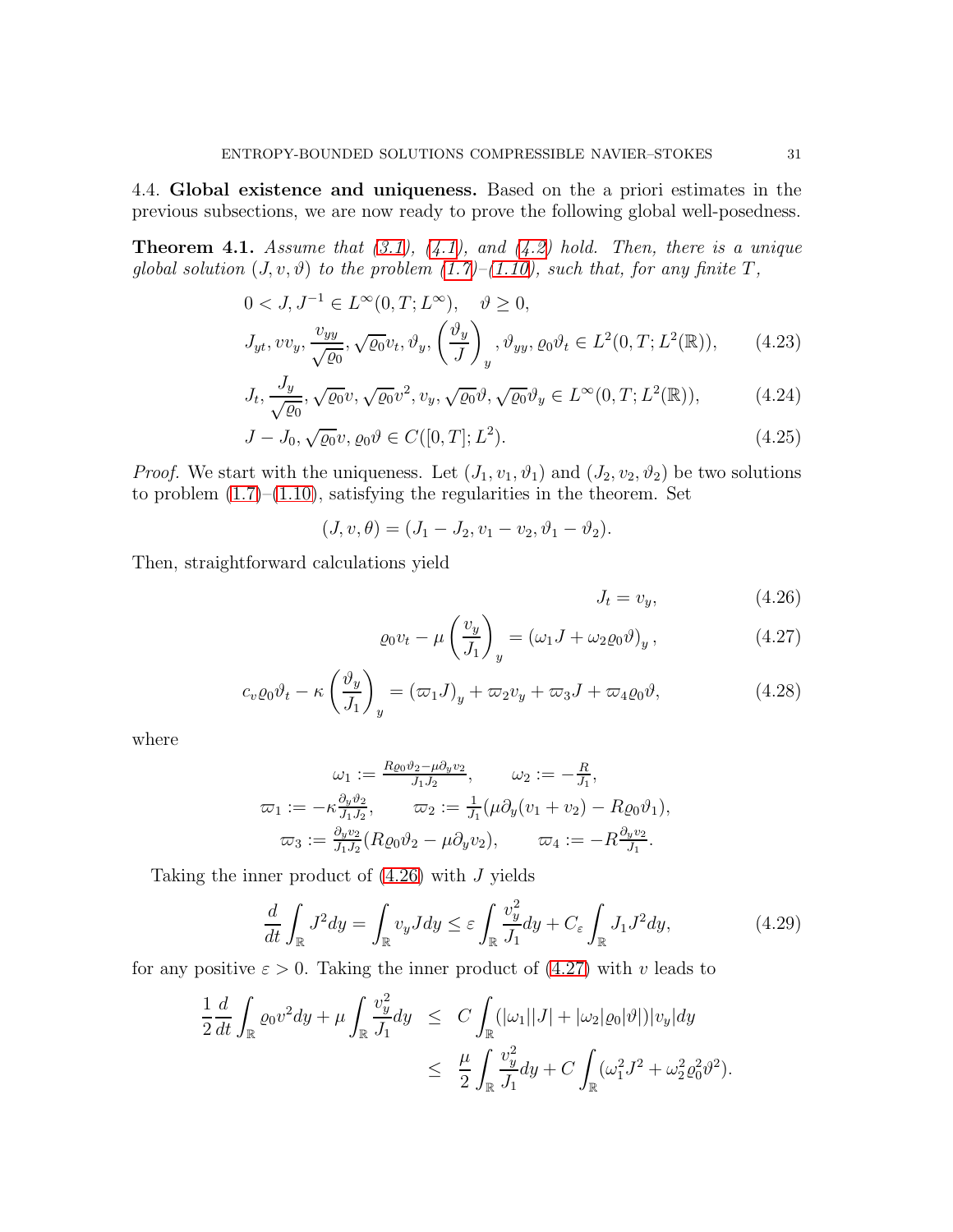Therefore,

$$
\frac{d}{dt} \int_{\mathbb{R}} \varrho_0 v^2 dy + \mu \int_{\mathbb{R}} \frac{v_y^2}{J_1} dy \le C \int_{\mathbb{R}} (\omega_1^2 + \omega_2^2)(J^2 + \varrho_0^2 \vartheta^2) dy. \tag{4.30}
$$

Taking the inner product of [\(4.28\)](#page-30-1) with  $\varrho_0 \vartheta$  and using [\(4.2\)](#page-18-1), one can get

$$
\frac{c_v}{2} \frac{d}{dt} \int_{\mathbb{R}} \rho_0^2 \vartheta^2 dy + \kappa \int_{\mathbb{R}} \varrho_0 \frac{\vartheta_y^2}{J_1} dy
$$
\n
$$
\leq C \int_{\mathbb{R}} \frac{|\vartheta_y|}{J_1} \rho_0^{\frac{3}{2}} |\vartheta| dy + C \int_{\mathbb{R}} |\varpi_1| |J| (\varrho_0^{\frac{3}{2}} |\vartheta| + \varrho_0 |\vartheta_y|) dy
$$
\n
$$
+ C \int_{\mathbb{R}} (|\varpi_2| |v_y| + |\varpi_3| |J| + |\varpi_4 |\varrho_0 |\vartheta|) \varrho_0 |\vartheta| dy
$$
\n
$$
\leq \frac{\kappa}{2} \int_{\mathbb{R}} \varrho_0 \frac{\vartheta_y^2}{J_1} dy + C \int_{\mathbb{R}} (\varrho_0^2 \vartheta^2 + |\varpi_1|^2 \varrho_0 J^2) dy + \varepsilon \int_{\mathbb{R}} \frac{\vartheta_y^2}{J_1} dy
$$
\n
$$
+ C_{\varepsilon} \int_{\mathbb{R}} \varpi_2^2 \varrho_0^2 \vartheta^2 dy + C \int_{\mathbb{R}} (|\varpi_3| + |\varpi_4|) (J^2 + \varrho_0^2 \vartheta^2) dy,
$$

which yields

<span id="page-31-0"></span>
$$
c_v \frac{d}{dt} \int_{\mathbb{R}} \varrho_0^2 \vartheta^2 dy + \kappa \int_{\mathbb{R}} \varrho_0 \frac{\vartheta_y^2}{J_1} dy \leq 2\varepsilon \int_{\mathbb{R}} \frac{\vartheta_y^2}{J_1} dy + C_\varepsilon \int_{\mathbb{R}} (1 + \varrho_0 \varpi_1^2 + \varpi_2^2 + |\varpi_3| + |\varpi_4|) (J^2 + \varrho_0^2 \vartheta^2) dy. \tag{4.31}
$$

.

It follows from  $(4.29)$ – $(4.31)$  and choosing  $\varepsilon$  sufficiently small that

$$
\frac{d}{dt} \int_{\mathbb{R}} \left( J^2 + \varrho_0 v^2 + c_v \varrho_0^2 \vartheta^2 \right) dy + \int_{\mathbb{R}} \frac{1}{J_1} \left( \frac{\mu}{2} v_y^2 + \kappa \varrho_0 \vartheta_y^2 \right) dy
$$
  
\n
$$
\leq C \left( 1 + \| (\omega_1, \omega_2, \sqrt{\varrho_0} \varpi_1, \varpi_2) \|_{\infty}^2 + \| (\varpi_3, \varpi_4) \|_{\infty} \right) \| (J, \sqrt{\varrho_0} v, \varrho_0 \vartheta) \|_2^2
$$

Thanks to this and that

 $\omega_1, \omega_2, \sqrt{\varrho_0} \varpi_1, \varpi_2 \in L^2(0,T; L^{\infty}(\mathbb{R})) \text{ and } \varpi_3, \varpi_4 \in L^1(0,T; L^{\infty}(\mathbb{R})),$ 

which can be easily verified by the regularities of  $(J_i, v_i, \vartheta_i)$ ,  $i = 1, 2$ , the uniqueness follows by the Gronwall inequality.

Next we prove the global existence. The local existence of solutions in the class stated in the theorem follows from Theorem [3.1](#page-15-4) and Propositions [4.4,](#page-26-0) [4.6,](#page-27-1) and [4.7.](#page-28-0) Note that the regularities  $J_t \in L^{\infty}(0,T; L^2)$  and  $J_{yt} \in L^2(0,T; L^2)$  follow directly from Proposition [4.6](#page-27-1) and equation [\(1.7\)](#page-3-0), while the regularities in [\(4.25\)](#page-30-3) follow from those in  $(4.23)$ – $(4.24)$ . The global existence is then the corollary of the local existence and uniqueness and the a priori estimates obtained in Propositions [4.1](#page-18-2)[–4.7.](#page-28-0) This completes the proof of Theorem [4.1.](#page-30-0)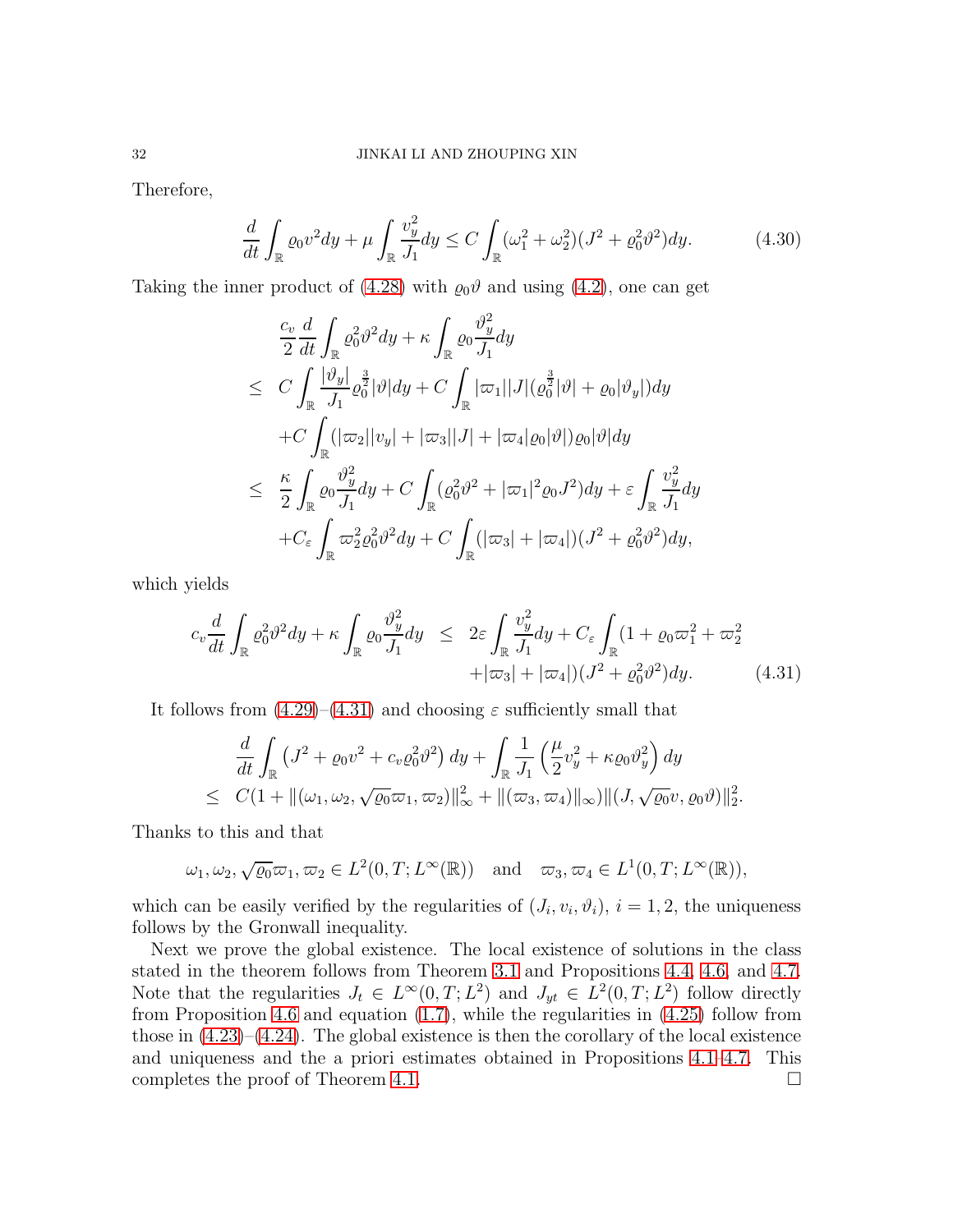# 5. Uniform lower bound of the entropy

<span id="page-32-0"></span>In this section, we establish the uniform lower bound for the entropy. This is proved by a De Giorgi type iteration which will be carried out for a suitably modified entropy equation. To this end, we assume that  $(3.1)$ ,  $(4.1)$ , and  $(4.2)$  hold, and the initial entropy is bounded from below. Furthermore, we require that

<span id="page-32-2"></span>
$$
|\varrho_0''| \le K_2 \varrho_0^2, \qquad \text{on } \mathbb{R},\tag{5.1}
$$

with any given positive constant  $K_2$ . Let  $(\varrho, v, \vartheta)$  be the unique global solution guaranteed by Theorem [4.1](#page-30-0) (for this section and the next one).

Set

$$
\underline{\ell}_0 := \log \left( \frac{\min \left\{ 1, \frac{A}{R} e^{\frac{s_0}{c_v}} \right\}}{\max \{ 1, 2^{\gamma - 2} \}} \right),\tag{5.2}
$$

<span id="page-32-4"></span>
$$
\underline{J}_T := \inf_{(y,t)\in\mathbb{R}\times(0,T)} J(y,t), \quad \bar{J}_T := \sup_{(y,t)\in\mathbb{R}\times(0,T)} J(y,t),\tag{5.3}
$$

$$
\mathcal{Z}_J(T) := \sup_{0 \le t \le T} \left( \left\| \varrho_0^{-\frac{1}{2}} J_y \right\|_2^2 + \|\sqrt{\varrho_0} \vartheta\|_2^2 \right),\tag{5.4}
$$

where  $\underline{s}_0 := \inf_{y \in \mathbb{R}} s_0(y)$ .

Due to  $(1.11)$  and that J is uniformly positive, to get a uniform lower bound for s, it suffices to obtain that for  $\log \vartheta - (\gamma - 1) \log \varrho_0$ . For  $\varepsilon \in (0, 1)$ , set

$$
S_{\varepsilon} := \log \vartheta_{\varepsilon} - (\gamma - 1) \log \tilde{\varrho}_{\varepsilon}, \quad \text{with } \vartheta_{\varepsilon} = \vartheta + \varepsilon \text{ and } \tilde{\varrho}_{\varepsilon} = \varrho_0 + \varepsilon^{\frac{1}{\gamma - 1}}.
$$

Then, by direct calculations,

<span id="page-32-1"></span>
$$
c_v \varrho_0 \partial_t S_{\varepsilon} - \kappa \partial_y \left( \frac{\partial_y S_{\varepsilon}}{J} \right) = \kappa (\gamma - 1) \left( \frac{1}{J} \left( \frac{\varrho_0'}{\tilde{\varrho}_{\varepsilon}} \right)' - \frac{\varrho_0' J_y}{\tilde{\varrho}_{\varepsilon} J^2} \right) - \frac{R^2}{4\mu} \frac{\varrho_0^2 \vartheta^2}{J \vartheta_{\varepsilon}} + H_{\varepsilon}.
$$
 (5.5)

where  $H_{\varepsilon} = \frac{\mu}{J\vartheta}$  $J\vartheta_{\varepsilon}$  $\left(v_y - \frac{R}{2\mu}\right)$  $\left(\frac{R}{2\mu}\varrho_{0}\vartheta\right)^{2}+\kappa\frac{|\partial_{y}\vartheta_{\varepsilon}|^{2}}{J\vartheta_{\varepsilon}^{2}}$  $\frac{\partial_y v_{\varepsilon}|^2}{\partial v_{\varepsilon}^2}$ . Define  $s_{\varepsilon} := S_{\varepsilon} + M_T t$ 

with

<span id="page-32-6"></span><span id="page-32-3"></span>
$$
\underline{M}_T := \frac{\kappa(\gamma - 1)}{c_v \underline{J}_T} \left( K_1^2 + K_2 \right). \tag{5.7}
$$

Then, it follows from [\(5.5\)](#page-32-1) that

<span id="page-32-5"></span>
$$
c_v \varrho_0 \partial_t s_\varepsilon - \kappa \partial_y \left( \frac{\partial_y s_\varepsilon}{J} \right) = -\kappa (\gamma - 1) \frac{\varrho'_0 J_y}{\tilde{\varrho}_\varepsilon J^2} - \frac{R^2}{4\mu} \frac{\varrho_0^2 \vartheta^2}{J \vartheta_\varepsilon} + \tilde{H}_\varepsilon,\tag{5.8}
$$

 $(5.6)$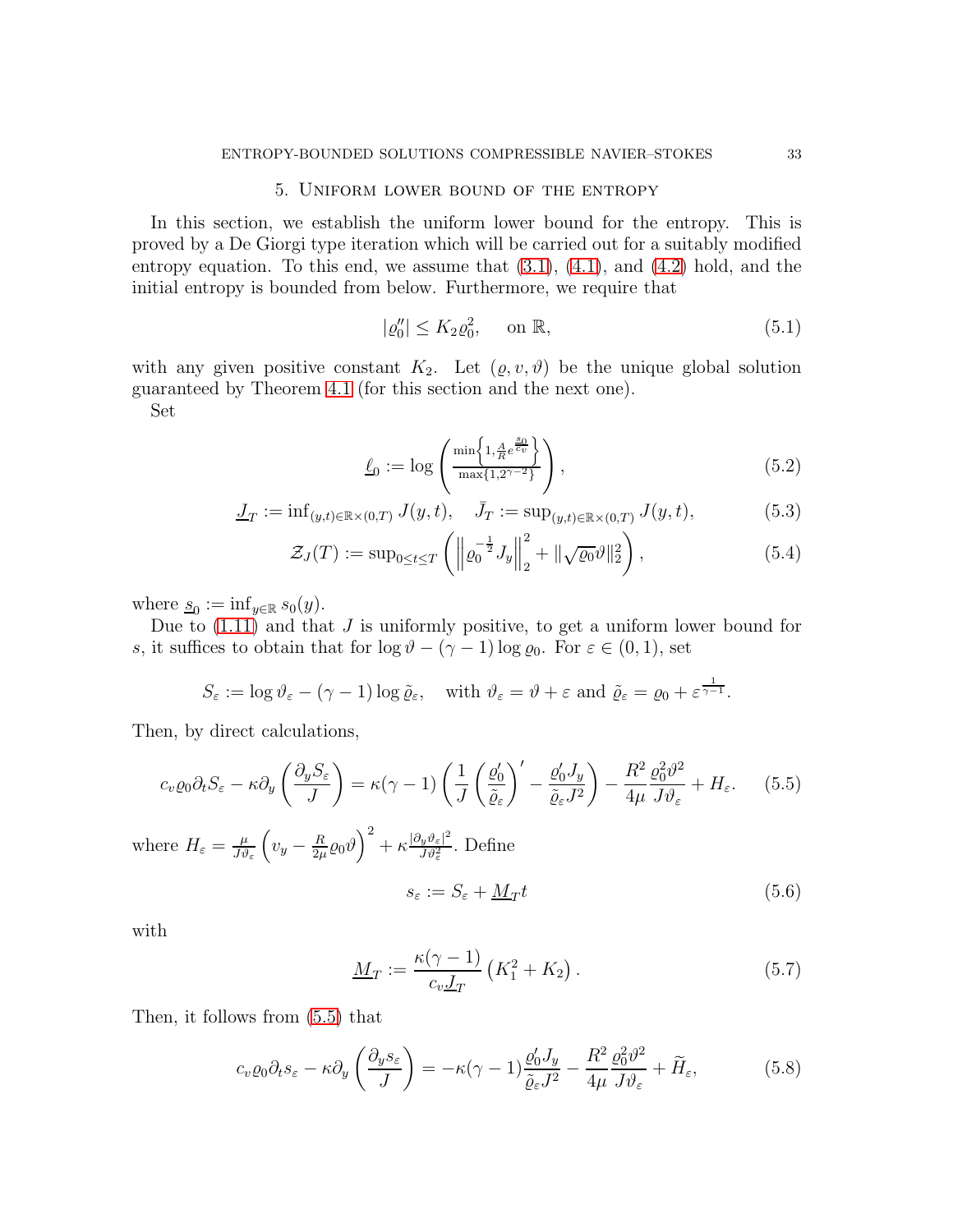where  $H_{\varepsilon} = H_{\varepsilon} + c_v \underline{M}_T \varrho_0 + \kappa (\gamma - 1) \frac{1}{J}$  $\left(\begin{array}{c} \underline{\varrho}'_0 \\ \overline{\tilde{\varrho}}_{\varepsilon} \end{array}\right)$  $\left(\right)^{\prime} \geq 0$ . The nonnegativity of  $\widetilde{H}_{\varepsilon}$  can be verified easily. Indeed, since  $\tilde{\varrho}_{\varepsilon} > \varrho_0$ , it follows from [\(4.2\)](#page-18-1) and [\(5.1\)](#page-32-2) that

$$
\left|\frac{1}{J}\left(\frac{\varrho'_0}{\tilde{\varrho}_{\varepsilon}}\right)'\right| \leq \frac{\varrho_0}{J_T}\left(\left|\frac{\varrho''_0}{\varrho_0^2}\right| + \left|\frac{\varrho'_0}{\varrho_0^{\frac{3}{2}}}\right|^2\right) \leq \frac{\varrho_0}{J_T}(K_1^2 + K_2) = \frac{c_v M_T}{\kappa(\gamma - 1)}\varrho_0.
$$

Thus,  $\kappa(\gamma - 1) \frac{1}{J}$  $\left(\begin{array}{c} \underline{\varrho}'_0 \\ \overline{\tilde{\varrho}}_{\varepsilon} \end{array}\right)$  $\int' + c_v \underline{M}_T \varrho_0 \ge 0$ . This and  $H_\varepsilon \ge 0$  imply that  $\widetilde{H}_\varepsilon \ge 0$ .

Now, we are going to derive an uniform lower bound for  $s_{\varepsilon}$ , independent of  $\varepsilon$ , which will be achieved by using a De Giorgi type iteration. To this end, as a preparation, we state the following iterative lemma whose proof is given in the Appendix.

<span id="page-33-2"></span>**Lemma 5.1.** Let  $m_0 \in [0, \infty)$  be given and f be a nonnegative non-increasing function on  $[m_0, \infty)$  satisfying

$$
f(\ell) \le \frac{M_0(\ell+1)^{\alpha}}{(\ell-m)^{\beta}} f^{\sigma}(m), \quad \forall \ell > m \ge m_0,
$$

for some nonnegative constants  $M_0, \alpha, \beta$ , and  $\sigma$ , with  $0 \leq \alpha < \beta$  and  $\sigma > 1$ . Then,

$$
f(m_0+d)=0,
$$

where

$$
d = \left[2f^{\sigma}(m_0)(m_0 + M_0 + 2)^{\frac{2\alpha + 2\beta + 1}{\sigma - 1} + \frac{\beta}{(\sigma - 1)^2} + 2\alpha + \beta + 1}\right]^{\frac{1}{\beta - \alpha}} + 2.
$$

5.1.  $L^2$  estimate on  $s_{\varepsilon}$ . The following  $L^2$  energy inequality holds for  $s_{\varepsilon}$ .

<span id="page-33-0"></span>**Proposition 5.1.** Let  $s_{\varepsilon}$  be defined as [\(5.6\)](#page-32-3). Then, it holds that

$$
\sup_{0 \le t \le T} \|(s_{\varepsilon} - \ell)_{-}\|_{2}^{2} + \int_{0}^{T} \left\| \frac{\partial_{y}(s_{\varepsilon} - \ell)_{-}}{\sqrt{\varrho_{0}}}\right\|_{2}^{2} dt
$$
  

$$
\le C \int_{0}^{T} \int_{\mathbb{R}} \left( \left| \frac{J_{y}}{\sqrt{\varrho_{0}}} \right|^{2} + \varrho_{0}^{2} \vartheta^{2} \right) \Big|_{\{s_{\varepsilon} < \ell\}} dy dt,
$$

for any  $\ell \leq \ell_0$ , where  $\ell_0$  is given by [\(5.2\)](#page-32-4), and C is a positive constant depending only on  $R, \gamma, \kappa, \mu, \underline{J}_T, \overline{J}_T, T$ , and  $K_1$ .

*Proof.* For  $\delta > 0$ , set  $\varrho_{\delta} = \varrho_0 + \delta$ . Testing [\(5.8\)](#page-32-5) with  $-\frac{\varrho_0}{\varrho_{\delta}^2}$  $\frac{\varrho_0}{\varrho_{\delta}^2}(s_{\varepsilon}-\ell)_{-}\varphi_r^2$  and recalling  $H_{\varepsilon} \geq 0$ , one obtains

<span id="page-33-1"></span>
$$
\frac{c_v}{2} \frac{d}{dt} \int_{\mathbb{R}} \frac{\varrho_0^2}{\varrho_\delta^2} |(s_\varepsilon - \ell)_-|^2 \varphi_r^2 dy + \kappa \int_{\mathbb{R}} \partial_y \left( \frac{\partial_y s_\varepsilon}{J} \right) \frac{\varrho_0}{\varrho_\delta^2} (s_\varepsilon - \ell)_- \varphi_r^2 dy
$$
\n
$$
\leq \int_{\mathbb{R}} \left( \kappa (\gamma - 1) \frac{\varrho_0' J_y}{\tilde{\varrho}_\varepsilon J^2} + \frac{R^2}{4\mu} \frac{\varrho_0^2 \vartheta^2}{J \vartheta_\varepsilon} \right) \frac{\varrho_0}{\varrho_\delta^2} (s_\varepsilon - \ell)_- \varphi_r^2 dy. \tag{5.9}
$$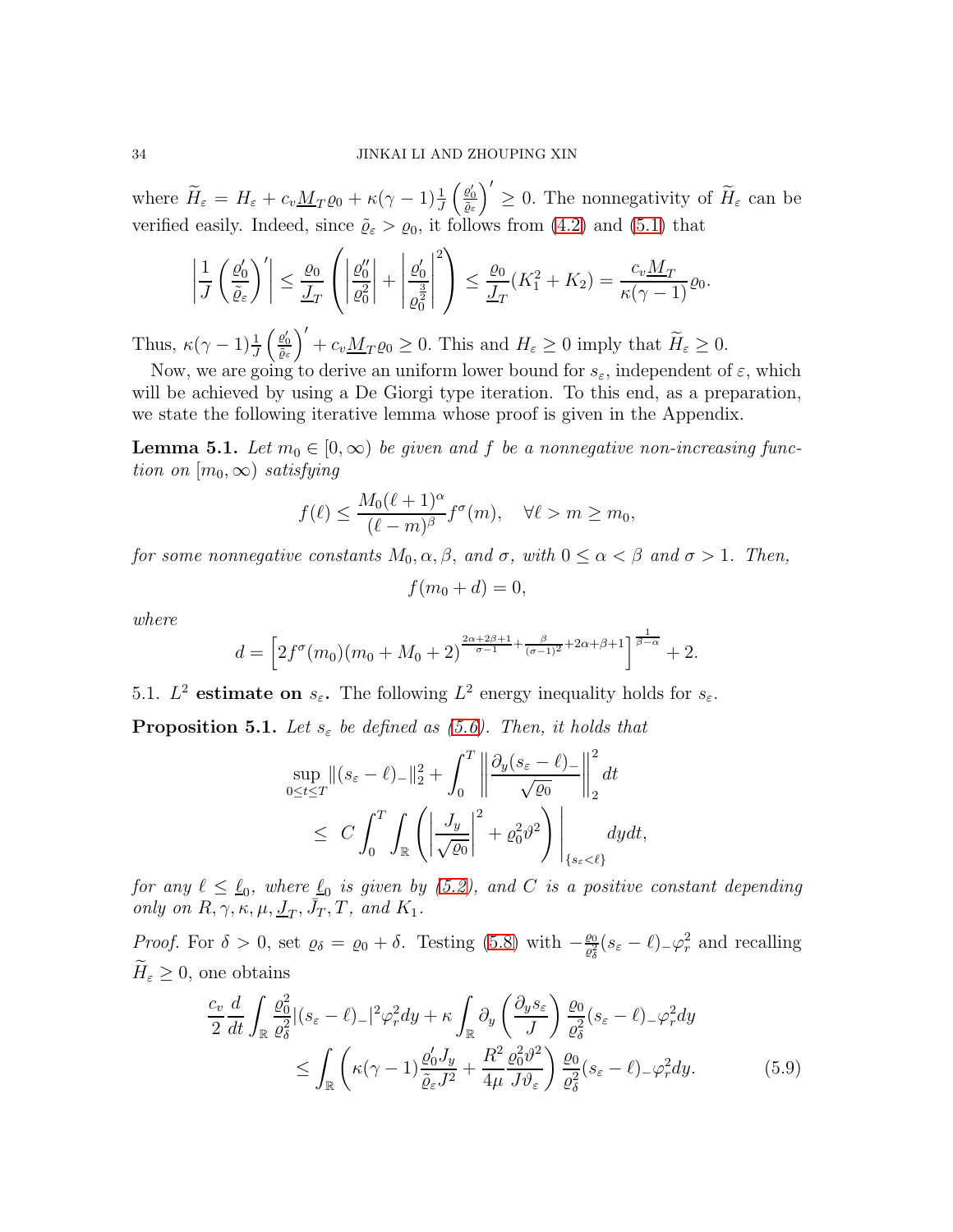Integration by parts and using the Cauchy inequality yield

<span id="page-34-0"></span>
$$
\int_{\mathbb{R}} \partial_{y} \left( \frac{\partial_{y} s_{\varepsilon}}{J} \right) \frac{\varrho_{0}}{\varrho_{\delta}^{2}} (s_{\varepsilon} - \ell)_{-} \varphi_{r}^{2} dy \n= \int_{\mathbb{R}} \frac{\varrho_{0}}{J \varrho_{\delta}^{2}} |\partial_{y} (s_{\varepsilon} - \ell)_{-}|^{2} \varphi_{r}^{2} dy + 2 \int_{\mathbb{R}} \frac{\varrho_{0}}{J \varrho_{\delta}^{2}} \partial_{y} (s_{\varepsilon} - \ell)_{-} (s_{\varepsilon} - \ell)_{-} \varphi_{r} \varphi_{r}' dy \n+ \int_{\mathbb{R}} \frac{\partial_{y} (s_{\varepsilon} - \ell)_{-}}{J} \frac{\varrho_{0} \varrho_{0}'}{\varrho_{\delta}^{2}} \left( \frac{1}{\varrho_{0}} - \frac{2}{\varrho_{\delta}} \right) (s_{\varepsilon} - \ell)_{-} \varphi_{r}^{2} dy \n\geq \frac{3}{4} \int_{\mathbb{R}} \frac{\varrho_{0}}{J \varrho_{\delta}^{2}} |\partial_{y} (s_{\varepsilon} - \ell)_{-}|^{2} \varphi_{r}^{2} dy - C \int_{\mathbb{R}} \frac{\varrho_{0}}{\varrho_{\delta}^{2}} |(s_{\varepsilon} - \ell)_{-}|^{2} |\varphi_{r}'|^{2} dy \n- C \int_{\mathbb{R}} \frac{\varrho_{0}^{2}}{\varrho_{\delta}^{2}} |(s_{\varepsilon} - \ell)_{-}|^{2} \varphi_{r}^{2} dy, \tag{5.10}
$$

where [\(4.2\)](#page-18-1) has been used. Note that  $\tilde{\varrho}_{\varepsilon} > \varrho_0$  and  $\frac{\vartheta}{\vartheta_{\varepsilon}} \leq 1$ . It follows from (4.2) that

<span id="page-34-1"></span>
$$
\int_{\mathbb{R}} \left( \kappa(\gamma - 1) \frac{\varrho_0' J_y}{\tilde{\varrho}_{\varepsilon} J^2} + \frac{R^2}{4\mu} \frac{\varrho_0^2 \vartheta^2}{J \vartheta_{\varepsilon}} \right) \frac{\varrho_0}{\varrho_{\varepsilon}^2} (s_{\varepsilon} - \ell)_{-\varphi_r}^2 dy
$$
\n
$$
\leq C \int_{\mathbb{R}} \left( \left| \frac{J_y}{\sqrt{\varrho_0}} \right| + \varrho_0 \vartheta \right) \frac{\varrho_0^2}{\varrho_{\varepsilon}^2} (s_{\varepsilon} - \ell)_{-\varphi_r}^2 dy
$$
\n
$$
\leq C \int_{\mathbb{R}} \frac{\varrho_0^2}{\varrho_{\varepsilon}^2} \left[ \left( \left| \frac{J_y}{\sqrt{\varrho_0}} \right|^2 + \varrho_0^2 \vartheta^2 \right) \right|_{\{s_{\varepsilon} < \ell\}} + |(s_{\varepsilon} - \ell)_{-\tau}|^2 \right] \varphi_r^2 dy. \tag{5.11}
$$

Substituting [\(5.10\)](#page-34-0) and [\(5.11\)](#page-34-1) into [\(5.9\)](#page-33-1) and applying the Gronwall inequality yield

<span id="page-34-2"></span>
$$
\left(\int_{\mathbb{R}}\frac{\varrho_{0}^{2}}{\varrho_{\delta}^{2}}|(s_{\varepsilon}-\ell)_{-}|^{2}\varphi_{r}^{2}dy\right)(t)+\int_{0}^{t}\int_{\mathbb{R}}\frac{\varrho_{0}}{\varrho_{\delta}^{2}}|\partial_{y}(s_{\varepsilon}-\ell)_{-}|^{2}\varphi_{r}^{2}dy
$$
\n
$$
\leq C e^{Ct}\left(\int_{\mathbb{R}}\frac{\varrho_{0}^{2}}{\varrho_{\delta}^{2}}|(s_{\varepsilon}-\ell)_{-}|^{2}\varphi_{r}^{2}dy\Big|_{t=0}+\int_{0}^{t}\int_{\mathbb{R}}\frac{\varrho_{0}}{\varrho_{\delta}^{2}}|(s_{\varepsilon}-\ell)_{-}|^{2}|\varphi_{r}'|^{2}dyd\tau\right)
$$
\n
$$
+Ce^{Ct}\int_{0}^{t}\int_{\mathbb{R}}\frac{\varrho_{0}^{2}}{\varrho_{\delta}^{2}}\left(\left|\frac{J_{y}}{\sqrt{\varrho_{0}}}\right|^{2}+\varrho_{0}^{2}\vartheta^{2}\right)\Big|_{\{s_{\varepsilon}<\ell\}}\varphi_{r}^{2}dyd\tau.\tag{5.12}
$$

Due to the definition of  $s_\varepsilon,$  it holds that

$$
s_{\varepsilon} \geq \log \varepsilon - (\gamma - 1) \log \left( \|\varrho_0\|_{\infty} + \varepsilon^{\frac{1}{\gamma - 1}} \right),
$$

and, thus,

$$
0 \le (s_{\varepsilon} - \ell)_{-} \le \max\left\{0, \ell - \log \varepsilon + (\gamma - 1) \log \left( \|\varrho_0\|_{\infty} + \varepsilon^{\frac{1}{\gamma - 1}} \right) \right\} := A_{\ell, \varepsilon}.
$$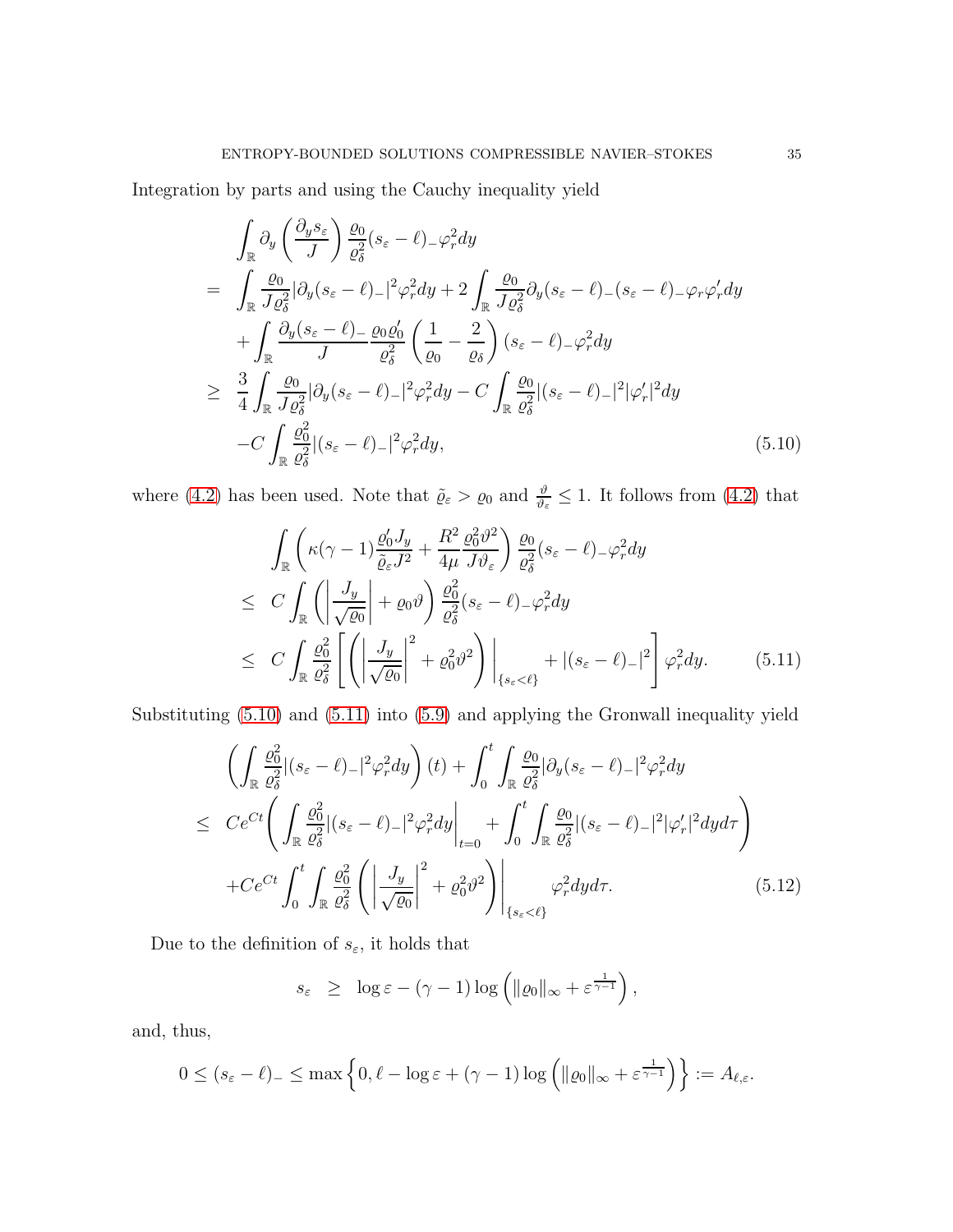Therefore,

<span id="page-35-0"></span>
$$
\int_0^t \int_{\mathbb{R}} \frac{\varrho_0}{\varrho_\delta^2} |(s_\varepsilon - \ell)_-|^2 |\varphi_r'|^2 dy d\tau \le C A_{\ell, \varepsilon}^2 \delta^{-2} t \int_{r \le |y| \le 2r} \frac{\varrho_0}{r^2} dy
$$
  
 
$$
\le C A_{\ell, \varepsilon}^2 \delta^{-2} ||\varrho_0||_{\infty} tr^{-1} \to 0, \quad \text{as } r \to \infty.
$$
 (5.13)

Thanks to [\(5.13\)](#page-35-0), one can take the limits  $r \uparrow \infty$  first and then  $\delta \downarrow 0$  in [\(5.12\)](#page-34-2) to get

$$
\left(\int_{\mathbb{R}}|(s_{\varepsilon}-\ell)_{-}|^{2}dy\right)(t)+\int_{0}^{t}\int_{\mathbb{R}}\frac{|\partial_{y}(s_{\varepsilon}-\ell)_{-}|^{2}}{\varrho_{0}}dy
$$
\n
$$
\leq e^{Ct}\left[\int_{0}^{t}\int_{\mathbb{R}}\left(\left|\frac{J_{y}}{\sqrt{\varrho_{0}}}\right|^{2}+\varrho_{0}^{2}\vartheta^{2}\right)\right|_{\{s_{\varepsilon}<\ell\}}dyd\tau+\int_{\mathbb{R}}|(s_{\varepsilon}-\ell)_{-}|^{2}dy\right|_{t=0}\right],\qquad(5.14)
$$

where the monotone convergence theorem has been used.

Using the elementary inequalities that for any  $a, b > 0$ ,  $(a + b)^{\sigma} \leq 2^{\sigma-1}(a^{\sigma} + b^{\sigma})$ , if  $\sigma \ge 1$ , and  $(a+b)^{\sigma} \le (a^{\sigma} + b^{\sigma})$ , if  $0 < \sigma < 1$ , one can deduce easily

$$
\left(\varrho_0 + \varepsilon^{\frac{1}{\gamma - 1}}\right)^{\gamma - 1} \le \max\left\{1, 2^{\gamma - 2}\right\} (\varrho_0^{\gamma - 1} + \varepsilon).
$$

On the other hand,

$$
\vartheta_0 + \varepsilon = \frac{A}{R} e^{\frac{s_0}{c_v}} \varrho_0^{\gamma - 1} + \varepsilon \ge \frac{A}{R} e^{\frac{s_0}{c_v}} \varrho_0^{\gamma - 1} + \varepsilon \ge \min\left\{1, \frac{A}{R} e^{\frac{s_0}{c_v}}\right\} \left(\varrho_0^{\gamma - 1} + \varepsilon\right).
$$

Therefore, recalling [\(5.2\)](#page-32-4), one has

$$
s_{\varepsilon}\Big|_{t=0} = \log\left(\frac{\vartheta_0 + \varepsilon}{\left(\varrho_0 + \varepsilon^{\frac{1}{\gamma-1}}\right)^{\gamma-1}}\right) \ge \log\left(\frac{\min\left\{1, \frac{A}{R}e^{\frac{s_0}{c_v}}\right\}}{\max\left\{1, 2^{\gamma-2}\right\}}\right) = \underline{\ell}_0,
$$

and, consequently,

<span id="page-35-2"></span>
$$
(s_{\varepsilon} - \ell)_{-}\Big|_{t=0} \equiv 0, \quad \forall \ell \leq \underline{\ell}_{0}.
$$
 (5.15)

Combining  $(5.14)$  with  $(5.15)$  yields the conclusion.

As a straightforward corollary of Proposition [5.1,](#page-33-0) we have the following:

<span id="page-35-3"></span>**Corollary 5.1.** Let  $\underline{\ell}_0$ ,  $\mathcal{Z}_J$  and  $s_{\varepsilon}$  be defined by [\(5.2\)](#page-32-4), [\(5.4\)](#page-32-4), and [\(5.6\)](#page-32-3), respectively. Then, for any  $\ell \leq \underline{\ell}_0$ , it holds that

$$
\sup_{0\leq t\leq T}||(s_{\varepsilon}-\ell)_-||_2^2+\int_0^T \left\|\frac{\partial_y(s_{\varepsilon}-\ell)_-}{\sqrt{\varrho_0}}\right\|_2^2 dt \leq C\mathcal{Z}_J(T),
$$

where C is a positive constant depending only on  $R, \gamma, \kappa, \mu, \underline{J}_T, \overline{J}_T, T$ , and  $K_1$ .

<span id="page-35-1"></span>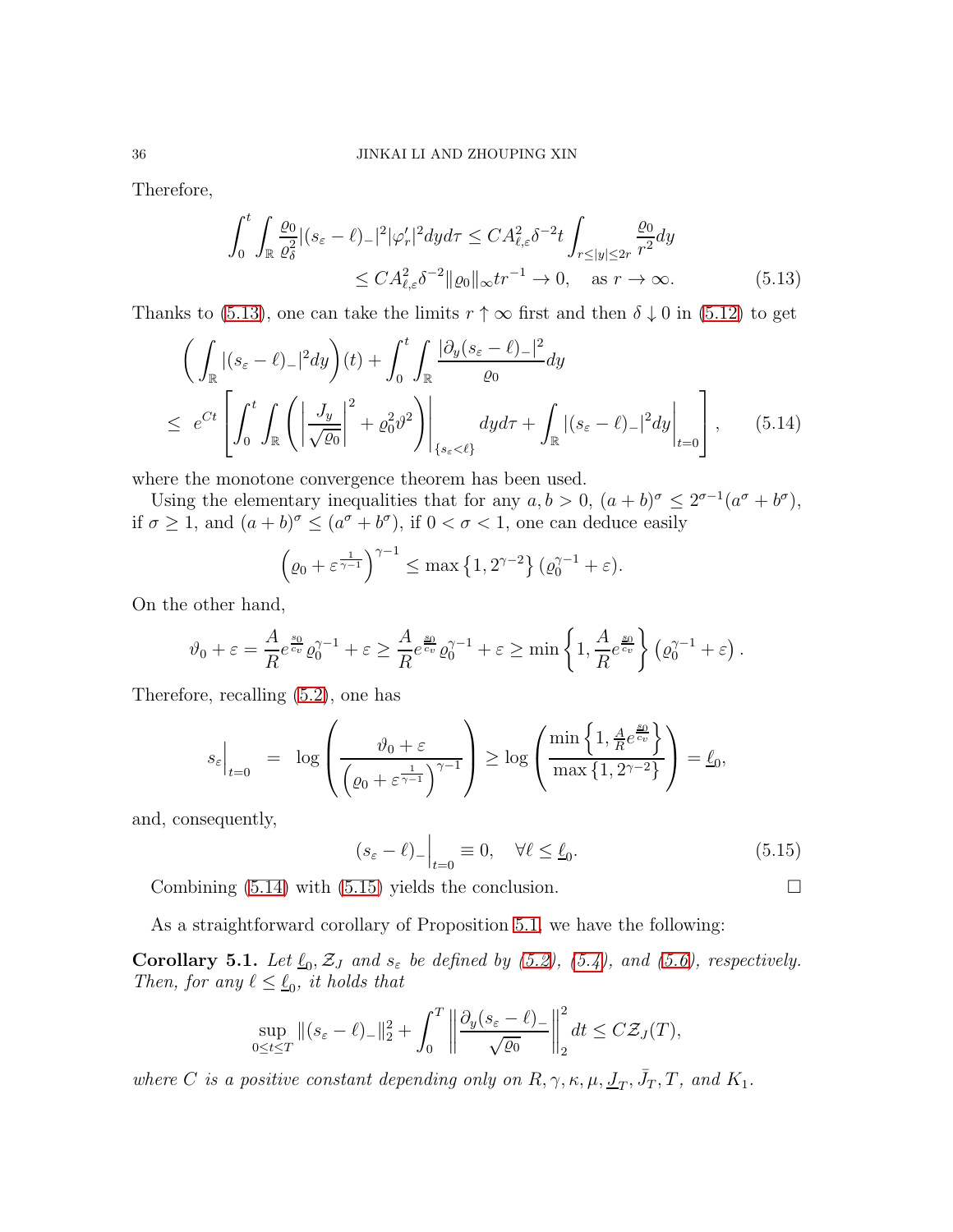5.2. The De Giorgi iteration for  $s_{\varepsilon}$ . The De Giorgi iteration for  $s_{\varepsilon}$  is stated in the following proposition.

<span id="page-36-2"></span>**Proposition 5.2.** Let  $\underline{\ell}_0$ ,  $\mathcal{Z}_J$  and  $s_{\varepsilon}$  be defined by [\(5.2\)](#page-32-4), [\(5.4\)](#page-32-4), and [\(5.6\)](#page-32-3), respectively, and denote

$$
q_{\ell} = \sup_{0 \leq t \leq T} \|(s_{\varepsilon} - \ell)_{-}\|_{2}^{2} + \int_{0}^{T} \left\| \frac{\partial_{y}(s_{\varepsilon} - \ell)_{-}}{\sqrt{\varrho_{0}}} \right\|_{2}^{2} dt.
$$

Then, it holds that

$$
q_{\ell} \le \frac{C\mathcal{Z}_J(T)}{(m-\ell)^4} q_m^2, \qquad \text{for any } -\infty < \ell < m \le \underline{\ell}_0,
$$

with a positive constant C depending only on  $R, \gamma, \kappa, \mu, \bar{\varrho}, \underline{J}_T, \bar{J}_T, T$ , and  $K_1$ .

*Proof.* For any  $\ell \leq \ell_0$ , Corollary [5.1](#page-35-3) implies that

$$
(s_{\varepsilon} - \ell)_{-} \in L^{\infty}(0, T; L^{2}(\mathbb{R})) \cap L^{2}(0, T; H^{1}(\mathbb{R})),
$$

and Proposition [5.1](#page-33-0) shows that

<span id="page-36-0"></span>
$$
q_{\ell} \le C \int_0^T \int_{\mathbb{R}} \left( \left| \frac{J_y}{\sqrt{\varrho_0}} \right|^2 + \varrho_0^2 \vartheta^2 \right) \Big|_{\{s_{\varepsilon} < \ell\}} dy dt. \tag{5.16}
$$

Let  $-\infty < \ell < m \leq \underline{\ell}_0$ . Then, it is clear that

$$
1 < \frac{(s_{\varepsilon}(y, t) - m) -}{m - \ell}, \quad \text{ for any } (y, t) \text{ such that } s_{\varepsilon}(y, t) < \ell.
$$

It follows from this, [\(4.2\)](#page-18-1), [\(5.4\)](#page-32-4), and the Gagliardo-Nirenberg inequality that

<span id="page-36-1"></span>
$$
\int_{0}^{T} \int_{\mathbb{R}} \left( \left| \frac{J_{y}}{\sqrt{\varrho_{0}}} \right|^{2} + \varrho_{0}^{2} \vartheta^{2} \right) \Big|_{\{s_{\varepsilon} < \ell\}} dy dt
$$
\n
$$
\leq \frac{1}{(m-\ell)^{4}} \int_{0}^{T} \int_{\mathbb{R}} \left( \left| \frac{J_{y}}{\sqrt{\varrho_{0}}} \right|^{2} + \varrho_{0}^{2} \vartheta^{2} \right) |(s_{\varepsilon} - m) - |^{4} dy dt
$$
\n
$$
\leq \frac{C}{(m-\ell)^{4}} \int_{0}^{T} \left( \left\| \frac{J_{y}}{\sqrt{\varrho_{0}}} \right\|_{2}^{2} + \|\sqrt{\varrho_{0}}\vartheta\|_{2}^{2} \right) ||(s_{\varepsilon} - m) - ||^{4}_{\infty} dt
$$
\n
$$
\leq \frac{C \mathcal{Z}_{J}(T)}{(m-\ell)^{4}} \int_{0}^{T} ||(s_{\varepsilon} - m) - ||^{2}_{2} ||\partial_{y} (s_{\varepsilon} - m) - ||^{2}_{2} dt
$$
\n
$$
\leq \frac{C \mathcal{Z}_{J}(T)}{(m-\ell)^{4}} \sup_{0 \leq t \leq T} ||(s_{\varepsilon} - m) - ||^{2}_{2} \int_{0}^{T} \left\| \frac{\partial_{y} (s_{\varepsilon} - m) -}{\sqrt{\varrho_{0}}} \right\|_{2}^{2} dt.
$$
\n(5.17)

Combining  $(5.16)$  and  $(5.17)$  yields the conclusion.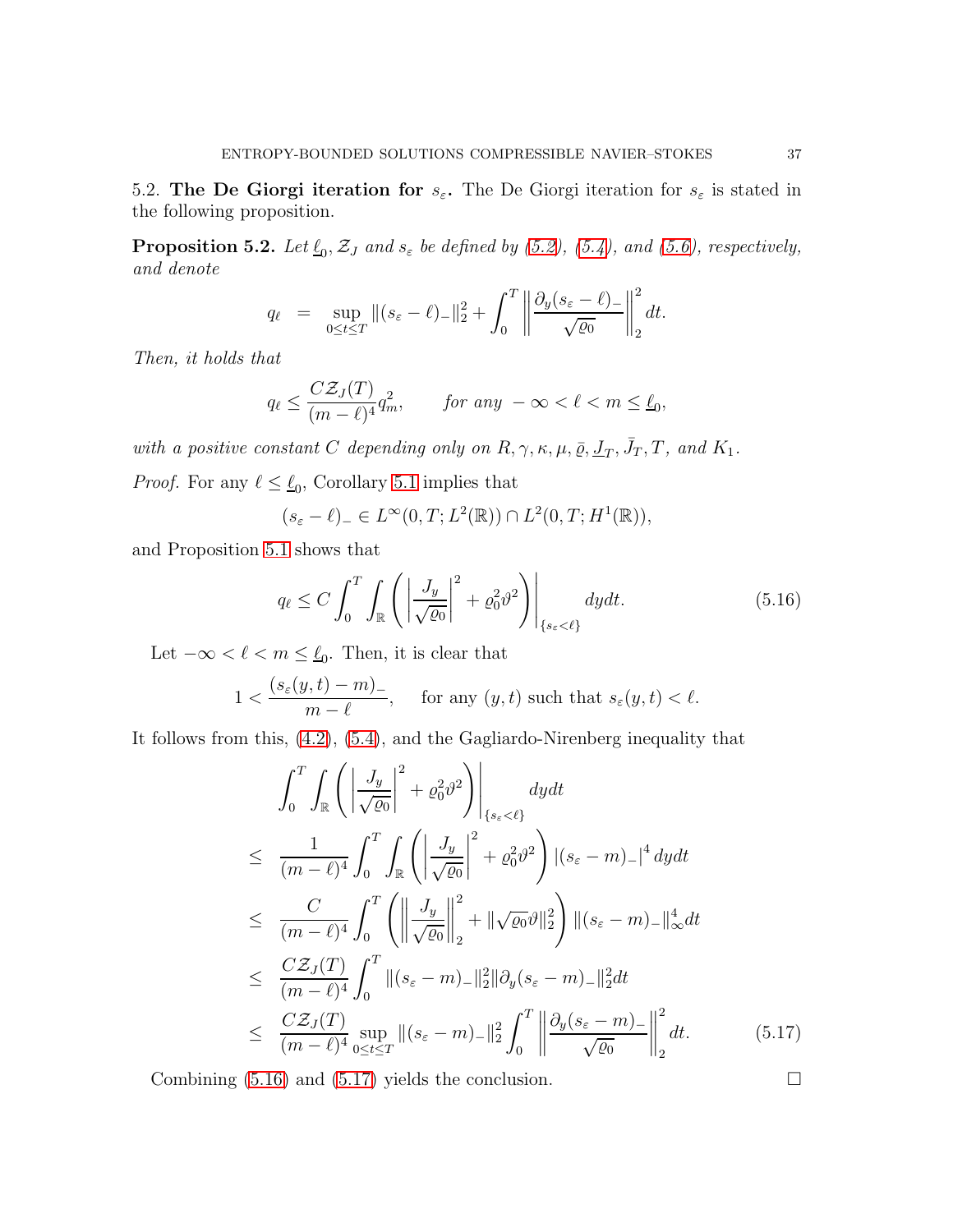5.3. Lower bound of the entropy. As a corollary of Proposition [5.2](#page-36-2) and Lemma [5.1,](#page-33-2) we have the following uniform lower bound of the entropy.

<span id="page-37-2"></span>**Theorem 5.1.** Assume that  $(3.1)$ ,  $(4.1)$ ,  $(4.2)$ , and  $(5.1)$  hold, and that the initial entropy is bonded from below. Let  $\underline{\ell}_0$ ,  $\underline{J}_T$ ,  $\mathcal{Z}_J(T)$ , and  $\underline{M}_T$  be given by [\(5.2\)](#page-32-4), [\(5.3\)](#page-32-4), [\(5.4\)](#page-32-4), and [\(5.7\)](#page-32-6), respectively. Then, the unique global solution obtained in Theorem [4.1](#page-30-0) satisfies

$$
\inf_{(y,t)\in\mathbb{R}\times(0,T)} s \geq c_v \left[ \log\frac{R}{A} + \underline{\ell}_0 + (\gamma - 1) \log \underline{J}_T - \underline{M}_T T - C \Big( \mathcal{Z}_J(T) + 1 - \underline{\ell}_0 \Big)^5 \right],
$$

for any positive time T, with a positive constant C depending only on R,  $\gamma$ ,  $\kappa$ ,  $\mu$ ,  $\underline{J}_T$ ,  $\bar{J}_T$ ,  $\bar{T}$ , and  $K_1$ .

*Proof.* Set  $m_0 = -\ell_0 \geq 0$ , and define  $f(\ell) := q_{-\ell}$ , for  $\ell \geq m_0$ , with  $q_{\ell}$  given in Proposition [5.2.](#page-36-2) Then, f is nonnegative and non-increasing on  $[m_0, \infty)$ . It follows from Proposition [5.2](#page-36-2) that

$$
f(\ell) = q_{-\ell} \le \frac{C\mathcal{Z}_J(T)}{(\ell - m)^4} f^2(m), \quad \forall \ell > m \ge m_0.
$$

Applying Lemma [5.1,](#page-33-2) with  $M_0 = C\mathcal{Z}_J(T)$ ,  $\alpha = 0$ ,  $\beta = 4$ , and  $\sigma = 2$ , one can get

$$
f(m_0 + d_0) = q_{-(m_0 + d_0)} = q_{\underline{\ell}_0 - d_0} = 0,
$$
\n(5.18)

where  $d_0 = \left[2q_{\underline{\ell}_0}^2(-\ell_0 + C\mathcal{Z}_J(T) + 2)^{18}\right]^{\frac{1}{4}} + 2$ . Thus,  $(s_{\varepsilon} - (\underline{\ell}_0 - d_0))_{-} = 0$ , on  $\mathbb{R} \times (0, T)$ ,

which, due to the definition of  $s_{\varepsilon}$ , implies that

$$
\vartheta + \varepsilon \ge e^{\ell_0 - d_0 - \underline{M}_T T} \left( \varrho_0 + \varepsilon^{\frac{1}{\gamma - 1}} \right)^{\gamma - 1}.
$$

This, passing limit  $\varepsilon \to 0$ , shows that  $\vartheta \geq e^{\ell_0 - d_0 - M_T T} \varrho_0^{\gamma - 1}$ . Therefore,

<span id="page-37-1"></span>
$$
s = c_v \left( \log \frac{R}{A} + \log \vartheta - (\gamma - 1) \log \varrho_0 + (\gamma - 1) \log J \right)
$$
  
\n
$$
\geq c_v \left( \log \frac{R}{A} + \underline{\ell}_0 - d_0 - \underline{M}_T T + (\gamma - 1) \log \underline{J}_T \right),
$$
 (5.19)

<span id="page-37-0"></span>for any  $(y, t) \in \mathbb{R} \times (0, T)$ . Corollary [5.1](#page-35-3) and the expression of  $d_0$  imply that  $d_0 \leq$  $C(\mathcal{Z}_J(T) + 1 - \ell_0)^5$ , which, together with [\(5.19\)](#page-37-1), leads to the conclusion.

# 6. Uniform upper bound of the entropy

This section is devoted to deriving the uniform upper bound for the entropy. Due to the degeneracy of equations  $(1.8)$ – $(1.9)$  at the far fields, some singular type estimates on  $(v, \vartheta, G)$  will be needed, which require some additional compatibility conditions on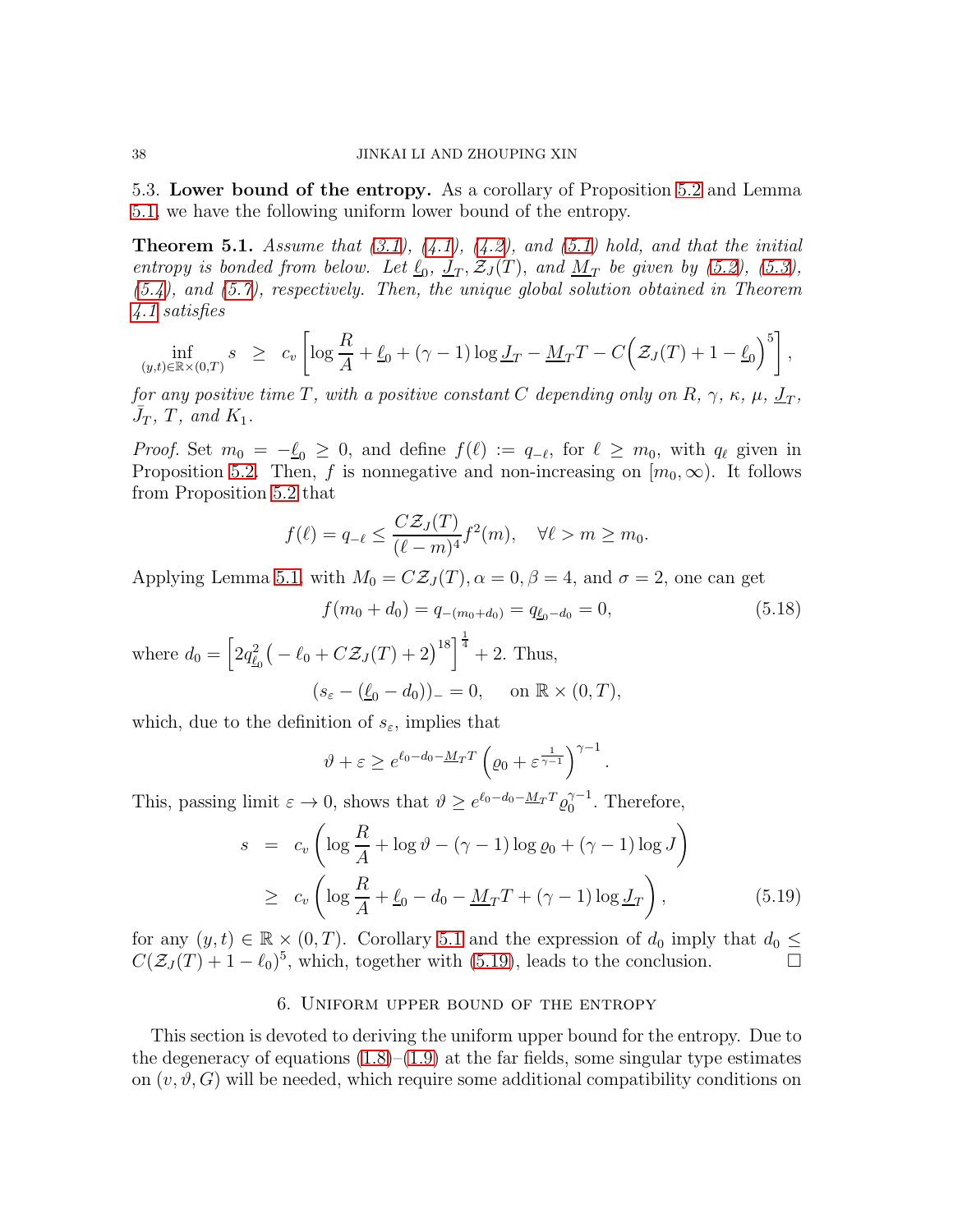the initial data. Indeed, in addition to  $(3.1)$ ,  $(4.1)$ ,  $(4.2)$ , and  $(5.1)$ , used in Theorem [5.1,](#page-37-2) we assume further that the initial entropy is bounded from above, and

<span id="page-38-1"></span>
$$
\varrho_0^{\frac{1-\gamma}{2}} v_0, \varrho_0^{1-\frac{\gamma}{2}} \vartheta_0, \varrho_0^{-\frac{\gamma}{2}} G_0 \in L^2(\mathbb{R}), \tag{6.1}
$$

where  $G_0 = \mu \frac{v'_0}{J_0} - R \frac{\varrho_0}{J_0}$  $\frac{\varrho_0}{J_0}\vartheta_0$ .

All the notations in Section [5](#page-32-0) will be adopted in this section. Furthermore, set

$$
\bar{\ell}_0 := \frac{A}{R} e^{\frac{\bar{s}_0}{c_v}},
$$

where  $\bar{s}_0 := \sup_{y \in \mathbb{R}} s_0(y)$ , and, for any positive time  $T$ ,

$$
\mathcal{Z}_{\vartheta}(T) := \sup_{0 \le t \le T} \| \varrho_0^{1-\frac{\gamma}{2}} \vartheta \|_2^2 + \int_0^T \| \varrho_0^{\frac{1-\gamma}{2}} \vartheta \|_2^2 dt, \tag{6.2}
$$

$$
\mathcal{Z}_G(T) := \sup_{0 \le t \le T} \| \varrho_0^{-\frac{\gamma}{2}} G \|_2^2 + \int_0^T \| \varrho_0^{-\frac{\gamma+1}{2}} G \|_2^2 dt. \tag{6.3}
$$

The following lemma holds.

<span id="page-38-0"></span>**Lemma 6.1.** Let  $\sigma \neq 0$  and [\(4.2\)](#page-18-1) hold. Then, it holds that

$$
\|\varrho_0^{\sigma}f\|_q \leq C \|\varrho_0\|_{\infty}^{\frac{1}{4}-\frac{1}{2q}} \left( \|\varrho_0^{\sigma}f\|_2 + \|\varrho_0^{\sigma}f\|_2^{\frac{1}{2}+\frac{1}{q}} \|\varrho_0^{\sigma-\frac{1}{2}}\partial_y f\|_2^{\frac{1}{2}-\frac{1}{q}} \right), \quad 2 \leq q \leq \infty,
$$

for any f with  $\varrho_0^{\sigma} f \in H^1(\mathbb{R})$ , where positive constant C depends only on  $\sigma, q$ , and  $K_1$ . Proof. It follows from the Gagliardo-Nirenberg inequality that

$$
\begin{array}{lcl} \|\varrho_{0}^{\sigma}f\|_{q} & \leq & C\|\varrho_{0}^{\sigma}f\|_{2}^{\frac{1}{2}+\frac{1}{q}} \left( \|\varrho_{0}^{\sigma}\partial_{y}f\|_{2}+\|\varrho_{0}^{\sigma-1}\varrho_{0}^{\prime}f\|_{2} \right)^{\frac{1}{2}-\frac{1}{q}} \\ & \leq & C\|\varrho_{0}^{\sigma}f\|_{2}^{\frac{1}{2}+\frac{1}{q}} \left( \|\varrho_{0}^{\sigma}\partial_{y}f\|_{2}+\|\varrho_{0}^{\sigma+\frac{1}{2}}f\|_{2} \right)^{\frac{1}{2}-\frac{1}{q}} \\ & \leq & C\|\varrho_{0}\|_{\infty}^{\frac{1}{4}-\frac{1}{2q}} \left( \|\varrho_{0}^{\sigma}f\|_{2}+\|\varrho_{0}^{\sigma}f\|_{2}^{\frac{1}{2}+\frac{1}{q}}\|\varrho_{0}^{\sigma-\frac{1}{2}}\partial_{y}f\|_{2}^{\frac{1}{2}-\frac{1}{q}} \right), \end{array}
$$

which yields the conclusion.  $\Box$ 

As mentioned already in the Introduction, the uniform upper bound for s is achieved by applying a modified De Giorgi iteration to the temperature equation rather than to the entropy equation itself. As preparations, a series of singular energy estimates will be carried out in the following three subsections. These estimates will be proven in a brief way to make the ideas clear. However, as indicated in the proof of Proposition [5.1,](#page-33-0) one can adopt similar cut-off and approximations there to justify the arguments rigorously. In particular, one can choose  $\frac{\rho_0}{\rho_\delta^{\gamma+1}} v \varphi_r^2$  and  $\frac{\rho_0^2}{\rho_\delta^{\gamma+1}} \vartheta \varphi_r^2$ ,  $\varrho_0$  $\frac{\varrho_0}{\varrho_\delta^{\gamma+1}} JG\varphi_r^2$ , and  $\frac{\varrho_0}{\varrho_\delta^{\gamma}}(\vartheta_\ell)_+ \varphi_r^2$ , respectively, as testing functions in Propositions [6.1,](#page-39-0) [6.2,](#page-40-0) and [6.3,](#page-41-0) and pass the limits  $r \uparrow \infty$  and  $\delta \downarrow 0$  to give the rigorous proofs.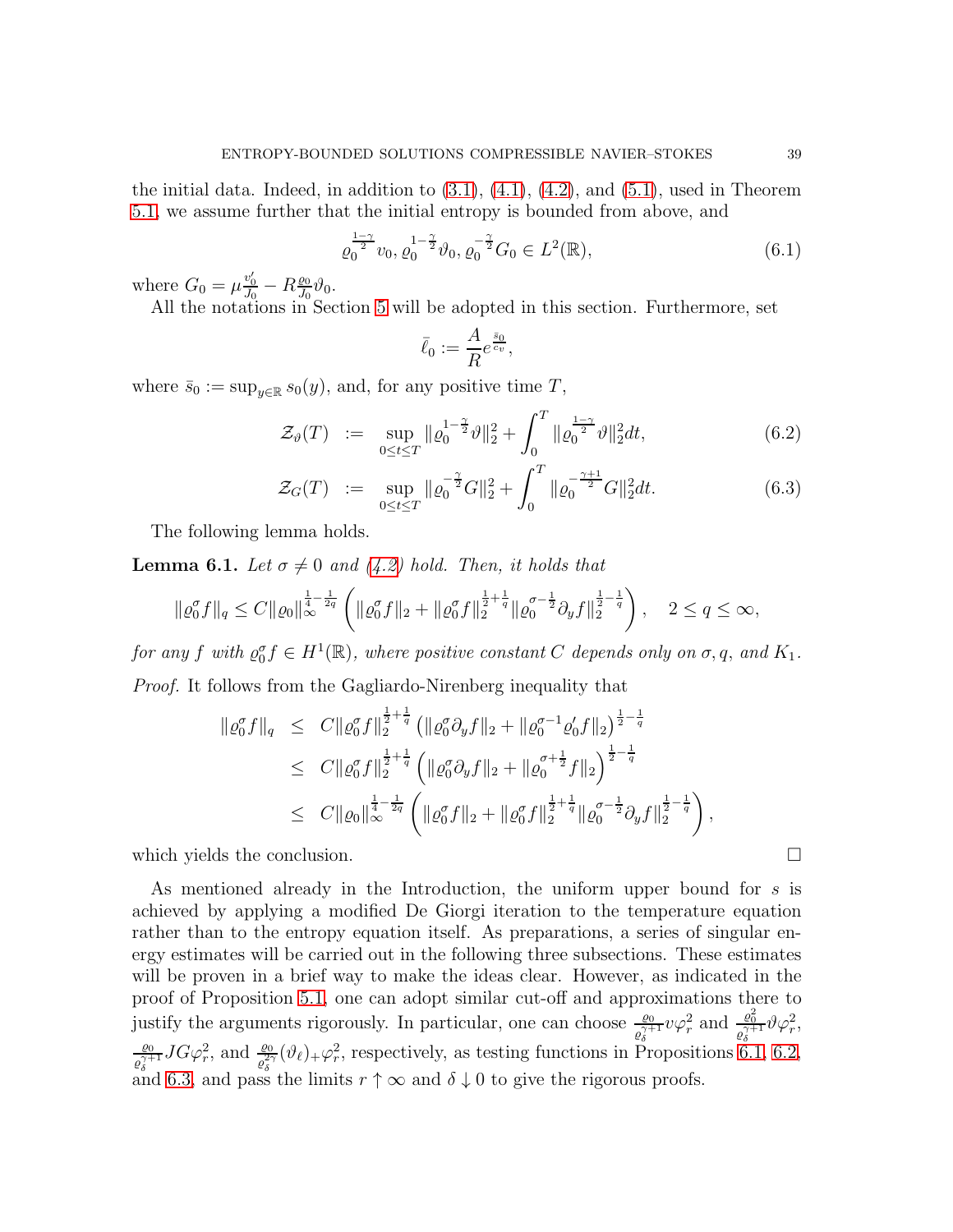# <span id="page-39-7"></span>6.1. Singular weighted estimates on  $(v, \vartheta)$ .

<span id="page-39-0"></span>Proposition 6.1. It holds that

$$
\sup_{0 \le t \le T} \left( \left\| \varrho_0^{\frac{1-\gamma}{2}} v \right\|_2^2 + \left\| \varrho_0^{1-\frac{\gamma}{2}} \vartheta \right\|_2^2 \right) + \int_0^T \left( \left\| \varrho_0^{-\frac{\gamma}{2}} v_y \right\|_2^2 + \left\| \varrho_0^{\frac{1-\gamma}{2}} \vartheta_y \right\|_2^2 \right) dt
$$
  

$$
\le C \left( \left\| \varrho_0^{\frac{1-\gamma}{2}} v_0 \right\|_2^2 + \left\| \varrho_0^{1-\frac{\gamma}{2}} \vartheta_0 \right\|_2^2 \right) e^{C \int_0^T \left\| v_y \right\|_2^4 dt},
$$

for a positive constant C depending only on  $\mu$ ,  $\kappa$ ,  $\gamma$ ,  $R$ ,  $\bar{\varrho}$ ,  $K_1$ ,  $T$ ,  $\underline{J}_T$ , and  $\bar{J}_T$ . *Proof.* Taking the inner product of [\(1.8\)](#page-3-0) with  $\frac{v}{\rho_0^2}$  leads to

<span id="page-39-1"></span>
$$
\frac{1}{2}\frac{d}{dt}\|\varrho_0^{\frac{1-\gamma}{2}}v\|_2^2 + \mu \int_{\mathbb{R}} \frac{v_y}{J} \partial_y \left(\frac{v}{\varrho_0^{\gamma}}\right) dy = R \int_{\mathbb{R}} \frac{\varrho_0 \vartheta}{J} \partial_y \left(\frac{v}{\varrho_0^{\gamma}}\right) dy. \tag{6.4}
$$

Direct estimates give

<span id="page-39-2"></span>
$$
\int_{\mathbb{R}} \frac{v_y}{J} \partial_y \left(\frac{v}{\varrho_0^{\gamma}}\right) dy \ge \frac{3}{4} \int_{\mathbb{R}} \frac{v_y^2}{J \varrho_0^{\gamma}} dy - C \int_{\mathbb{R}} \frac{v^2}{J \varrho_0^{\gamma}} \left|\frac{\varrho_0'}{\varrho_0}\right|^2 dy, \tag{6.5}
$$

and

$$
\int_{\mathbb{R}} \frac{\varrho_0 \vartheta}{J} \partial_y \left( \frac{v}{\varrho_0^{\gamma}} \right) dy \leq \frac{\mu}{4R} \int_{\mathbb{R}} \frac{v_y^2}{J \varrho_0^{\gamma}} dy + C \int_{\mathbb{R}} \frac{1}{J \varrho_0^{\gamma}} \left( \varrho_0^2 \vartheta^2 + v^2 \left| \frac{\varrho_0'}{\varrho_0} \right|^2 \right) dy. \tag{6.6}
$$

It follows from  $(4.2)$  and  $(6.4)$ – $(6.5)$  that

<span id="page-39-3"></span>
$$
\frac{d}{dt} \|\varrho_0^{\frac{1-\gamma}{2}} v\|_2^2 + \frac{\mu}{\bar{J}_T} \|\varrho_0^{-\frac{\gamma}{2}} v_y\|_2^2 \le C(\|\varrho_0^{\frac{1-\gamma}{2}} v\|_2^2 + \|\varrho_0^{1-\frac{\gamma}{2}} \vartheta\|_2^2). \tag{6.7}
$$

Next, taking the inner product of [\(1.9\)](#page-3-0) with  $\frac{\vartheta}{\varrho_0^{\gamma-1}}$  and estimating as for [\(6.5\)](#page-39-2), one can get from [\(4.2\)](#page-18-1) that

<span id="page-39-4"></span>
$$
c_v \frac{d}{dt} ||\varrho_0^{1-\frac{\gamma}{2}} \vartheta||_2^2 + \frac{\kappa}{\bar{J}_T} ||\varrho_0^{\frac{1-\gamma}{2}} \vartheta_y||_2^2 \le C \int_{\mathbb{R}} \left( \frac{\vartheta^2}{J \varrho_0^{\gamma-2}} + \frac{|v_y| \vartheta^2}{J \varrho_0^{\gamma-2}} + \frac{v_y^2 \vartheta}{J \varrho_0^{\gamma-1}} \right) dy. \tag{6.8}
$$

Summing [\(6.7\)](#page-39-3) with [\(6.8\)](#page-39-4) leads to

<span id="page-39-6"></span>
$$
\frac{d}{dt}(\|\varrho_0^{\frac{1-\gamma}{2}}v\|_2^2 + c_v \|\varrho_0^{1-\frac{\gamma}{2}}\vartheta\|_2^2) + \frac{1}{\bar{J}_T}(\mu \|\varrho_0^{-\frac{\gamma}{2}}v_y\|_2^2 + \kappa \|\varrho_0^{\frac{1-\gamma}{2}}\vartheta_y\|_2^2)
$$
\n
$$
\leq C(\|\varrho_0^{\frac{1-\gamma}{2}}v\|_2^2 + \|\varrho_0^{1-\frac{\gamma}{2}}\vartheta\|_2^2) + C \int_{\mathbb{R}} (\varrho_0^{2-\gamma}|v_y|\vartheta^2 + \varrho_0^{1-\gamma}v_y^2\vartheta) \,dy. \tag{6.9}
$$

It follows from Lemma [6.1](#page-38-0) that

<span id="page-39-5"></span>
$$
\int_{\mathbb{R}} \varrho_0^{2-\gamma} |v_y| \vartheta^2 dy \leq ||v_y||_2 ||\varrho_0^{1-\frac{\gamma}{2}} \vartheta||_4^2
$$
  
\n
$$
\leq C ||v_y||_2 \left( ||\varrho_0^{1-\frac{\gamma}{2}} \vartheta||_2^2 + ||\varrho_0^{1-\frac{\gamma}{2}} \vartheta||_2^{\frac{3}{2}} ||\varrho_0^{-\frac{1-\gamma}{2}} \vartheta||_2^{\frac{1}{2}} \right)
$$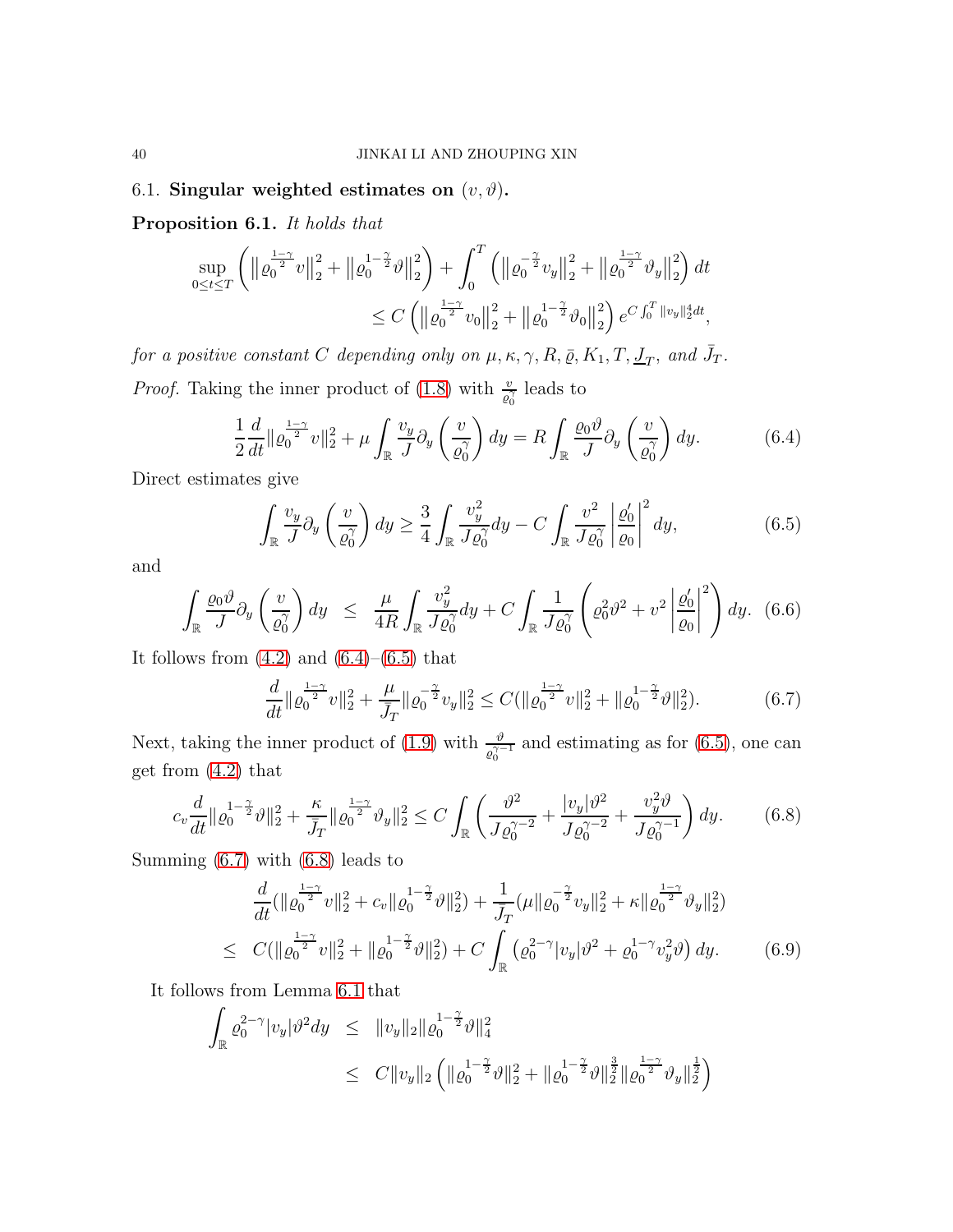$$
\leq \eta \| \varrho_0^{\frac{1-\gamma}{2}} \vartheta_y \|_2^2 + C_\eta \left( \| v_y \|_2 + \| v_y \|_2^{\frac{4}{3}} \right) \| \varrho_0^{1-\frac{\gamma}{2}} \vartheta \|_2^2, \qquad (6.10)
$$

and

<span id="page-40-1"></span>
$$
\int_{\mathbb{R}} \varrho_0^{1-\gamma} v_y^2 \vartheta dy \leq \|v_y\|_2 \|\varrho_0^{-\frac{\gamma}{2}} v_y \|_2 \|\varrho_0^{-\frac{\gamma}{2}} \vartheta\|_{\infty} \leq C \|v_y\|_2 \|\varrho_0^{-\frac{\gamma}{2}} v_y \|_2 \left( \|\varrho_0^{1-\frac{\gamma}{2}} \vartheta\|_2 + \|\varrho_0^{1-\frac{\gamma}{2}} \vartheta\|_2^{\frac{1}{2}} \|\varrho_0^{-\frac{\gamma}{2}} \vartheta_y\|_2^{\frac{1}{2}} \right) \leq \eta \|(\varrho_0^{-\frac{\gamma}{2}} v_y, \varrho_0^{\frac{1-\gamma}{2}} \vartheta_y)\|_2^2 + C_{\eta} (\|v_y\|_2^2 + \|v_y\|_2^4) \|\varrho_0^{1-\frac{\gamma}{2}} \vartheta\|_2^2. (6.11)
$$

Substituting [\(6.10\)](#page-39-5) and [\(6.11\)](#page-40-1) into [\(6.9\)](#page-39-6) and choosing  $\eta$  sufficiently small yield

$$
2\frac{d}{dt}(\|\varrho_0^{\frac{1-\gamma}{2}}v\|_2^2 + c_v \|\varrho_0^{1-\frac{\gamma}{2}}\vartheta\|_2^2) + \frac{1}{\bar{J}_T}(\mu \|\varrho_0^{-\frac{\gamma}{2}}v_y\|_2^2 + \kappa \|\varrho_0^{\frac{1-\gamma}{2}}\vartheta_y\|_2^2)
$$
  

$$
\leq C(1 + \|v_y\|_2^4)(\|\varrho_0^{\frac{1-\gamma}{2}}v\|_2^2 + \|\varrho_0^{1-\frac{\gamma}{2}}\vartheta\|_2^2),
$$

from which, by the Gronwall inequality, the conclusion follows.  $\Box$ 

6.2. A singular weighted estimate on G. Based on Proposition [6.1,](#page-39-0) one can derive the corresponding weighted a priori estimates on G.

<span id="page-40-0"></span>Proposition 6.2. It holds that

$$
\sup_{0\leq t\leq T} \left\|\varrho_0^{-\frac{\gamma}{2}}G\right\|_2^2(t) + \int_0^T \left\|\varrho_0^{-\frac{1+\gamma}{2}}G_y\right\|_2^2 dt \leq Ce^{\int_0^T \|v_y\|_2^2 dt} \left\|(\varrho_0^{\frac{1-\gamma}{2}}v_0, \varrho_0^{-\frac{\gamma}{2}}\vartheta_0, \varrho_0^{-\frac{\gamma}{2}}G_0)\right\|_2^2,
$$

for a positive constant C depending only on  $\mu$ ,  $\kappa$ ,  $\gamma$ ,  $K_1$ ,  $T$ ,  $\underline{J}_T$ , and  $\overline{J}_T$ . *Proof.* Taking the inner product of [\(1.13\)](#page-3-3) with  $\frac{JG}{e_0^{\gamma}}$  and using [\(4.2\)](#page-18-1), one deduces

$$
\frac{1}{2}\frac{d}{dt}\int_{\mathbb{R}}\frac{JG^2}{\varrho_0^{\gamma}}dy + \mu\|\varrho_0^{-\frac{\gamma+1}{2}}G_y\|_2^2
$$
\n
$$
\leq C\int_{\mathbb{R}}\left[|\vartheta_y|\left(\varrho_0^{-\gamma}|G_y| + \varrho_0^{\frac{1}{2}-\gamma}|G|\right) + |v_y|\varrho_0^{-\gamma}G^2 + \varrho_0^{-\frac{1}{2}-\gamma}|G||G_y|\right]dy
$$
\n
$$
\leq \frac{\mu}{8}\|\varrho_0^{-\frac{\gamma+1}{2}}G_y\|_2^2 + C\left[\|\varrho_0^{\frac{1-\gamma}{2}}\vartheta_y\|_2^2 + \int_{\mathbb{R}}(1+|v_y|)\varrho_0^{-\gamma}G^2dy\right].
$$

Similar to [\(6.10\)](#page-39-5), one can get

$$
\int_{\mathbb{R}} |v_y| \varrho_0^{-\gamma} G^2 dy d\tau \leq \eta \| \varrho_0^{-\frac{\gamma+1}{2}} G_y \|_2^2 + C_\eta \left( \|v_y\|_2 + \|v_y\|_2^{\frac{4}{3}} \right) \| \varrho_0^{-\frac{\gamma}{2}} G \|_2^2
$$
  

$$
\leq \eta \| \varrho_0^{-\frac{\gamma+1}{2}} G_y \|_2^2 + C_\eta \left( 1 + \|v_y\|_2^2 \right) \| \varrho_0^{-\frac{\gamma}{2}} G \|_2^2.
$$

Combining the two inequalities above and choosing  $\eta$  sufficiently small yield

$$
\frac{d}{dt} \int_{\mathbb{R}} \frac{JG^2}{\varrho_0^{\gamma}} dy + \mu \| \varrho_0^{-\frac{\gamma+1}{2}} G_y \|_2^2 \leq C \left[ \| \varrho_0^{\frac{1-\gamma}{2}} \vartheta_y \|_2^2 + \left( 1 + \| v_y \|_2^2 \right) \| \varrho_0^{-\frac{\gamma}{2}} G \|_2^2 \right],
$$

which leads to the conclusion by the Gronwall inequality and Proposition [6.1.](#page-39-0)  $\Box$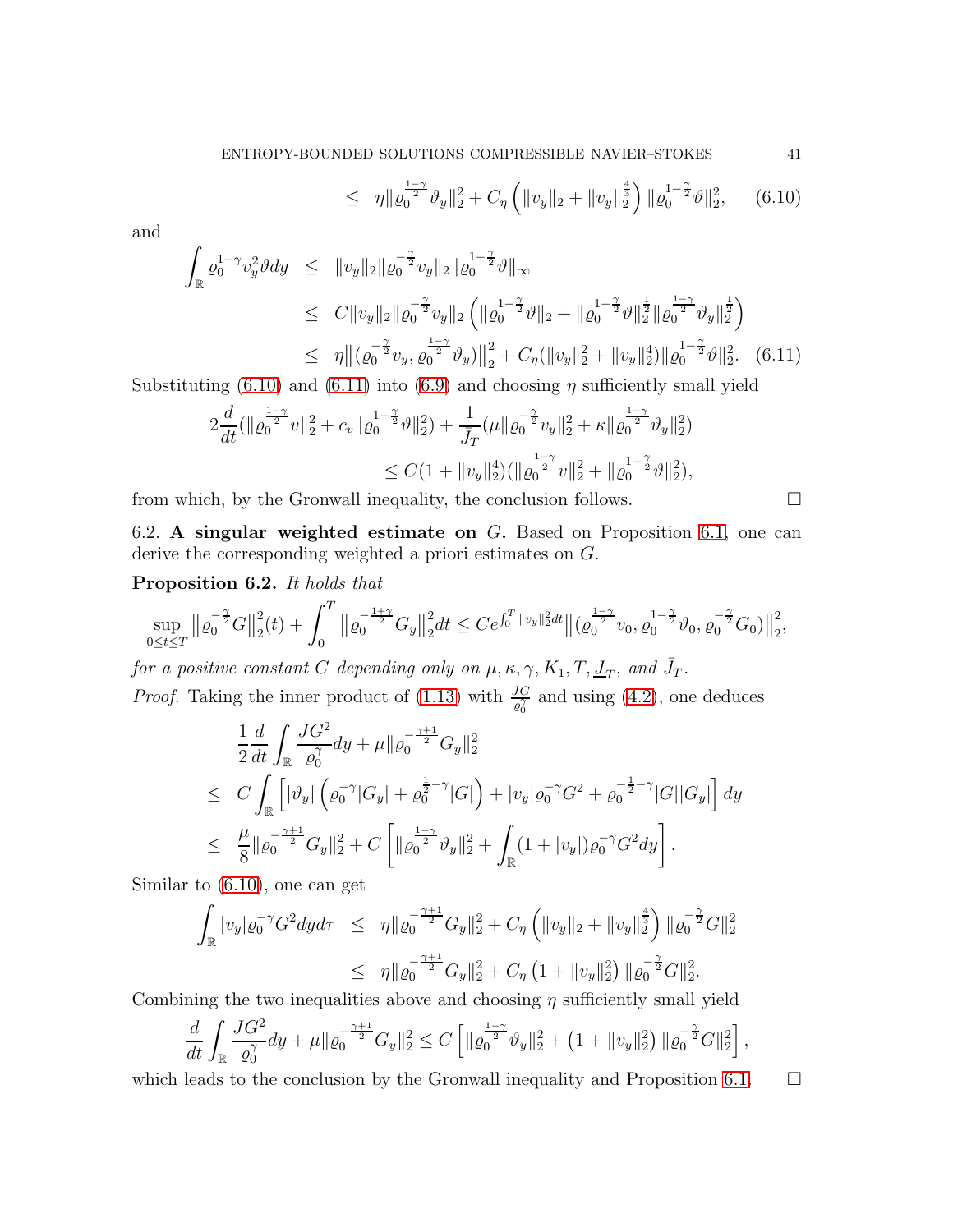6.3. Higher singular weighted estimates on  $\vartheta$ . In this subsection, we derive some estimates of  $\vartheta$  with weights which are more singular than those in Section [6.1.](#page-39-7) Denote

$$
\vartheta_{\ell} := \vartheta - \ell \varrho_0^{\gamma - 1} e^{\overline{M}_T t}, \quad \ell \ge \bar{\ell}_0,\tag{6.12}
$$

where

<span id="page-41-1"></span>
$$
\overline{M}_T := \frac{\kappa(\gamma - 1)}{c_v \underline{J}_T} (|\gamma - 2|K_1^2 + K_2).
$$
 (6.13)

Then,

<span id="page-41-2"></span>
$$
c_v \varrho_0 \partial_t \vartheta_\ell - \kappa \partial_y \left( \frac{\partial_y \vartheta_\ell}{J} \right) = v_y G - \ell \kappa (\gamma - 1) e^{\overline{M}_T t} \varrho_0^{\gamma - 2} \varrho_0' J^{-2} J_y + N_\ell, \tag{6.14}
$$

where  $N_{\ell} := \ell e^{Mrt} (\frac{\kappa}{J})$  $\frac{\kappa}{J}(\varrho_0^{\gamma-1})'' - c_v \overline{M}_T \varrho_0^{\gamma}$  $\gamma_0$ ). Note that  $N_\ell \leq 0$ . Indeed, since  $\frac{\varrho_0^{\prime\prime}}{\varrho_0^2} \leq K_2$ and  $\Big|$  $\varrho_0'$  $\varrho_0^{3/2}$   $\leq K_1^2$ , it follows from [\(6.13\)](#page-41-1) and direct calculations that

$$
N_{\ell} = \ell \kappa (\gamma - 1) e^{\overline{M}_T t} \left[ \frac{1}{J} \left( \frac{\varrho_0''}{\varrho_0^2} + (\gamma - 2) \left| \frac{\varrho_0'}{\varrho_0^2} \right|^2 \right) \varrho_0^{\gamma} - \frac{1}{J_T} (|\gamma - 2|K_1^2 + K_2) \varrho_0^{\gamma} \right]
$$
  

$$
\leq \ell \kappa (\gamma - 1) e^{\overline{M}_T t} \left[ \frac{1}{J} \left( K_2 + |\gamma - 2|K_1^2 \right) \varrho_0^{\gamma} - \frac{1}{J_T} (|\gamma - 2|K_1^2 + K_2) \varrho_0^{\gamma} \right]
$$
  

$$
= \ell e^{\overline{M}_T t} \kappa (\gamma - 1) \left( K_2 + |\gamma - 2|K_1^2 \right) \varrho_0^{\gamma} \frac{J_T - J}{J_{T}} \leq 0.
$$

The main singularly weighted estimates on  $\vartheta_\ell$  are stated as follows:

<span id="page-41-0"></span>**Proposition 6.3.** There exists a positive constant C depending only on  $c_v, \kappa, \gamma, \bar{\varrho}, K_1, K_2, T$ ,  $\overline{J}_T$ , and  $\overline{J}_T$ , such that, for any  $\ell \geq \overline{\ell}_0$ ,

$$
\sup_{0 \le t \le T} \left\| \varrho_0^{1-\gamma} (\vartheta_\ell)_+ \right\|_2^2 + \int_0^T \left\| \varrho_0^{\frac{1}{2}-\gamma} \partial_y (\vartheta_\ell)_+ \right\|_2^2 dt
$$
  

$$
\le C \int_0^T \int_{\mathbb{R}} \left( |\varrho_0^{-\frac{\gamma}{2}} G|^2 + |\varrho_0^{1-\frac{\gamma}{2}} \vartheta|^2 + \ell |\varrho_0^{-\frac{1}{2}} J_y| \right) \varrho_0^{1-\gamma} (\vartheta_\ell)_+ dy dt
$$

and

$$
\sup_{0 \le t \le T} \| \varrho_0^{1-\gamma} (\vartheta_\ell)_+ \|^2_2 + \int_0^T \| \varrho_0^{\frac{1}{2}-\gamma} \partial_y (\vartheta_\ell)_+ \|^2_2 dt \le C(\ell^2 \mathcal{Z}_J + \mathcal{Z}_{\vartheta}^2 + \mathcal{Z}_G^2).
$$

*Proof.* Testing [\(6.14\)](#page-41-2) with  $\varrho_0^{1-2\gamma}(\vartheta_\ell)_+$  and recalling  $N_\ell \leq 0$ , one obtains

<span id="page-41-3"></span>
$$
\frac{c_v}{2} \frac{d}{dt} \| \varrho_0^{1-\gamma} (\vartheta_\ell)_+ \|_2^2 + \kappa \int_{\mathbb{R}} \frac{\partial_y \vartheta_\ell}{J} \partial_y \left( \varrho_0^{1-2\gamma} (\vartheta_\ell)_+ \right) dy
$$
\n
$$
\leq \int_{\mathbb{R}} \left( v_y G - \ell \kappa (\gamma - 1) e^{\overline{M}_T t} \varrho_0^{\gamma - 2} \varrho'_0 J^{-2} J_y \right) \varrho_0^{1-2\gamma} (\vartheta_\ell)_+ dy =: I. \tag{6.15}
$$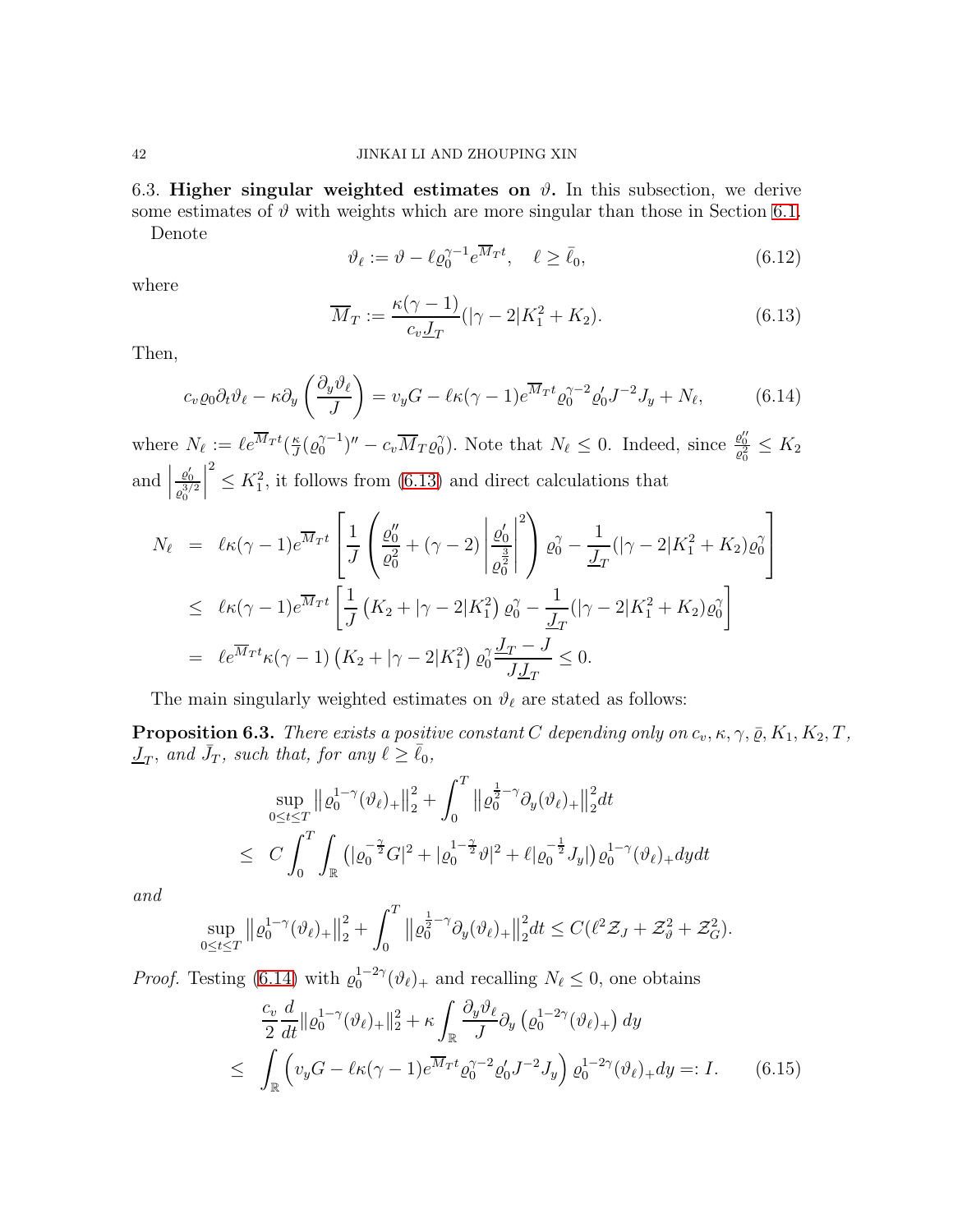Similar to  $(6.5)$ , one can get by using  $(4.2)$  that

<span id="page-42-0"></span>
$$
\int_{\mathbb{R}} \frac{\partial_y \vartheta_{\ell}}{J} \partial_y \left( \frac{(\vartheta_{\ell})_+}{\varrho_0^2 \gamma - 1} \right) dy \geq \frac{3}{4} \int_{\mathbb{R}} \frac{|\partial_y (\vartheta_{\ell})_+|^2}{J \varrho_0^2 \gamma - 1} dy - C \int_{\mathbb{R}} \frac{|(\vartheta_{\ell})_+|^2}{J \varrho_0^2 \gamma - 1} \left| \frac{\varrho_0'}{\varrho_0} \right|^2 dy
$$
\n
$$
\geq \frac{3}{4J_T} ||\varrho_0^{\frac{1}{2} - \gamma} \partial_y (\vartheta_{\ell})_+||_2^2 - C ||\varrho_0^{1 - \gamma} (\vartheta_{\ell})_+||_2^2. \tag{6.16}
$$

Due to [\(4.2\)](#page-18-1) and  $|v_y| \leq C(|G| + \varrho_0 \vartheta)$ ,

<span id="page-42-1"></span>
$$
I \leq C \int_{\mathbb{R}} \left[ (|G| + \varrho_0 \vartheta) |G| + \ell \varrho_0^{\gamma - \frac{1}{2}} |J_y| \right] \varrho_0^{1 - 2\gamma} (\vartheta_\ell)_+ dy
$$
  

$$
\leq C \int_{\mathbb{R}} (G^2 + \varrho_0^2 \vartheta^2 + \ell \varrho_0^{\gamma - \frac{1}{2}} |J_y|) \varrho_0^{1 - 2\gamma} (\vartheta_\ell)_+ dy. \tag{6.17}
$$

Substituting [\(6.16\)](#page-42-0) and [\(6.17\)](#page-42-1) into [\(6.15\)](#page-41-3) and noticing that  $(\vartheta_0 - \ell \varrho_0^{\gamma-1})_+ \equiv 0$  for any  $\ell \geq \bar{\ell}_0$ , one obtains the first conclusion by the Gronwall inequality.

By the Cauchy inequality, one can derive easily from the first conclusion that

$$
\sup_{0 \le t \le T} \| \varrho_0^{1-\gamma} (\vartheta_\ell)_+ \|^2_2 + \int_0^T \| \varrho_0^{\frac{1}{2}-\gamma} \partial_y (\vartheta_\ell)_+ \|^2_2 dt
$$
  

$$
\le C \ell^2 \mathcal{Z}_J(T) + C \int_0^T \left( \left\| \varrho_0^{-\frac{\gamma}{2}} G \right\|_4^4 + \left\| \varrho_0^{1-\frac{\gamma}{2}} \vartheta \right\|_4^4 \right) dt,
$$

for any  $\ell \geq \bar{\ell}_0$ . Next, it follows from Lemma [6.1](#page-38-0) that

$$
\int_0^T \left\| \varrho_0^{-\frac{\gamma}{2}} G \right\|_4^4 dt \leq C \int_0^T \left( \left\| \varrho_0^{-\frac{\gamma}{2}} G \right\|_2^4 + \left\| \varrho_0^{-\frac{\gamma}{2}} G \right\|_2^3 \left\| \varrho_0^{-\frac{\gamma+1}{2}} G_y \right\|_2 \right) dt
$$
  

$$
\leq C \left( \sup_{0 \leq t \leq T} \| \varrho_0^{-\frac{\gamma}{2}} G \|^2_2 + \int_0^T \| \varrho_0^{-\frac{\gamma+1}{2}} G_y \|^2_2 dt \right)^2 = C \mathcal{Z}_G^2(T).
$$

Similarly,

$$
\int_0^T \left\| \varrho_0^{1-\frac{\gamma}{2}} \vartheta \right\|_4^4 dt \le C \left( \sup_{0 \le t \le T} \| \varrho_0^{1-\frac{\gamma}{2}} \vartheta \|_2^2 + \int_0^T \| \varrho_0^{\frac{1-\gamma}{2}} \vartheta_y \|_2^2 dt \right)^2 = C \mathcal{Z}_{\vartheta}^2(T).
$$

Therefore, the second conclusion holds.

6.4. The De Giorgi iteration. In this subsection, we derive the estimates for  $\vartheta_\ell$ by the De Giorgi iteration.

<span id="page-42-2"></span>Proposition 6.4. Set

$$
Q_{\ell} := \sup_{0 \le t \le T} \| \varrho_0^{1-\gamma} (\vartheta_{\ell})_+ \|_2^2 + \int_0^T \| \varrho_0^{\frac{1}{2}-\gamma} \partial_y (\vartheta_{\ell})_+ \|_2^2 dt.
$$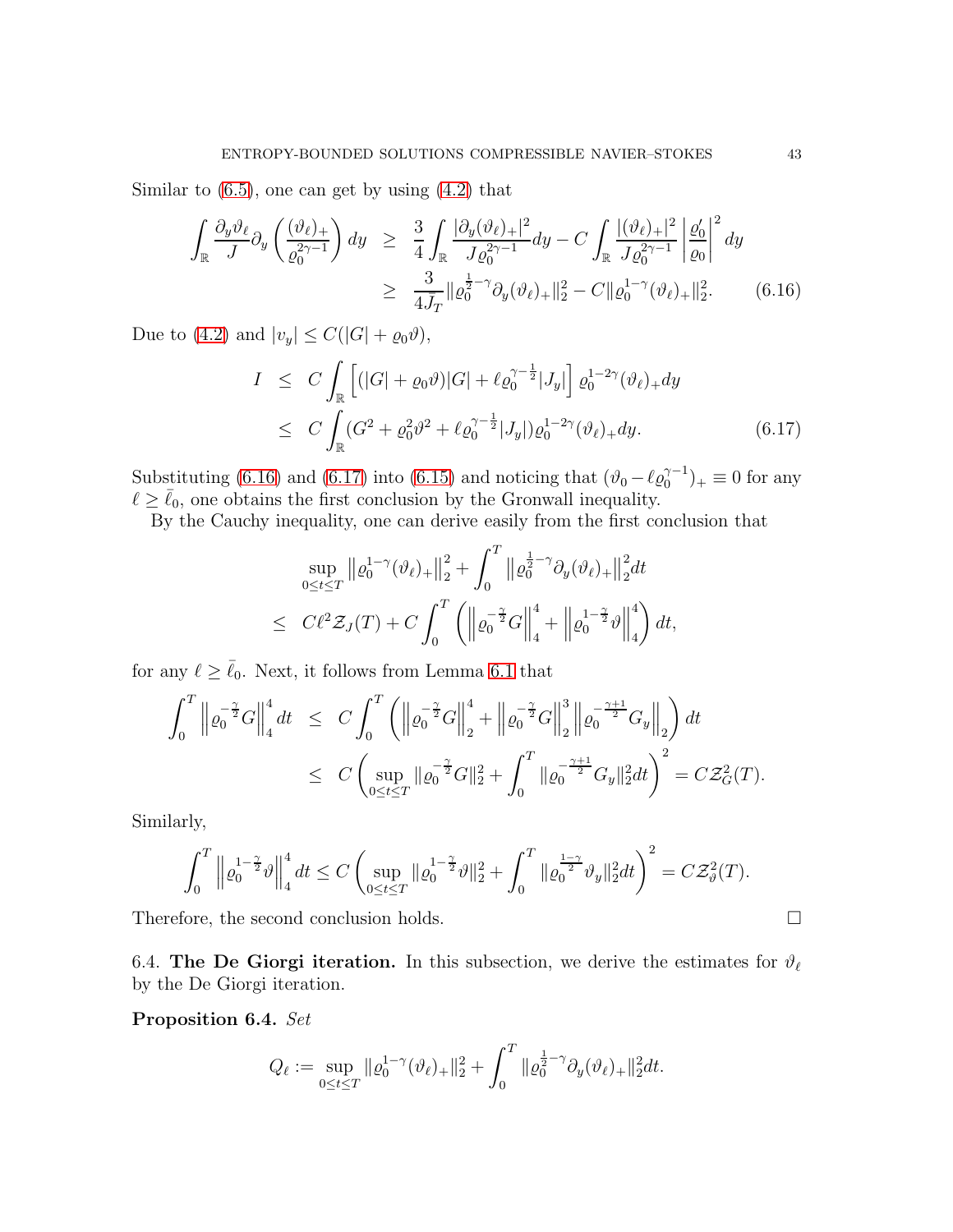Then, it holds that

$$
Q_{\ell} \le \frac{C(1+\ell)^2}{(\ell-m)^3} \left(\mathcal{Z}_J^{\frac{1}{2}}(T) + \mathcal{Z}_{\vartheta}(T) + \mathcal{Z}_G(T)\right) Q_m^2 \qquad \forall \ell > m \ge \bar{\ell}_0,
$$

where C is a positive constant depending only on  $\kappa$ ,  $\gamma$ ,  $c_v$ ,  $\bar{\varrho}$ ,  $K_1$ ,  $K_2$ ,  $T$ ,  $\underline{J}_T$ , and  $\bar{J}_T$ .

*Proof.* By Proposition [6.3,](#page-41-0) one has that, for any  $\ell \ge \bar{\ell}_0$ ,

<span id="page-43-6"></span>
$$
Q_{\ell} \leq C \int_0^T \int_{\mathbb{R}} \left( \left| \varrho_0^{-\frac{\gamma}{2}} G \right|^2 + \left| \varrho_0^{1-\frac{\gamma}{2}} \vartheta \right|^2 + \ell \left| \varrho_0^{-\frac{1}{2}} J_y \right| \right) \varrho_0^{1-\gamma}(\vartheta_{\ell})_+ dy dt. \tag{6.18}
$$

For any  $(y, t) \in \{(y, t) | \vartheta_{\ell} > 0\}$  and  $m < \ell$ , it is clear that

$$
(\vartheta_m)_+(y,t) \ge (\ell-m)\varrho_0^{\gamma-1}(y)e^{\overline{M}_T t} \ge (\ell-m)\varrho_0^{\gamma-1}(y),
$$

and, thus,

<span id="page-43-0"></span>
$$
1 \le \frac{\varrho_0^{1-\gamma}}{\ell-m}(\vartheta_m)_+, \qquad \text{on } \{(y,t) \big| \vartheta_\ell > 0\} \quad \forall m < \ell. \tag{6.19}
$$

Using [\(6.19\)](#page-43-0) and noticing that  $(\vartheta_{\ell})_+ \leq (\vartheta_m)_+$ , for  $m < \ell$ , one can get

<span id="page-43-3"></span>
$$
\int_{0}^{T} \int_{\mathbb{R}} \left| \varrho_{0}^{-\frac{\gamma}{2}} G \right|^{2} \varrho_{0}^{1-\gamma}(\vartheta_{\ell})_{+} dy dt
$$
\n
$$
\leq \int_{0}^{T} \int_{\mathbb{R}} \left| \varrho_{0}^{-\frac{\gamma}{2}} G \right|^{2} \varrho_{0}^{1-\gamma}(\vartheta_{m})_{+} \left| \frac{\varrho_{0}^{1-\gamma}(\vartheta_{m})_{+}}{\ell-m} \right|^{3} dy dt
$$
\n
$$
\leq \frac{1}{(\ell-m)^{3}} \left( \int_{0}^{T} \left\| \varrho_{0}^{-\frac{\gamma}{2}} G \right\|_{6}^{\ell} dt \right)^{\frac{1}{3}} \left( \int_{0}^{T} \left\| \varrho_{0}^{1-\gamma}(\vartheta_{m})_{+} \right\|_{6}^{\ell} dt \right)^{\frac{2}{3}} . \tag{6.20}
$$

Lemma [6.1](#page-38-0) implies that

<span id="page-43-1"></span>
$$
\int_0^T \left\| \varrho_0^{-\frac{\gamma}{2}} G \right\|_6^6 dt \le C \int_0^T \left( \left\| \varrho_0^{-\frac{\gamma}{2}} G \right\|_2^6 + \left\| \varrho_0^{-\frac{\gamma}{2}} G \right\|_2^4 \left\| \varrho_0^{-\frac{\gamma+1}{2}} G_y \right\|_2^2 \right) dt \le C \mathcal{Z}_G^3, \quad (6.21)
$$

and, similarly,

<span id="page-43-2"></span>
$$
\int_0^T \left\| \varrho_0^{1-\gamma}(\vartheta_m)_{+} \right\|_6^6 dt \le C Q_m^3. \tag{6.22}
$$

Substituting  $(6.21)$ – $(6.22)$  into  $(6.20)$  yields

<span id="page-43-4"></span>
$$
\int_0^T \int_{\mathbb{R}} \left| \varrho_0^{-\frac{\gamma}{2}} G \right|^2 \varrho_0^{1-\gamma}(\vartheta_\ell)_+ dy dt \le \frac{C \mathcal{Z}_G Q_m^2}{(\ell - m)^3}, \quad \ell > m \ge \bar{\ell}_0. \tag{6.23}
$$

Similarly, one can show that

<span id="page-43-5"></span>
$$
\int_0^T \int_{\mathbb{R}} \left| \varrho_0^{1-\frac{\gamma}{2}} \vartheta \right|^2 \varrho_0^{1-\gamma}(\vartheta_\ell)_+ dy dt \le \frac{C \mathcal{Z}_\vartheta Q_m^2}{(\ell-m)^3}, \quad \ell > m \ge \bar{\ell}_0. \tag{6.24}
$$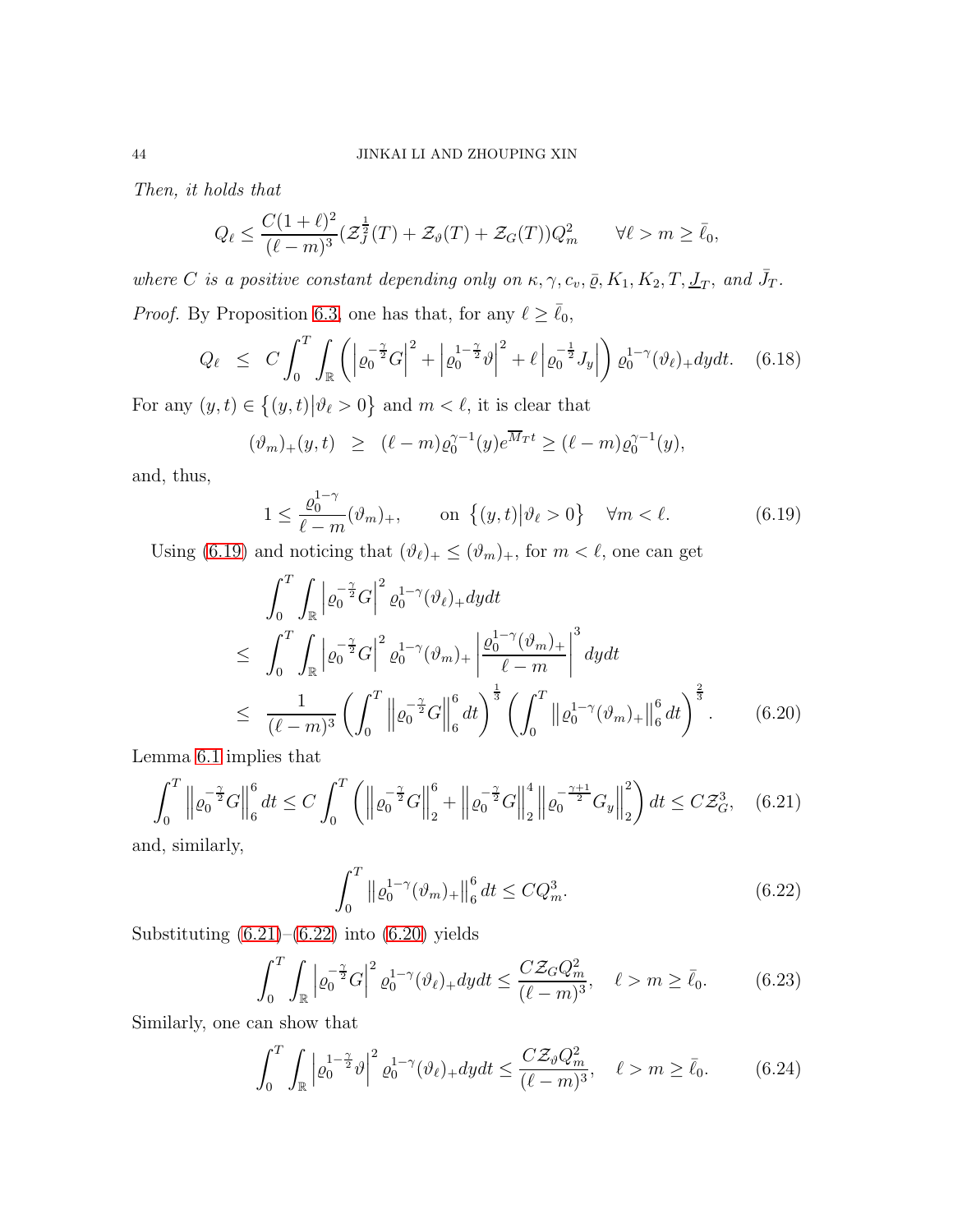Next, it follows from [\(6.19\)](#page-43-0) and the fact that  $(\vartheta_\ell)_+ \leq (\vartheta_m)_+$ , for  $\ell > m$ , that

<span id="page-44-0"></span>
$$
\int_0^T \int_{\mathbb{R}} \left| \frac{J_y}{\sqrt{\varrho_0}} \right| \varrho_0^{1-\gamma}(\vartheta_{\ell})_+ dy dt \leq \int_0^T \int_{\mathbb{R}} \left| \frac{J_y}{\sqrt{\varrho_0}} \right| \varrho_0^{1-\gamma}(\vartheta_m)_+ \left| \frac{\varrho_0^{1-\gamma}(\vartheta_m)_+}{\ell-m} \right|^3 dy dt
$$
  
\n
$$
\leq \frac{1}{(\ell-m)^3} \sup_{0 \leq t \leq T} \left| \frac{J_y}{\sqrt{\varrho_0}} \right|_2 \int_0^T \|\varrho_0^{1-\gamma}(\vartheta_m)_+\|_8^4 dt
$$
  
\n
$$
\leq \frac{\mathcal{Z}_J^{\frac{1}{2}}}{(\ell-m)^3} \int_0^T \|\varrho_0^{1-\gamma}(\vartheta_m)_+\|_8^4 dt. \tag{6.25}
$$

By Lemma [6.1,](#page-38-0) it holds that

<span id="page-44-1"></span>
$$
\int_0^T \| \varrho_0^{1-\gamma} (\vartheta_m)_+ \|_8^4 dt
$$
\n
$$
\leq C \int_0^T \left( \| \varrho_0^{1-\gamma} (\vartheta_m)_+ \|_2^4 + \| \varrho_0^{1-\gamma} (\vartheta_m)_+ \|_2^{\frac{5}{2}} \| \varrho_0^{\frac{1}{2}-\gamma} \partial_y (\vartheta_m)_+ \|_2^{\frac{3}{2}} \right) dt
$$
\n
$$
\leq C \left( \sup_{0 \leq t \leq T} \| \varrho_0^{1-\gamma} (\vartheta_m)_+ \|_2^2 + \int_0^T \| \varrho_0^{\frac{1}{2}-\gamma} \partial_y (\vartheta_m)_+ \|_2^2 dt \right)^2 = C Q_m^2. \quad (6.26)
$$

Combining [\(6.25\)](#page-44-0) with [\(6.26\)](#page-44-1) leads to

<span id="page-44-2"></span>
$$
\int_0^T \int_{\mathbb{R}} \left| \frac{J_y}{\sqrt{\varrho_0}} \right| \varrho_0^{1-\gamma}(\vartheta_\ell)_+ dy dt \leq \frac{C \mathcal{Z}_j^{\frac{1}{2}} Q_m^2}{(\ell - m)^3}.
$$
 (6.27)

Substituting  $(6.23)$ ,  $(6.24)$ , and  $(6.27)$  into  $(6.18)$  yields the conclusion.

6.5. Upper bound of the entropy. We are now ready to establish the uniform upper bound for the entropy.

**Theorem 6.1.** Assume that  $(3.1)$ ,  $(4.1)$ ,  $(4.2)$ ,  $(5.1)$ , and  $(6.1)$  hold, and the initial entropy is bounded from above. Then, the unique global solution obtained in Theorem [4.1](#page-30-0) satisfies

$$
\sup_{(y,t)\in\mathbb{R}\times(0,T)}s\leq C\log\bigl(2+\bar\ell_0+\mathcal{Z}(T)\bigr),
$$

for any positive time T, where  $\mathcal{Z}(T) = \mathcal{Z}_J^{\frac{1}{2}}(T) + \mathcal{Z}_\vartheta(T) + \mathcal{Z}_G(T)$  and C is a positive constant depending only on  $c_v$ ,  $\kappa$ ,  $\gamma$ ,  $\bar{\varrho}$ ,  $\widetilde{K_1}$ ,  $\widetilde{K_2}$ ,  $T$ ,  $\overline{J_T}$ , and  $\overline{J_T}$ .

Proof. It follows from Proposition [6.4](#page-42-2) that

$$
Q_{\ell} \le \frac{C(1+\ell)^2}{(\ell-m)^3} \mathcal{Z}(T) Q_m^2, \qquad \forall \ell > m \ge \bar{\ell}_0.
$$

One can check easily that  $Q_{\ell}$  is non-increasing in  $\ell$ . Therefore, Lemma [5.1](#page-33-2) implies  $Q_{\bar{\ell}_0+d} = 0$ , with  $d = 2 + 2(2 + \bar{\ell}_0 + C\mathcal{Z}(T))^{22} Q_{\bar{\ell}_0}^2$ . Hence,  $(\vartheta_{\bar{\ell}_0+d})_+ \equiv 0$ , which gives

$$
\vartheta \le (\bar{\ell}_0 + d) \varrho_0^{\gamma - 1} e^{\overline{M}_T t} \le (\bar{\ell}_0 + d) \varrho_0^{\gamma - 1} e^{\overline{M}_T T},
$$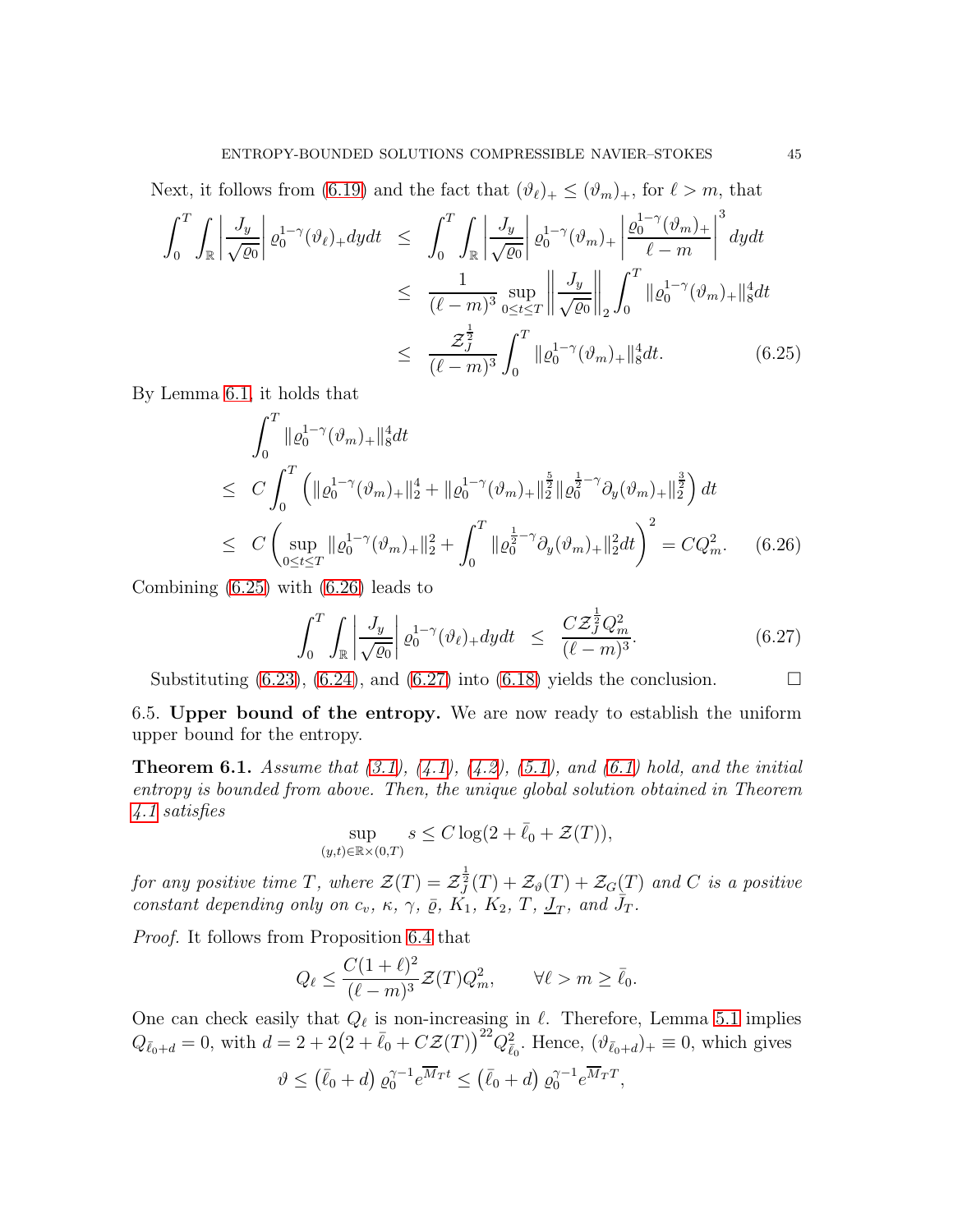and, consequently,

<span id="page-45-0"></span>
$$
s = c_v \left( \log \frac{R}{A} + (\gamma - 1) \log J + \log \vartheta - (\gamma - 1) \log \varrho_0 \right)
$$
  

$$
\leq c_v \left( \log \frac{R}{A} + (\gamma - 1) \log \bar{J}_T + \log(\bar{\ell}_0 + d) + \overline{M}_T T \right). \tag{6.28}
$$

Proposition [6.3](#page-41-0) shows that  $Q_{\bar{\ell}_0} \leq C(1+\bar{\ell}_0^2)\mathcal{Z}^2(T)$ , and, thus,  $d \leq C(2+\bar{\ell}_0+\mathcal{Z}(T))^{30}$ . This and  $(6.28)$  give the desired conclusion.

# 7. Appendix

In this appendix, we prove Lemma [5.1.](#page-33-2)

Proof of Lemma [5.1.](#page-33-2) It follows from the assumption that

<span id="page-45-1"></span>
$$
f(\ell) \le \frac{2^{\alpha} M_0 \ell^{\alpha}}{(\ell - m)^{\beta}} f^{\sigma}(m), \quad \forall \ell > m \ge m_0 + 1.
$$
 (7.1)

Let  $d_0 \geq 1$  be a positive number to be determined later, and set

$$
\ell_k = m_0 + 1 + \left(1 - \frac{1}{2^k}\right)d_0, \quad k = 0, 1, 2, \cdots.
$$

Then, choosing  $\ell = \ell_{k+1}$  and  $m = \ell_k$  in [\(7.1\)](#page-45-1), and noticing that  $\ell_{k+1} \leq m_0 + 1 + d_0$ , one deduces that

$$
f(\ell_{k+1}) \leq M_0 2^{\alpha} \ell_{k+1}^{\alpha} (\ell_{k+1} - \ell_k)^{-\beta} f^{\sigma}(\ell_k)
$$
  
\n
$$
\leq M_0 2^{\alpha} (m_0 + 1 + d_0)^{\alpha} (2^{-(k+1)} d_0)^{-\beta} f^{\sigma}(\ell_k)
$$
  
\n
$$
= M_0 2^{k\beta + \alpha + \beta} \left( \frac{m_0 + 1}{d_0^{\beta/\alpha}} + \frac{1}{d_0^{\beta/\alpha - 1}} \right)^{\alpha} f^{\sigma}(\ell_k),
$$

from which, recalling that  $d_0 \ge 1$  and noticing that  $\frac{\beta}{\alpha} > 1$ , one obtains

$$
f(\ell_{k+1}) \leq M^{k\beta+2\alpha+\beta+1} f^{\sigma}(\ell_k), \quad k = 0, 1, 2, \cdots,
$$

with  $M = M_0 + m_0 + 2$ , which can be written equivalently as

<span id="page-45-2"></span>
$$
M^{a(k+1)+b}f(\ell_{k+1}) \le [M^{ak+b}f(\ell_k)]^{\sigma}, \quad k = 0, 1, 2, \cdots,
$$
\n(7.2)

where  $a = \frac{\beta}{\sigma -}$  $\frac{\beta}{\sigma-1}$  and  $b = \frac{2\alpha+\beta+1}{\sigma-1} + \frac{\beta}{(\sigma-1)^2}$ . It follows from [\(7.2\)](#page-45-2) that

$$
M^{a(k+1)+b}f(\ell_{k+1}) \le (M^{a+b}f(\ell_1))^{\sigma^k},
$$

which implies, due to  $M \geq 2, a > 0$ , and  $b > 0$ , that

<span id="page-45-3"></span>
$$
f(\ell_{k+1}) \le (M^{a+b} f(\ell_1))^{\sigma^k}, \quad k = 1, 2, \cdots.
$$
 (7.3)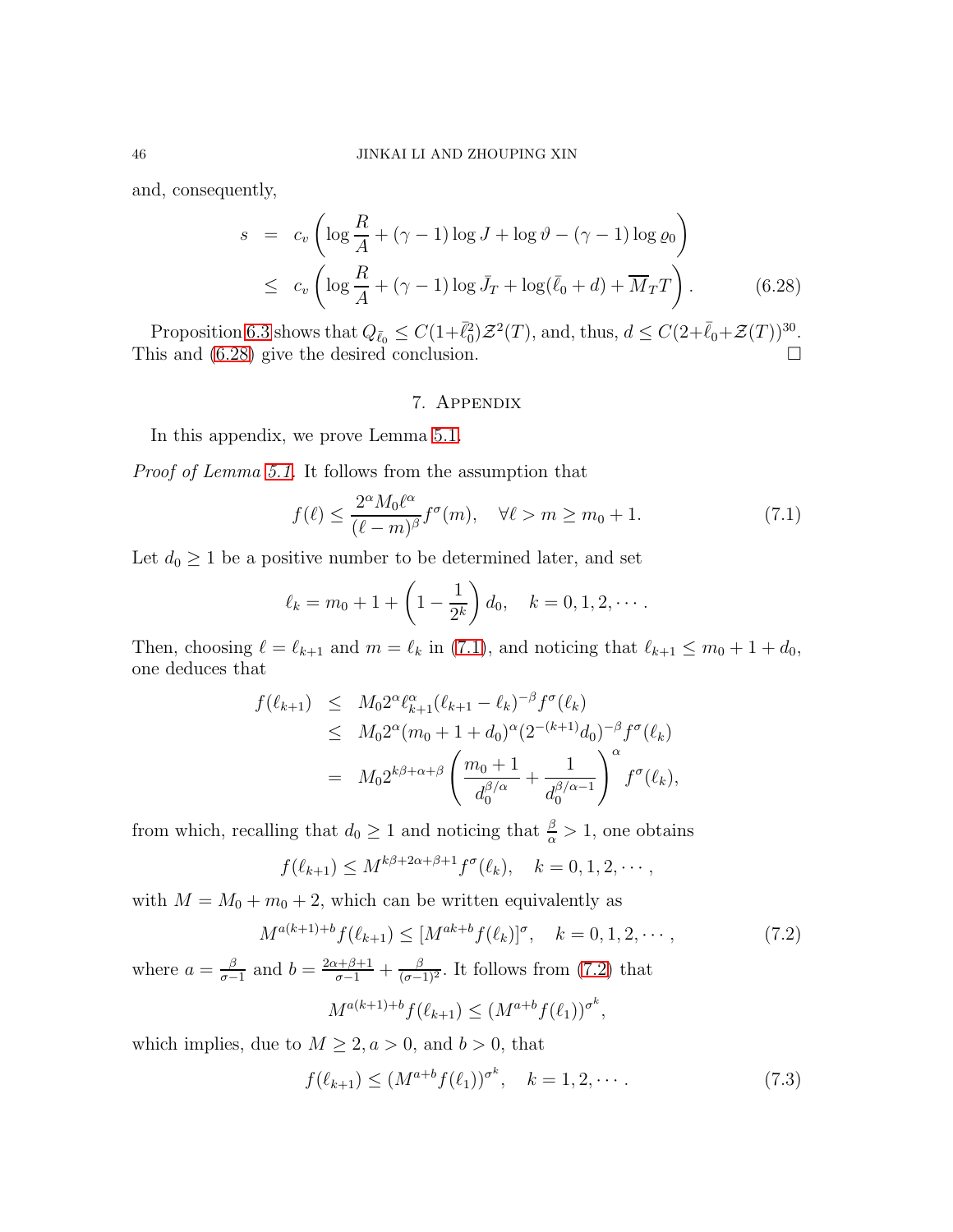Choosing  $\ell = \ell_1$  and  $m = \ell_0$  in [\(7.1\)](#page-45-1) leads to

$$
f(\ell_1) \leq 2^{\alpha} M_0 \ell_1^{\alpha} (\ell_1 - \ell_0)^{-\beta} f^{\sigma}(\ell_0) \leq \frac{2^{\alpha+\beta} M_0}{d_0^{\beta-\alpha}} (m_0 + 2)^{\alpha} f^{\sigma} (m_0 + 1).
$$

It follows from this and the monotonicity of  $f$  that

$$
f(\ell_1) \leq \frac{M^{2\alpha+\beta+1}}{d_0^{\beta-\alpha}} f^{\sigma}(m_0).
$$

Therefore,

$$
M^{a+b}f(\ell_1) = M^{\frac{2\alpha+2\beta+1}{\sigma-1} + \frac{\beta}{(\sigma-1)^2}} f(\ell_1) \le M^{\frac{2\alpha+2\beta+1}{\sigma-1} + \frac{\beta}{(\sigma-1)^2} + 2\alpha+\beta+1} \frac{f^{\sigma}(m_0)}{d_0^{\beta-\alpha}} \le \frac{1}{2},
$$

provided that  $d_0 = \left(2f_0^{\sigma}M^{\frac{2\alpha+2\beta+1}{\sigma-1}+\frac{\beta}{(\sigma-1)^2}+2\alpha+\beta+1}\right)^{\frac{1}{\beta-\alpha}}+1.$ 

It follows from [\(7.3\)](#page-45-3) that

$$
f(m_0 + 1 + d_0) \le f(\ell_{k+1}) \le (M^{a+b} f(\ell_1))^{\sigma^k} \le \left(\frac{1}{2}\right)^{\sigma^k}, \quad k = 0, 1, 2, \cdots.
$$

Passing  $k \to \infty$  in the above yields  $f(m_0 + 1 + d_0) = 0$ , so the conclusion follows.  $\Box$ 

# **ACKNOWLEDGMENTS**

J.L. was supported in part by the National Natural Science Foundation of China grants 11971009, 11871005, and 11771156, by the Natural Science Foundation of Guangdong Province grant 2019A1515011621, and by the South China Normal University start-up grant 550-8S0315. Z.X. was supported in part by the Zheng Ge Ru Foundation and by Hong Kong RGC Earmarked Research Grants CUHK 14305315, CUHK 14302819, CUHK 14300917, and CUHK 14302917.

#### **REFERENCES**

- <span id="page-46-0"></span>[1] Chen, G.-Q.; Hoff, D.; Trivisa, K.: Global solutions of the compressible Navier– Stokes equations with large discontinuous initial data, Comm. Partial Differential Equations, 25 (2000), 2233–2257.
- <span id="page-46-1"></span>[2] Chen, Q.; Miao, C.; Zhang, Z.: Global well-posedness for compressible Navier– Stokes equations with highly oscillating initial velocity, Communications on Pure and Applied Mathematics, 63 (2010), 1173–1224.
- <span id="page-46-2"></span>[3] Chikami, N.; Danchin, R.: On the well-posedness of the full compressible Naiver-Stokes system in critical Besov spaces, J. Differential Equations, 258 (2015), 3435–3467.
- <span id="page-46-3"></span>[4] Cho, Y.; Choe, H. J.; Kim, H.: Unique solvability of the initial boundary value problems for compressible viscous fluids, J. Math. Pures Appl., 83 (2004), 243– 275.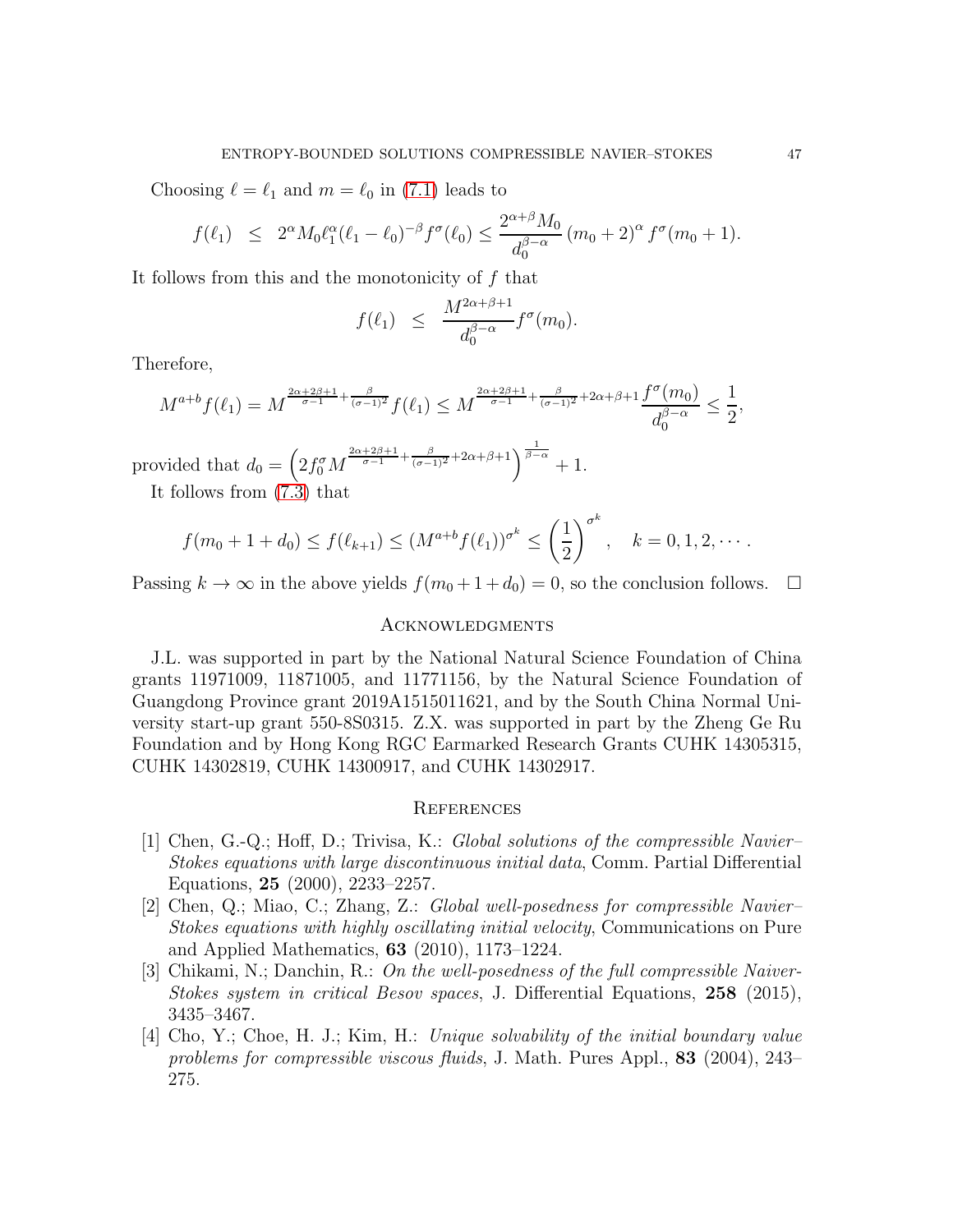### 48 JINKAI LI AND ZHOUPING XIN

- [5] Cho, Y.; Kim, H.: On classical solutions of the compressible Navier–Stokes equations with nonnegative initial densities, Manuscripta Math.,  $120$  (2006), 91–129.
- <span id="page-47-10"></span>[6] Cho, Y.; Kim, H.: Existence results for viscous polytropic fluids with vacuum, J. Differential Equations, 228 (2006), 377–411.
- <span id="page-47-3"></span>[7] Danchin, R.: Global existence in critical spaces for flows of compressible viscous and heat-conductive gases, Arch. Ration. Mech. Anal., 160 (2001), 1–39.
- [8] Danchin, R.; Xu, J.: Optimal time-decay estimates for the compressible Navier– Stokes equations in the critical Lp framework, Arch. Ration. Mech. Anal., 224 (2017), no. 1, 53–90.
- [9] Deckelnick, K.: Decay estimates for the compressible Navier–Stokes equations in unbounded domains, Math. Z., 209 (1992), 115–130.
- <span id="page-47-4"></span>[10] Fang, D.; Zhang, T.; Zi, R.: Global solutions to the isentropic compressible Navier–Stokes equations with a class of large initial data, SIAM J. Math. Anal., 50 (2018), no. 5, 4983–5026.
- <span id="page-47-7"></span>[11] Feireisl, E.; Novotný, A.; Petzeltová, H.: On the existence of globally defined weak solutions to the Navier–Stokes equations, J. Math. Fluid Mech.,  $3$  (2001), 358–392.
- <span id="page-47-9"></span>[12] Feireisl, E.: Dynamics of viscous compressible fluids, Oxford Lecture Series in Mathematics and its Applications, 26. Oxford University Press, Oxford, 2004. xii+212 pp.
- <span id="page-47-5"></span>[13] Hoff, D.: Discontinuous solutions of the Navier–Stokes equations for multidimensional flows of heat-conducting fluids, Arch. Rational Mech. Anal., 139 (1997), 303–354.
- <span id="page-47-6"></span>[14] Hoff, D.; Smoller, J.: Non-formation of vacuum states for compressible Navier– Stokes equations, Comm. Math. Phys., 216 (2001), 255–276.
- <span id="page-47-12"></span>[15] Huang, X.; Li, J.: Global classical and weak solutions to the three-dimensional full compressible Navier–Stokes system with vacuum and large oscillations, Arch. Rational Mech. Anal., 227 (2018), 995–1059.
- <span id="page-47-11"></span>[16] Huang, X.; Li, J.; Xin, Z.: Global well-posedness of classical solutions with large oscillations and vacuum to the three-dimensional isentropic compressible Navier– Stokes equations, Comm. Pure Appl. Math., 65 (2012), 549–585.
- <span id="page-47-0"></span>[17] Itaya, N.: On the Cauchy problem for the system of fundamental equations describing the movement of compressible viscous fluids, Kodai Math. Sem. Rep., 23 (1971), 60–120.
- <span id="page-47-8"></span>[18] Jiang, S.; Zhang, P.: Axisymmetric solutions of the 3D Navier–Stokes equations for compressible isentropic fluids, J. Math. Pures Appl., 82 (2003), 949–973.
- <span id="page-47-2"></span>[19] Jiang, S.; Zlotnik, A.: Global well-posedness of the Cauchy problem for the equations of a one-dimensional viscous heat-conducting gas with Lebesgue initial data, Proc. Roy. Soc. Edinburgh Sect. A, 134 (2004), 939–960.
- <span id="page-47-1"></span>[20] Kazhikhov, A. V.: Cauchy problem for viscous gas equations, Siberian Math. J., 23 (1982), 44–49.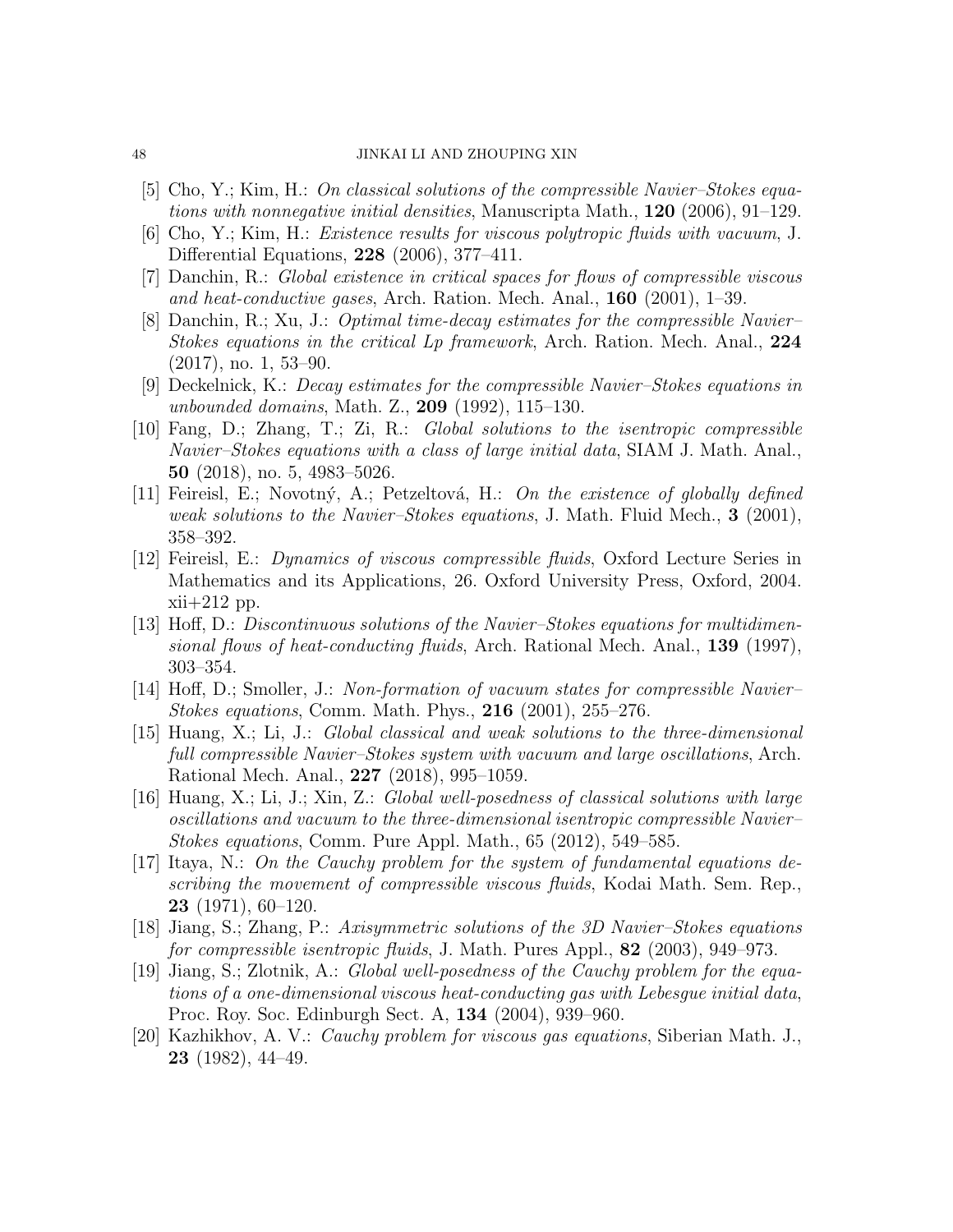- <span id="page-48-4"></span>[21] Kazhikhov, A. V.; Shelukhin, V. V.: Unique global solution with respect to time of initial boundary value problems for one-dimensional equations of a viscous gas, J. Appl. Math. Mech., 41 (1977), 273–282.
- <span id="page-48-8"></span>[22] Kobayashi, T.; Shibata, Y.: Decay estimates of solutions for the equations of motion of compressible viscous and heat-conductive gases in an exterior domain in  $\mathbb{R}^3$ , Commun. Math. Phys., 200 (1999), 621-659.
- <span id="page-48-13"></span>[23] Li, H.; Wang, Y.; Xin, Z.: Non-existence of classical solutions with finite energy to the Cauchy problem of the compressible Navier–Stokes equations, Arch. Ration. Mech. Anal., 232 (2019), no. 2, 557–590.
- <span id="page-48-12"></span>[24] Li, J.: Global small solutions of heat conductive compressible Navier–Stokes equations with vacuum: smallness on scaling invariant quantity, [arXiv:1906.08712](http://arxiv.org/abs/1906.08712) [math.AP]
- <span id="page-48-5"></span>[25] Li, J.; Liang, Z.: Some uniform estimates and large-time behavior of solutions to one-dimensional compressible Navier–Stokes system in unbounded domains with large data, Arch. Rational Mech. Anal., 220 (2016), 1195–1208.
- <span id="page-48-14"></span>[26] Li, J.; Xin, Z.: Entropy bounded solutions to the one-dimensional compressible Navier-Stokes equations with zero heat conduction and far field vacuum, Adv. Math., **361** (2020), 106923, 50 pp.
- <span id="page-48-15"></span>[27] Li, J.; Xin, Z.: Instantaneously blow up of entropy for heat conductive ideal gases with interior vacuum or far field strong vacuum, in preparation.
- <span id="page-48-10"></span>[28] Lions, P. L.: Mathematical Topics in Fluid Mechanics, Vol. 2, Clarendon, Oxford, 1998.
- <span id="page-48-1"></span>[29] Lukaszewicz, G.: An existence theorem for compressible viscous and heat conducting fluids, Math. Methods Appl. Sci.,  $6$  (1984), 234–247.
- <span id="page-48-6"></span>[30] Matsumura, A.; Nishida, T.: The initial value problem for the equations of motion of viscous and heat-conductive gases, J. Math. Kyoto Univ., 20 (1980), 67–104.
- <span id="page-48-7"></span>[31] Matsumura, A.; Nishida, T.: Initial boundary value problems for the equations of motion of compressible viscous and heat-conductive fluids, Commun. Math. Phys., 89 (1983), 445–464.
- <span id="page-48-0"></span>[32] Nash, J.: Le problème de Cauchy pour les équations différentielles d'un fluide général, Bull. Soc. Math. Fr., 90 (1962), 487–497.
- <span id="page-48-9"></span>[33] Ponce, G.: Global existence of small solutions to a class of nonlinear evolution equations, Nonlinear Anal., 9 (1985), 399–418.
- <span id="page-48-11"></span>[34] Salvi, R.; Straškraba, I.: *Global existence for viscous compressible fluids and* their behavior as  $t \to \infty$ , J. Fac. Sci. Univ. Tokyo Sect. IA Math., 40 (1993), 17–51.
- <span id="page-48-2"></span>[35] Tani, A.: On the first initial-boundary value problem of compressible viscous fluid motion, Publ. Res. Inst. Math. Sci., **13** (1977), 193–253.
- <span id="page-48-3"></span>[36] Valli, A.: An existence theorem for compressible viscous fluids, Ann. Mat. Pura Appl., 130 (1982), 197–213; 132 (1982), 399–400.